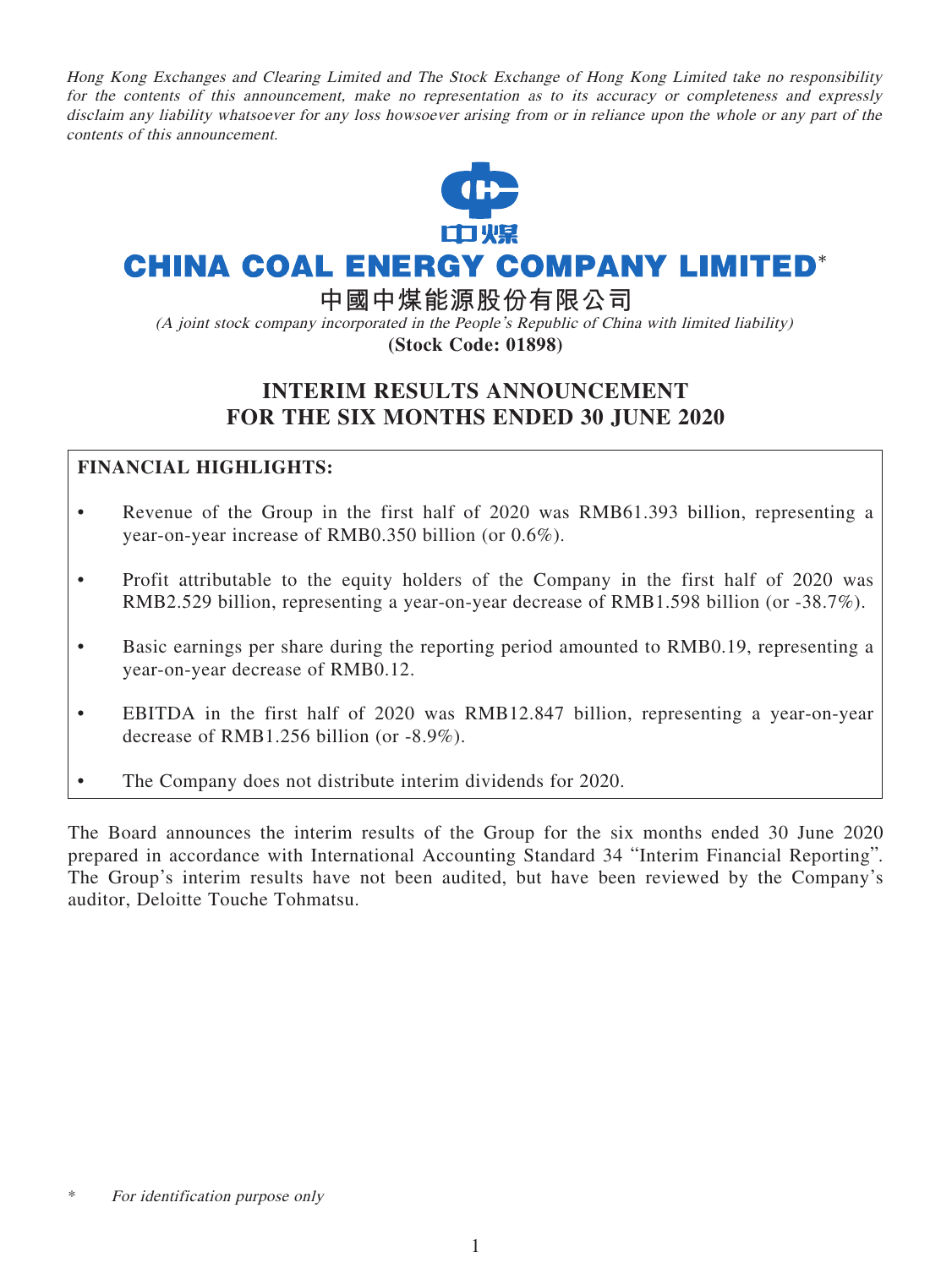# **CONDENSED CONSOLIDATED STATEMENT OF PROFIT OR LOSS AND OTHER COMPREHENSIVE INCOME**

FOR THE SIX MONTHS ENDED 30 JUNE 2020

|                                                   |                                                                                                                    | Six months ended 30 June |                |  |  |
|---------------------------------------------------|--------------------------------------------------------------------------------------------------------------------|--------------------------|----------------|--|--|
|                                                   |                                                                                                                    | 2020                     | 2019           |  |  |
|                                                   | <b>Notes</b>                                                                                                       | <b>RMB'000</b>           | <b>RMB'000</b> |  |  |
|                                                   |                                                                                                                    | (Unaudited)              | (Unaudited)    |  |  |
|                                                   |                                                                                                                    |                          | (Restated)     |  |  |
| Revenue                                           |                                                                                                                    | 61,393,186               | 61,042,809     |  |  |
| <b>Cost of sales</b>                              |                                                                                                                    |                          |                |  |  |
| Materials used and goods traded                   |                                                                                                                    | (32, 240, 470)           | (29,706,506)   |  |  |
| Staff costs                                       |                                                                                                                    | (2,178,265)              | (2,359,707)    |  |  |
| Depreciation and amortisation                     |                                                                                                                    | (4,704,029)              | (4,635,697)    |  |  |
| Repairs and maintenance                           |                                                                                                                    | (895, 402)               | (746, 460)     |  |  |
| Transportation costs and port expenses            |                                                                                                                    | (5,668,138)              | (6,317,288)    |  |  |
| Sales taxes and surcharges                        |                                                                                                                    | (1,700,821)              | (1,820,406)    |  |  |
| Others                                            |                                                                                                                    | (3,889,030)              | (3,877,367)    |  |  |
|                                                   |                                                                                                                    | (51, 276, 155)           | (49, 463, 431) |  |  |
| <b>Gross profit</b>                               |                                                                                                                    | 10,117,031               | 11,579,378     |  |  |
| Selling expenses                                  |                                                                                                                    | (388, 722)               | (368, 325)     |  |  |
| General and administrative expenses               |                                                                                                                    | (1,901,964)              | (2,027,172)    |  |  |
| Other income                                      |                                                                                                                    | 1,600                    |                |  |  |
| Other gains and losses, net                       |                                                                                                                    | 67,228                   | 56,413         |  |  |
| Impairment losses under expected                  |                                                                                                                    |                          |                |  |  |
| credit loss model, net of reversal                |                                                                                                                    | (15, 417)                | (2,096)        |  |  |
| <b>Profit from operations</b>                     |                                                                                                                    | 7,879,756                | 9,238,198      |  |  |
| Finance income                                    | $\mathfrak{H}% _{C}=\mathfrak{H}_{C}\!\left( a,b\right) ,\ \mathfrak{H}_{C}=\mathfrak{H}_{C}\!\left( a,b\right) ,$ | 89,404                   | 43,544         |  |  |
| Finance costs                                     | 5                                                                                                                  | (2,467,279)              | (2,361,131)    |  |  |
| Share of profits of associates and joint ventures |                                                                                                                    | 264,148                  | 1,532,759      |  |  |
| Profit before income tax                          |                                                                                                                    | 5,766,029                | 8,453,370      |  |  |
| Income tax expense                                | 6                                                                                                                  | (1,592,100)              | (1,974,186)    |  |  |
| Profit for the period                             |                                                                                                                    | 4,173,929                | 6,479,184      |  |  |
|                                                   |                                                                                                                    |                          |                |  |  |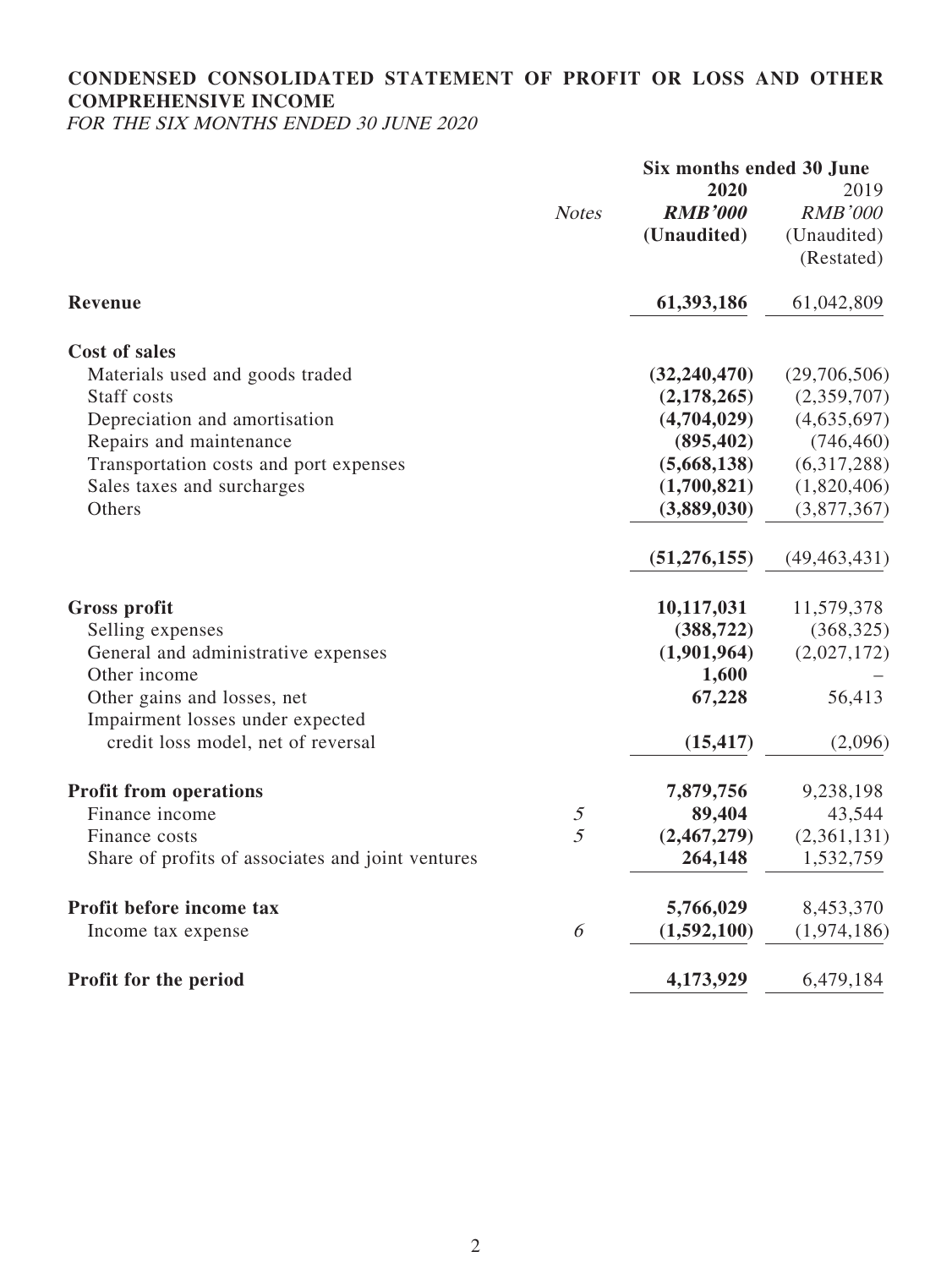|                                                                                                                                                                                                |             | Six months ended 30 June              |                                                     |  |
|------------------------------------------------------------------------------------------------------------------------------------------------------------------------------------------------|-------------|---------------------------------------|-----------------------------------------------------|--|
|                                                                                                                                                                                                | <b>Note</b> | 2020<br><b>RMB'000</b><br>(Unaudited) | 2019<br><b>RMB'000</b><br>(Unaudited)<br>(Restated) |  |
| Other comprehensive (expense) income:<br>Item that will not be reclassified to profit or loss<br>Fair value changes on equity instruments at fair<br>value through other comprehensive income, |             |                                       |                                                     |  |
| net of tax                                                                                                                                                                                     |             | (15, 173)                             | (41, 018)                                           |  |
| Items that may be reclassified subsequently to<br>profit or loss                                                                                                                               |             |                                       |                                                     |  |
| Fair value changes on debt instruments at fair value<br>through other comprehensive income, net of tax<br>Reversal of impairment loss for debt instruments at                                  |             | 28,130                                | 22,344                                              |  |
| fair value through other comprehensive income<br>included in profit or loss<br>Exchange differences arising on translation of                                                                  |             | (9, 333)                              |                                                     |  |
| foreign operations                                                                                                                                                                             |             | (96)                                  | (468)                                               |  |
|                                                                                                                                                                                                |             | 18,701                                | 21,876                                              |  |
| Other comprehensive income (expense) for the period,<br>net of tax                                                                                                                             |             | 3,528                                 | (19, 142)                                           |  |
| Total comprehensive income for the period                                                                                                                                                      |             | 4,177,457                             | 6,460,042                                           |  |
| Profit for the period attributable to:                                                                                                                                                         |             |                                       |                                                     |  |
| Equity holders of the Company<br>Non-controlling interests                                                                                                                                     |             | 2,529,122<br>1,644,807                | 4,126,958<br>2,352,226                              |  |
|                                                                                                                                                                                                |             | 4,173,929                             | 6,479,184                                           |  |
| Total comprehensive income for the period<br>attributable to:                                                                                                                                  |             |                                       |                                                     |  |
| Equity holders of the Company<br>Non-controlling interests                                                                                                                                     |             | 2,527,991<br>1,649,466                | 4, 103, 155<br>2,356,887                            |  |
|                                                                                                                                                                                                |             | 4,177,457                             | 6,460,042                                           |  |
| Basic and diluted earnings per share for profit                                                                                                                                                |             |                                       |                                                     |  |
| attributable to equity holders of the Company<br>(RMB)                                                                                                                                         | 8           | 0.19                                  | 0.31                                                |  |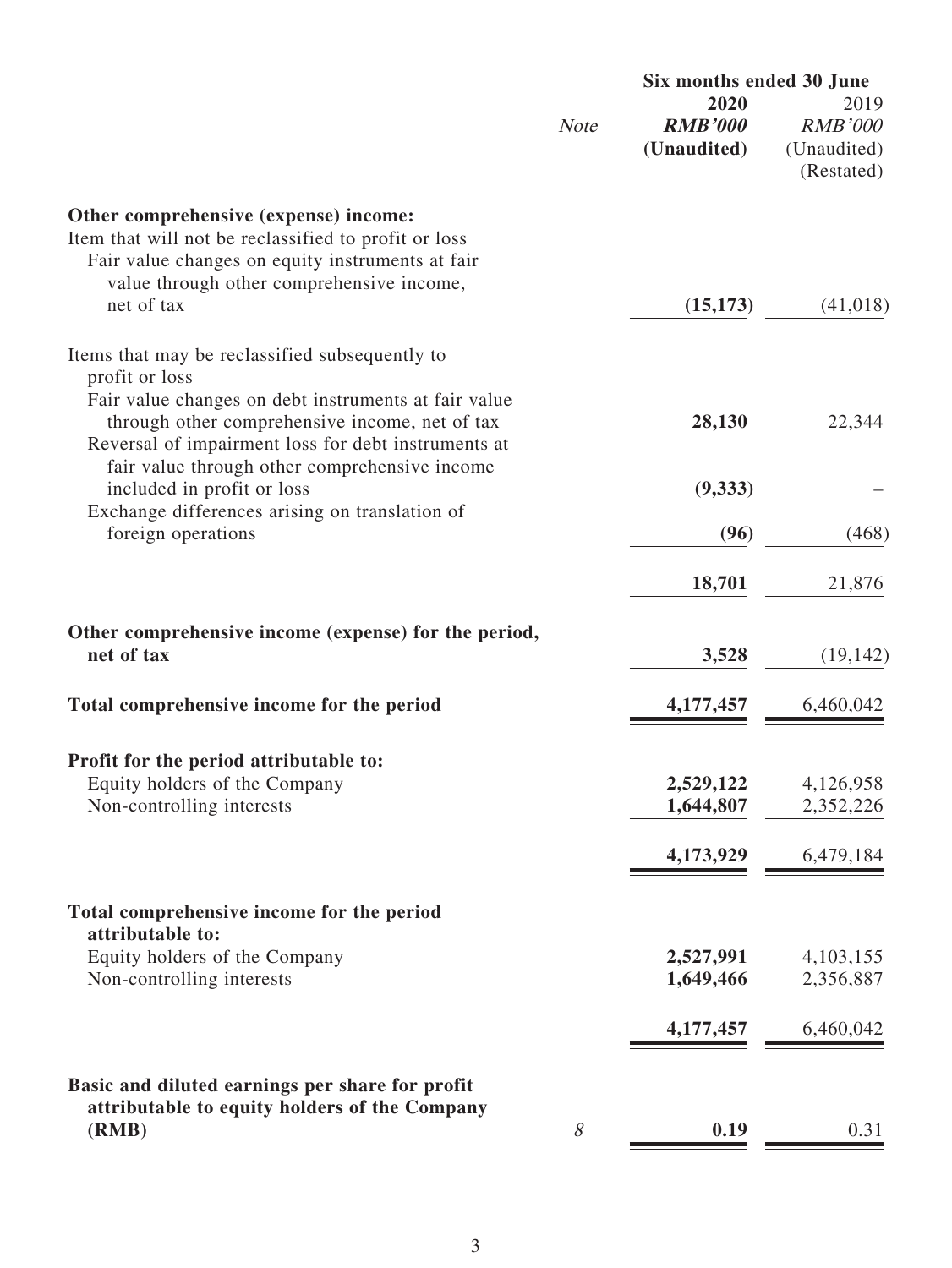# **CONDENSED CONSOLIDATED STATEMENT OF FINANCIAL POSITION** AT 30 JUNE 2020

|                                                       |              | 30 June        | 31 December    |
|-------------------------------------------------------|--------------|----------------|----------------|
|                                                       |              | 2020           | 2019           |
|                                                       | <b>Notes</b> | <b>RMB'000</b> | <b>RMB'000</b> |
|                                                       |              | (Unaudited)    | (Audited)      |
|                                                       |              |                | (Restated)     |
| <b>Non-current assets</b>                             |              |                |                |
| Property, plant and equipment                         |              | 131,183,699    | 129,997,971    |
| Right-of-use assets                                   |              | 413,828        | 433,788        |
| Investment properties                                 |              | 80,680         | 79,903         |
| Mining rights                                         |              | 42,186,358     | 38,880,087     |
| Intangible assets                                     |              | 1,523,389      | 1,627,730      |
| Land use rights                                       |              | 6,122,636      | 6,154,374      |
| Goodwill                                              |              | 6,084          | 6,084          |
| Interests in associates                               |              | 20,826,641     | 20,886,640     |
| Interests in joint ventures                           |              | 2,896,382      | 3,289,977      |
| Equity instruments at fair value                      |              |                |                |
| through other comprehensive income                    |              | 2,313,179      | 2,328,755      |
| Deferred income tax assets                            |              | 2,828,413      | 2,775,470      |
| Long-term receivables                                 |              | 610,226        | 250,012        |
| Other non-current assets                              |              | 7,446,554      | 10,732,928     |
| <b>Total non-current assets</b>                       |              | 218,438,069    | 217,443,719    |
| <b>Current assets</b>                                 |              |                |                |
| Inventories                                           |              | 7,476,127      | 8,170,403      |
| Trade receivables                                     | 9            | 8,717,045      | 7,314,547      |
| Debt instruments at fair value                        |              |                |                |
| through other comprehensive income                    |              | 4,864,431      | 6,897,430      |
| Contract assets                                       |              | 1,242,968      | 953,581        |
| Prepayments and other receivables                     |              | 6,833,791      | 6,167,108      |
| Restricted bank deposits                              |              | 3,685,309      | 3,376,327      |
| Term deposits with initial terms of over three months |              | 6,537,279      | 10,090,101     |
| Cash and cash equivalents                             |              | 24,676,812     | 12, 137, 655   |
| <b>Total current assets</b>                           |              | 64,033,762     | 55, 107, 152   |
| <b>TOTAL ASSETS</b>                                   |              | 282,471,831    | 272,550,871    |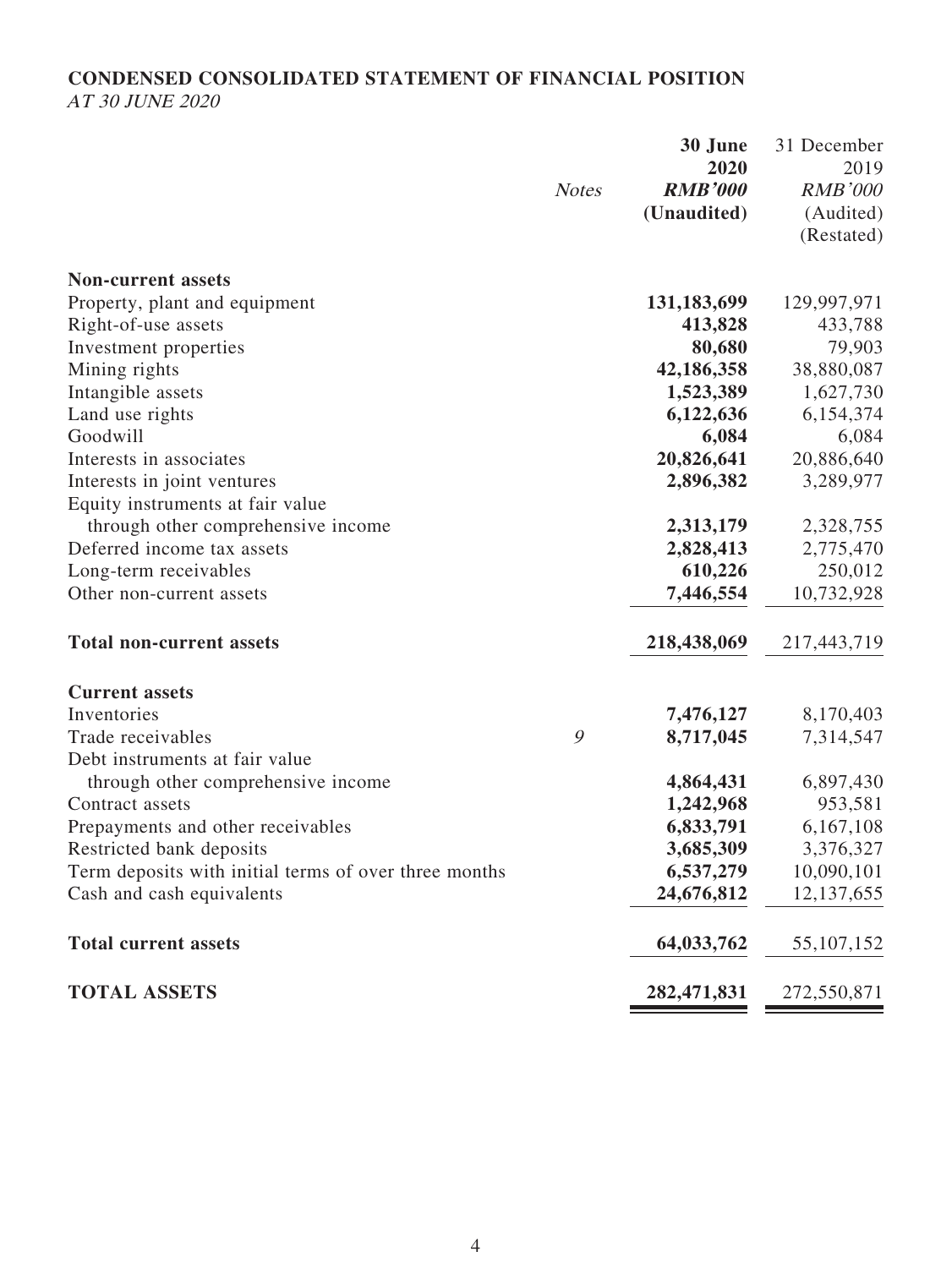|                                                                                     | <b>Notes</b> | 30 June<br>2020<br><b>RMB'000</b><br>(Unaudited) | 31 December<br>2019<br><b>RMB'000</b><br>(Audited)<br>(Restated) |
|-------------------------------------------------------------------------------------|--------------|--------------------------------------------------|------------------------------------------------------------------|
| <b>Current liabilities</b>                                                          |              |                                                  |                                                                  |
| Trade and notes payables                                                            | 10           | 24,812,026                                       | 23,270,439                                                       |
| Contract liabilities                                                                |              | 1,661,279                                        | 2,588,765                                                        |
| Accruals, advances and other payables                                               |              | 16,872,029                                       | 18,768,153                                                       |
| Taxes payables                                                                      |              | 1,034,349                                        | 1,001,538                                                        |
| Lease liabilities                                                                   |              | 54,369                                           | 67,329                                                           |
| Short-term borrowings                                                               |              | 2,181,462                                        | 4,266,347                                                        |
| Current portion of long-term borrowings                                             |              | 19,736,911                                       | 22,673,139                                                       |
| Current portion of long-term bonds                                                  |              | 13,796,172                                       | 10,991,992                                                       |
| Current portion of provision for close down,<br>restoration and environmental costs |              | 70,910                                           | 69,762                                                           |
| <b>Total current liabilities</b>                                                    |              | 80,219,507                                       | 83,697,464                                                       |
|                                                                                     |              |                                                  |                                                                  |
| <b>Non-current liabilities</b>                                                      |              |                                                  |                                                                  |
| Long-term borrowings                                                                |              | 41,846,370                                       | 34, 374, 705                                                     |
| Long-term bonds                                                                     |              | 24,126,202                                       | 21,934,045                                                       |
| Deferred income tax liabilities                                                     |              | 5,925,235                                        | 5,866,547                                                        |
| Lease liabilities                                                                   |              | 435,136                                          | 436,194                                                          |
| Provision                                                                           |              | 34,663                                           | 35,457                                                           |
| Provision for employee benefits<br>Provision for close down, restoration and        |              | 114,556                                          | 101,142                                                          |
| environmental costs                                                                 |              | 3,266,637                                        | 3,247,028                                                        |
| Deferred revenue                                                                    |              | 1,522,860                                        | 1,578,842                                                        |
| Other long-term liabilities                                                         |              | 5,363,156                                        | 4,001,921                                                        |
|                                                                                     |              |                                                  |                                                                  |
| <b>Total non-current liabilities</b>                                                |              | 82,634,815                                       | 71,575,881                                                       |
| <b>Total liabilities</b>                                                            |              | 162,854,322                                      | 155,273,345                                                      |
| <b>Equity</b>                                                                       |              |                                                  |                                                                  |
| Share capital                                                                       |              | 13,258,663                                       | 13,258,663                                                       |
| Reserves                                                                            |              | 47,381,433                                       | 47,108,224                                                       |
| Retained earnings                                                                   |              | 37, 237, 786                                     | 36,681,075                                                       |
| Equity attributable to the equity holders of the Company                            |              | 97,877,882                                       | 97,047,962                                                       |
| Non-controlling interests                                                           |              | 21,739,627                                       | 20,229,564                                                       |
| <b>Total equity</b>                                                                 |              | 119,617,509                                      | 117, 277, 526                                                    |
| <b>TOTAL EQUITY AND LIABILITIES</b>                                                 |              | 282,471,831                                      | 272,550,871                                                      |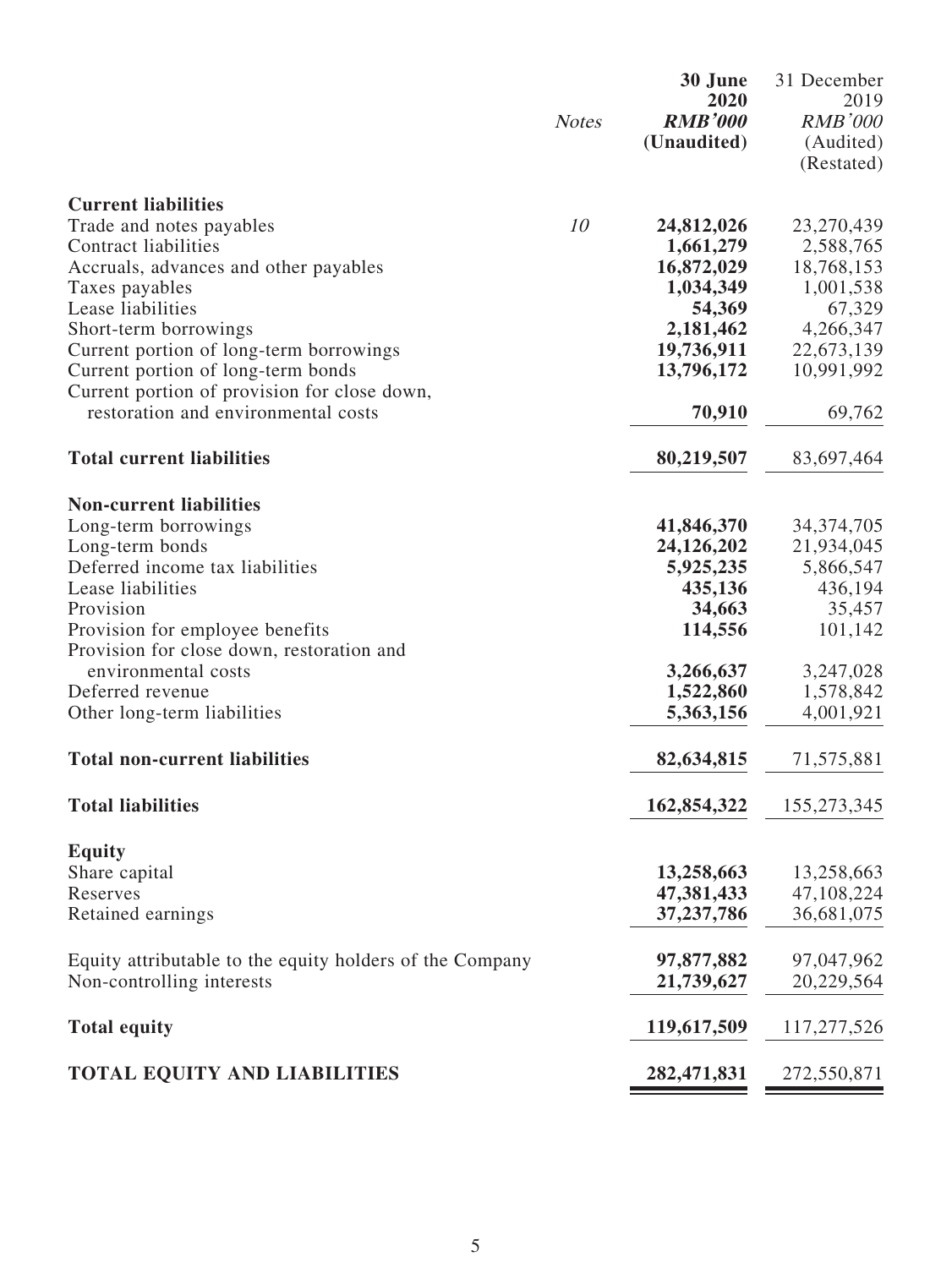### **NOTES TO THE CONDENSED CONSOLIDATED FINANCIAL STATEMENTS** FOR THE SIX MONTHS ENDED 30 JUNE 2020

### **1. ORGANISATION AND PRINCIPAL ACTIVITIES**

China Coal Energy Company Limited (the "Company") was established in The People's Republic of China (the "PRC") on 22 August 2006 as a joint stock company with limited liability under the Company Law of the PRC as a result of a group restructuring of China National Coal Group Corporation ("China Coal Group" or the "Parent Company") in preparing for the listing of the Company's shares on The Main Board of The Stock Exchange of Hong Kong Limited (the "Restructuring"). The Company and its subsidiaries (collectively the "Group") is principally engaged in mining and processing of coal, sales of coal and coal-chemical products, manufacturing and sales of coal mining machinery and finance services. The address of the Company's registered office is No.1 Huangsidajie, Chaoyang District, Beijing, the PRC.

The H shares of the Company have been listed on the Main Board of The Stock Exchange of Hong Kong Limited since December 2006, while its A shares have been listed on the Shanghai Stock Exchange since February 2008.

These condensed consolidated financial statements are presented in Renminbi ("RMB"), which is also the functional currency of the Company.

### **2. BASIS OF PREPARATION**

The condensed consolidated financial statements for the six months ended 30 June 2020 have been prepared in accordance with International Accounting Standard 34 "Interim Financial Reporting" ("IAS 34") issued by the International Accounting Standards Board ("IASB") as well as with the applicable disclosure requirements of Appendix 16 to the Rules Governing the Listing of Securities on The Stock Exchange of Hong Kong Limited.

#### **2.1 Going Concern**

As at 30 June 2020, the Group's current liabilities exceeded its current assets by approximately RMB16,186 million. When the Group needs money to repay the short-term debts or make investments, the Group can finance the fund by the following ways:

- On 10 March 2020, the Company obtained the approval from China Securities Regulatory Commission to issue corporate bonds up to a maximum amount of RMB10,000,000,000 to professional investors. On 18 March 2020, the Company has issued the first tranche of corporate bonds with a principal amount of RMB3,000,000,000, the remaining RMB7,000,000,000 can be issued when necessary;
- On 16 March 2020, the Company obtained approval from the National Association of Financial Market Institutional Investors (中國銀行間市場交易商協會) to issue medium-term note up to a maximum outstanding amount of RMB5,000,000,000, the Company has issued RMB1,500,000,000 and RMB500,000,000 in April 2020, the remaining RMB3,000,000,000 can be issued with future financing arrangements;
- Unutilised bank facilities are available for draw-down when necessary; and
- Other sources of financing are available given the Group's credit rating and long-term relationship with reputable domestic banks and other financial institutions.

After making enquiries, the directors of the Company have a reasonable expectation that the Group has adequate resources to continue in operational existence for the foreseeable future. The Group therefore continues to adopt the going concern basis in preparing the condensed consolidated financial statements.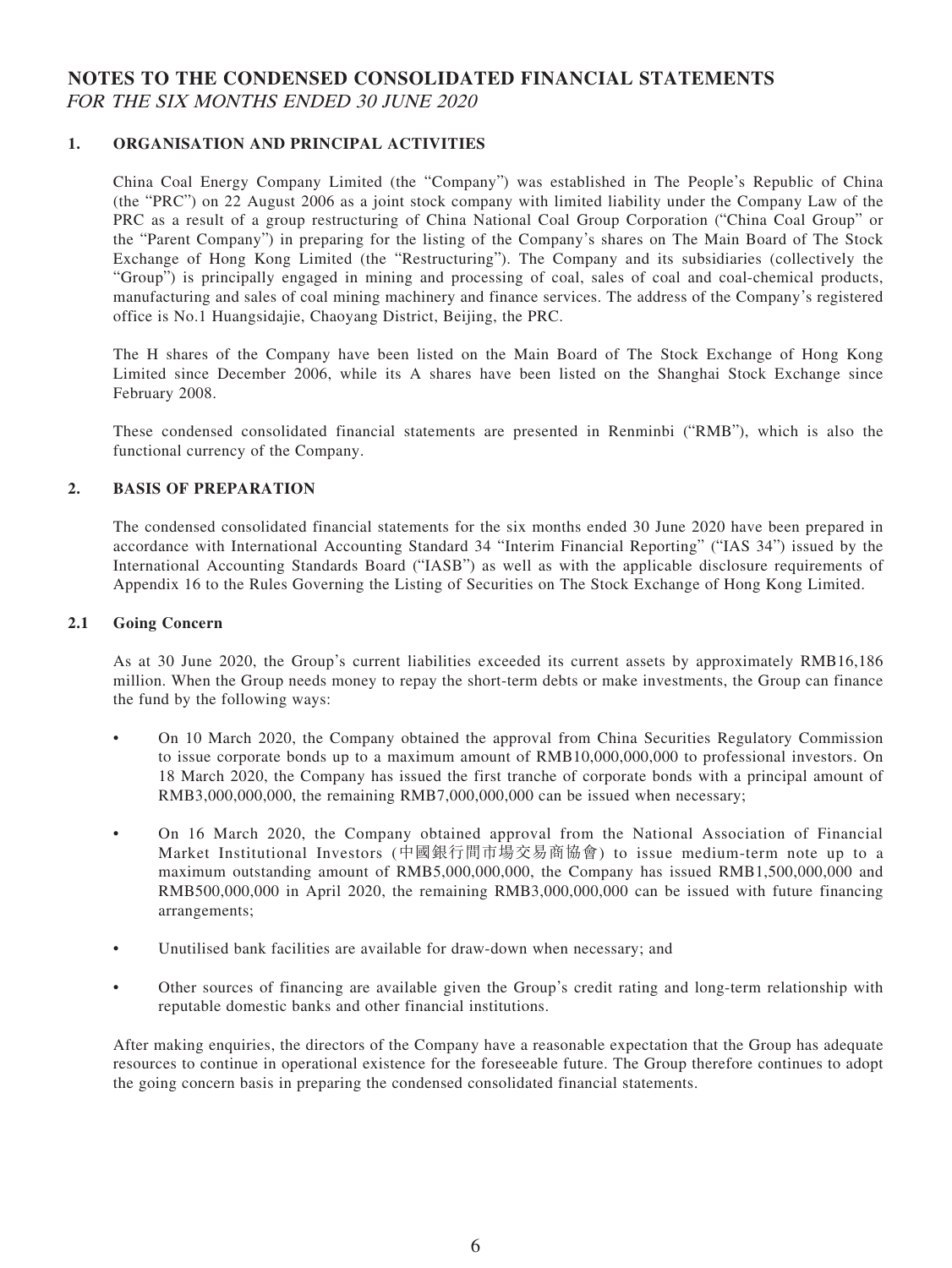#### **3. RESTATEMENTS ARISING FROM BUSINESS COMBINATIONS UNDER COMMON CONTROL**

#### **3.1 2019 Acquisition**

The Group completed the acquisition from China Coal Group the 100% equity interest in Shanxi China Coal Pingshuo Dongrisheng Coal Mining Co., Ltd. ("Dongrisheng Company"), which was previously acquired by China Coal Group on 1 January 2018, for a cash consideration of RMB24,318,000 on 19 March 2019. The acquisition was referred to as the "2019 Acquisition".

#### **3.2 2020 Acquisition**

On 30 April 2020, the Group acquired the 51% equity interest in China Coal Xinji Intelligent Technology Co., Ltd ("Xinji Company") for a cash consideration of RMB30,076,000. The acquisition was referred to as the "2020 Acquisition".

As the Group and Xinji Company were under common control of China Coal Group before and after the 2020 Acquisition, the acquisition is considered as a business combination under common control. The principle of merger accounting for business combination involving businesses under common control has therefore been applied. As a result, the condensed consolidated financial statements of the Group have been prepared as if Xinji Company was a subsidiary of the Company ever since it became under common control of China Coal Group.

Accordingly, the condensed consolidated statement of financial position as at 31 December 2019 has been restated to include the assets and liabilities of Xinji Company at carrying amounts in the books of China Coal Group. The condensed consolidated statement of profit or loss and other comprehensive income, condensed consolidated statement of changes in equity and condensed consolidated statement of cash flows for the six months ended 30 June 2019 have been restated to include the results and cash flows of Xinji Company as if Xinji Company was a subsidiary of the Company throughout the six months ended 30 June 2019. Respective notes to the condensed consolidated financial statements have also been restated. All significant intragroup transactions, balances, income and expenses are eliminated on combination.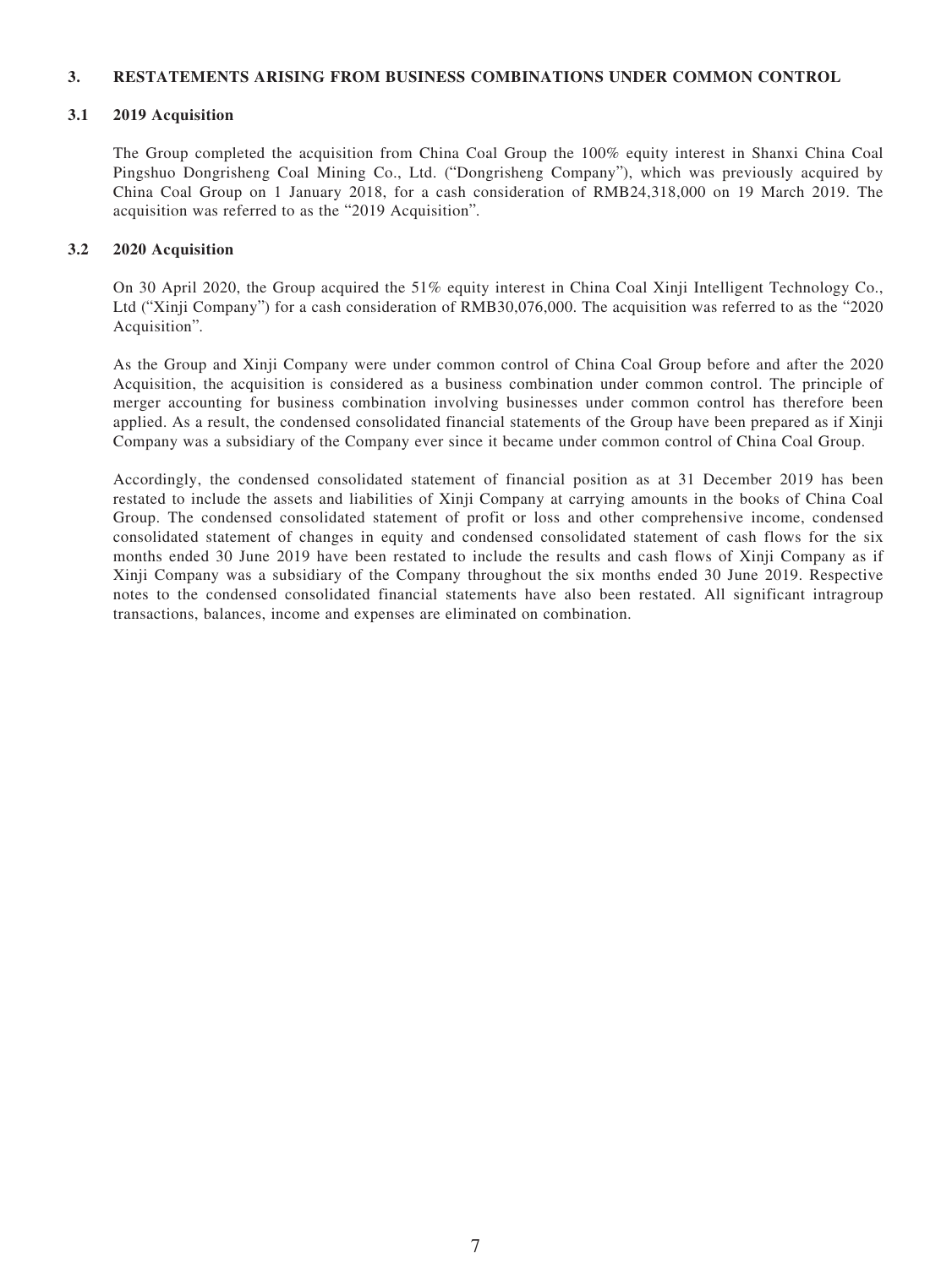As a result of the 2020 Acquisition, the relevant line items in the condensed consolidated statement of financial position as at 31 December 2019 have been restated. The following table shows the effect for each individual line item affected:

|                                                                                | <b>The Group</b><br>(as previously<br>reported) | <b>Effect</b> of<br>the 2020<br><b>Acquisition</b> | Eliminations             |                              |
|--------------------------------------------------------------------------------|-------------------------------------------------|----------------------------------------------------|--------------------------|------------------------------|
|                                                                                | <b>RMB'000</b>                                  | <i>RMB'000</i>                                     | <b>RMB'000</b>           | (Restated)<br><b>RMB'000</b> |
| Condensed consolidated statement of<br>financial position at 31 December 2019: |                                                 |                                                    |                          |                              |
| <b>Non-current assets</b>                                                      |                                                 |                                                    |                          |                              |
| Property, plant and equipment                                                  | 129,997,871                                     | 100                                                |                          | 129,997,971                  |
| Intangible assets                                                              | 1,627,726                                       | 4                                                  |                          | 1,627,730                    |
| Deferred income tax assets                                                     | 2,775,209                                       | 261                                                |                          | 2,775,470                    |
| <b>Current assets</b>                                                          |                                                 |                                                    |                          |                              |
| Inventories                                                                    | 8,170,288                                       | 115                                                |                          | 8,170,403                    |
| Trade receivables                                                              | 7,316,222                                       | 2,523                                              | (4,198)                  | 7,314,547                    |
| Prepayments and other receivables                                              | 6,084,181                                       | 82,927                                             |                          | 6,167,108                    |
| Cash and cash equivalents                                                      | 12,137,419                                      | 236                                                | $\overline{\phantom{0}}$ | 12,137,655                   |
| <b>Current liabilities</b>                                                     |                                                 |                                                    |                          |                              |
| Trade and notes payables                                                       | 23,249,507                                      | 25,130                                             | (4,198)                  | 23,270,439                   |
| Accruals, advances and other payables                                          | 18,764,686                                      | 3,467                                              |                          | 18,768,153                   |
| Taxes payables                                                                 | 1,000,575                                       | 963                                                |                          | 1,001,538                    |
| <b>Equity</b>                                                                  |                                                 |                                                    |                          |                              |
| Share capital                                                                  | 13,258,663                                      | 50,000                                             | (50,000)                 | 13,258,663                   |
| Reserves                                                                       | 47,082,724                                      | 2,309                                              | 23,191                   | 47,108,224                   |
| Retained earnings                                                              | 36,677,706                                      | 4,297                                              | (928)                    | 36,681,075                   |
| Non-controlling interests                                                      | 20, 201, 827                                    |                                                    | 27,737                   | 20,229,564                   |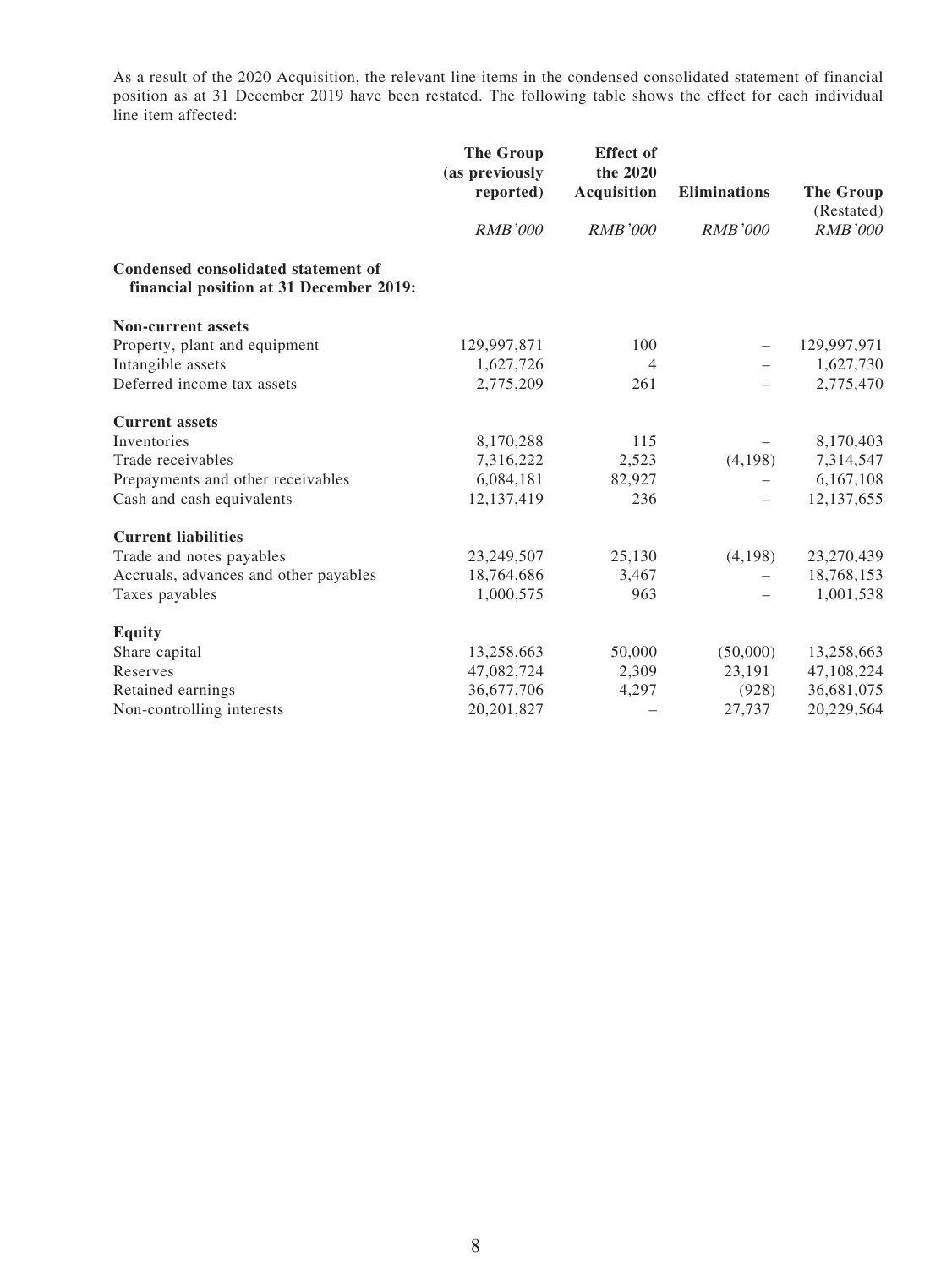As a result of the 2020 Acquisition, the relevant line items in the condensed consolidated statement of profit or loss and other comprehensive income for the six months ended 30 June 2019, have been restated. The following table shows the effect for each individual line item affected:

|                                                                                                                                          | The Group<br>(as previously | <b>Effect</b> of<br>the 2020 |                     |                              |
|------------------------------------------------------------------------------------------------------------------------------------------|-----------------------------|------------------------------|---------------------|------------------------------|
|                                                                                                                                          | reported)                   | <b>Acquisition</b>           | <b>Eliminations</b> | The Group                    |
|                                                                                                                                          | <b>RMB'000</b>              | <b>RMB'000</b>               | <b>RMB'000</b>      | (Restated)<br><b>RMB'000</b> |
| <b>Condensed consolidated</b><br>statement of profit or loss and other<br>comprehensive income for the<br>six months ended 30 June 2019: |                             |                              |                     |                              |
| Revenue                                                                                                                                  | 61,031,699                  | 13,110                       | (2,000)             | 61,042,809                   |
| Cost of sales                                                                                                                            | (49, 457, 273)              | (8,158)                      | 2,000               | (49, 463, 431)               |
| General and administrative expenses                                                                                                      | (2,024,394)                 | (2,778)                      |                     | (2,027,172)                  |
| Finance income                                                                                                                           | 43,541                      | 3                            |                     | 43,544                       |
| Finance costs                                                                                                                            | (2,361,130)                 | (1)                          |                     | (2,361,131)                  |
| Income tax expense                                                                                                                       | (1,973,642)                 | (544)                        |                     | (1,974,186)                  |
| Profit for the period attributable to:                                                                                                   |                             |                              |                     |                              |
| Equity holders of the Company                                                                                                            | 4,126,126                   | 1,632                        | (800)               | 4,126,958                    |
| Non-controlling interests                                                                                                                | 2,351,426                   |                              | 800                 | 2,352,226                    |
| Total comprehensive income for the period<br>attributable to:                                                                            |                             |                              |                     |                              |
| Equity holders of the Company                                                                                                            | 4,102,323                   | 1,632                        | (800)               | 4,103,155                    |
| Non-controlling interests                                                                                                                | 2,356,087                   |                              | 800                 | 2,356,887                    |

#### **4. SEGMENTS INFORMATION**

#### **4.1 General information**

#### **(a) Factors that management used to identify the entity's operating and reportable segments**

The chief operating decision maker ("CODM") has been identified as the President Office (總裁辦公室).

The Group's operating and reportable segments are entities or group of entities that offer different products and services. The following reportable segments are presented in a manner consistent with the way in which information is reported internally to the Group's CODM for the purpose of resources allocation and performance assessment. They are managed according to different nature of products and services, production process and the environment in which they are operating. Most of these entities engage in just one single business under one operating segment, except for a few entities dealing with a variety of operations. Financial information of entities operating more than one segment have been separately presented as discrete segment information for CODM's review.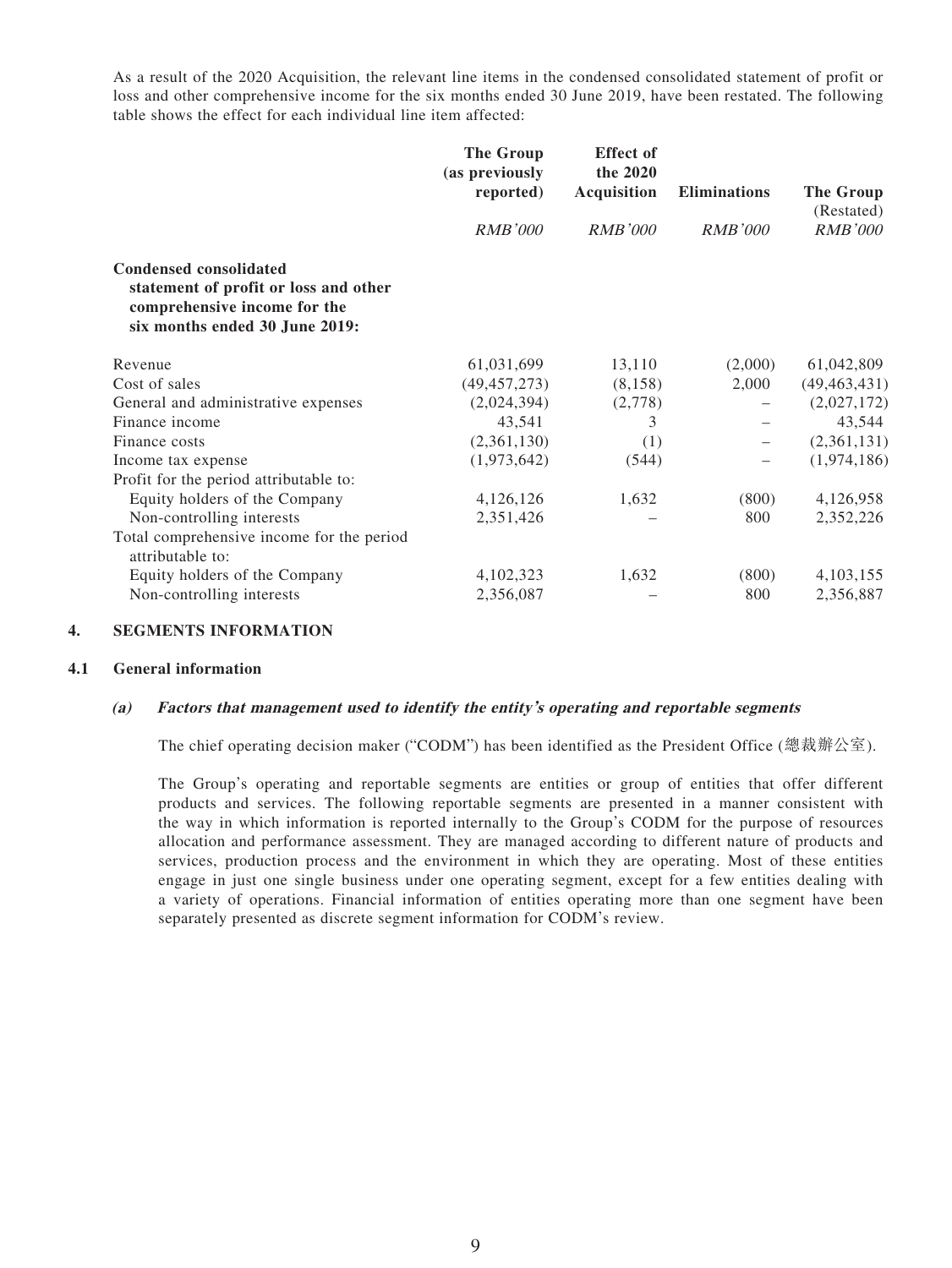#### **(b) Operating and reportable segments**

The Group's operating and reportable segments are coal, coal-chemical products, mining machinery and finance.

- Coal Production and sales of coal;
- Coal-chemical products Production and sales of coal-chemical products;
- Mining machinery Manufacturing and sales of mining machinery; and
- Finance Providing deposits-taking, loans, bills acceptance and discount and other financial services to the entities within the Group and China Coal Group.

In addition, segments relating to electricity generating, aluminium, equipment trading agency services, tendering services and other insignificant manufacturing businesses which are not separately reported and are combined and disclosed within "Others" segment category.

#### **4.2 Information about operating and reportable segment profit or loss, assets and liabilities**

#### **(a) Measurement of operating and reportable segment profit or loss, assets and liabilities**

The CODM evaluates performance on the basis of profit or loss before income tax expense. The Group accounts for inter-segment sales and transfers as if the sales or transfers were made to third parties, i.e. at current market prices. The amounts of segment information are denominated in RMB, which is consistent with the amounts in the reports used by the CODM.

Segment assets and liabilities are those operating assets and liabilities that are employed by a segment in its operating activities and that either are directly attributable to the segment or can be allocated to the segment on a reasonable basis. Segment assets and liabilities exclude deferred income tax assets, deferred income tax liabilities, taxes payable or tax advanced payment and assets and liabilities of head office.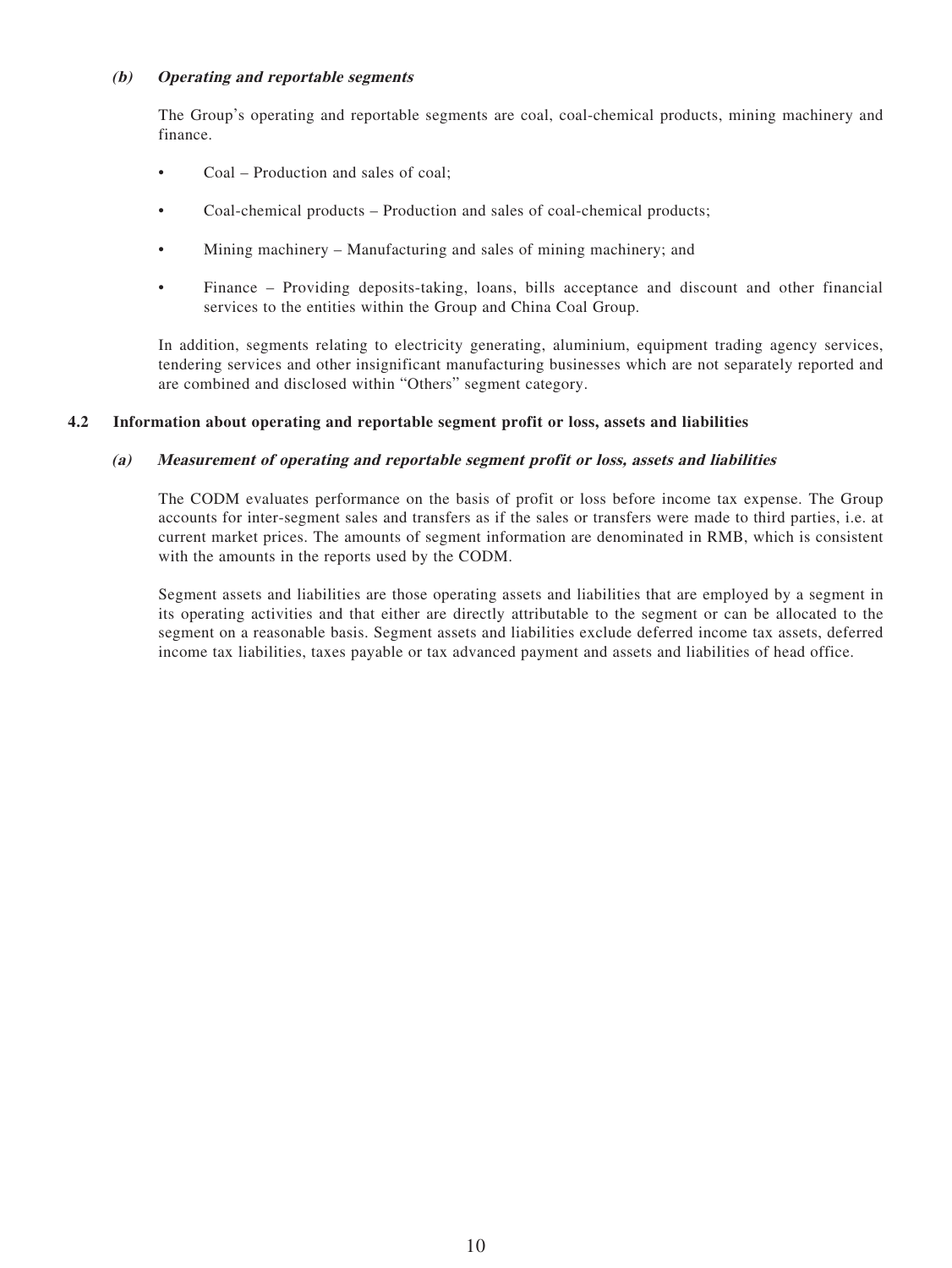### **(b) Operating and reportable segments' profit or loss, assets and liabilities**

|                                         |                           |                                                  |                                       |                           |                          |                                    | For the six months ended 30 June 2020 (Unaudited) and as at 30 June 2020 (Unaudited) |                                                    |                         |
|-----------------------------------------|---------------------------|--------------------------------------------------|---------------------------------------|---------------------------|--------------------------|------------------------------------|--------------------------------------------------------------------------------------|----------------------------------------------------|-------------------------|
|                                         | Coal<br>RMB'000           | Coal -<br>chemical<br>products<br><b>RMB'000</b> | Mining<br>machinery<br><b>RMB'000</b> | Finance<br><b>RMB'000</b> | <b>Others</b><br>RMB'000 | Total<br>segment<br><b>RMB'000</b> | Unallocated<br><b>RMB'000</b>                                                        | Inter-<br>segment<br>elimination<br><b>RMB'000</b> | Total<br><b>RMB'000</b> |
| Segment revenue                         |                           |                                                  |                                       |                           |                          |                                    |                                                                                      |                                                    |                         |
| Total revenue<br>Inter-segment revenue  | 48,244,478<br>(1,869,837) | 8,094,764<br>(124, 634)                          | 4,561,222<br>(603, 932)               | 575,436<br>(207,952)      | 3,255,861<br>(532, 220)  | 64,731,761<br>(3,338,575)          | -<br>-                                                                               | (3,338,575)<br>3,338,575                           | 61,393,186              |
|                                         |                           |                                                  |                                       |                           |                          |                                    |                                                                                      |                                                    |                         |
| Revenue from external customers         | 46,374,641                | 7,970,130                                        | 3,957,290                             | 367,484                   | 2,723,641                | 61,393,186                         |                                                                                      |                                                    | 61,393,186              |
| <b>Segment results</b>                  |                           |                                                  |                                       |                           |                          |                                    |                                                                                      |                                                    |                         |
| Profit (loss) from operations           | 6,147,947                 | 894,932                                          | 244,042                               | 405,240                   | 435,454                  | 8,127,615                          | (145, 120)                                                                           | (102, 739)                                         | 7,879,756               |
| Profit (loss) before income tax         | 5,556,789                 | 245,047                                          | 224,205                               | 404,959                   | 317,767                  | 6,748,767                          | (971, 301)                                                                           | (11, 437)                                          | 5,766,029               |
| Interest income                         | 213,435                   | 19,753                                           | 2,964                                 |                           | 7,153                    | 243,305                            | 660,995                                                                              | (814, 896)                                         | 89,404                  |
| Interest expense                        | (1,109,893)               | (566, 533)                                       | (47, 545)                             | $\overline{a}$            | (125, 726)               | (1,849,697)                        | (1,525,547)                                                                          | 905,543                                            | (2,469,701)             |
| Depreciation and amortisation           | (2,955,252)               | (1,489,192)                                      | (200, 084)                            | (693)                     | (313, 468)               | (4,958,689)                        | (8,755)                                                                              |                                                    | (4,967,444)             |
| Share of profits (losses) of associates |                           |                                                  |                                       |                           |                          |                                    |                                                                                      |                                                    |                         |
| and joint ventures                      | 309,380                   | (99, 672)                                        | 18,943                                | $\overline{a}$            | (2,669)                  | 225,982                            | 38,166                                                                               | $\overline{\phantom{0}}$                           | 264,148                 |
| Income tax expense                      | (1,396,521)               | (65, 832)                                        | (15, 105)                             | (105, 722)                | (7, 336)                 | (1,590,516)                        |                                                                                      | (1,584)                                            | (1,592,100)             |
| Other material non-cash items           |                           |                                                  |                                       |                           |                          |                                    |                                                                                      |                                                    |                         |
| (Provision for) reversal of impairment  |                           |                                                  |                                       |                           |                          |                                    |                                                                                      |                                                    |                         |
| of other assets                         | 490                       | 11,040                                           | (17,903)                              | 12,597                    | (16, 265)                | (10, 041)                          | (183)                                                                                | (18, 416)                                          | (28, 640)               |
| <b>Addition to non-current assets</b>   | 3,497,515                 | 918,678                                          | 145,762                               |                           | 1,133                    | 4,563,088                          | 5,389                                                                                |                                                    | 4,568,477               |
| <b>Segment assets and liabilities</b>   |                           |                                                  |                                       |                           |                          |                                    |                                                                                      |                                                    |                         |
| Total assets                            | 153,224,986               | 59,676,109                                       | 16,743,255                            | 24,300,250                | 16,656,019               | 270,600,619                        | 26,113,425                                                                           | (14, 242, 213)                                     | 282,471,831             |
|                                         |                           |                                                  |                                       |                           |                          |                                    |                                                                                      |                                                    |                         |
| Including: interests in associates and  |                           |                                                  |                                       |                           |                          |                                    |                                                                                      |                                                    |                         |
| joint ventures                          | 7,386,655                 | 11,474,014                                       | 919,749                               | $\overline{a}$            | 112,331                  | 19,892,749                         | 3,830,274                                                                            |                                                    | 23,723,023              |
|                                         |                           |                                                  |                                       |                           |                          |                                    |                                                                                      |                                                    |                         |
| <b>Total liabilities</b>                | 58,787,816                | 18,342,881                                       | 6,439,338                             | 5,800,582                 | 9,710,108                | 99,080,725                         | 76,861,670                                                                           | (13,088,073)                                       | 162,854,322             |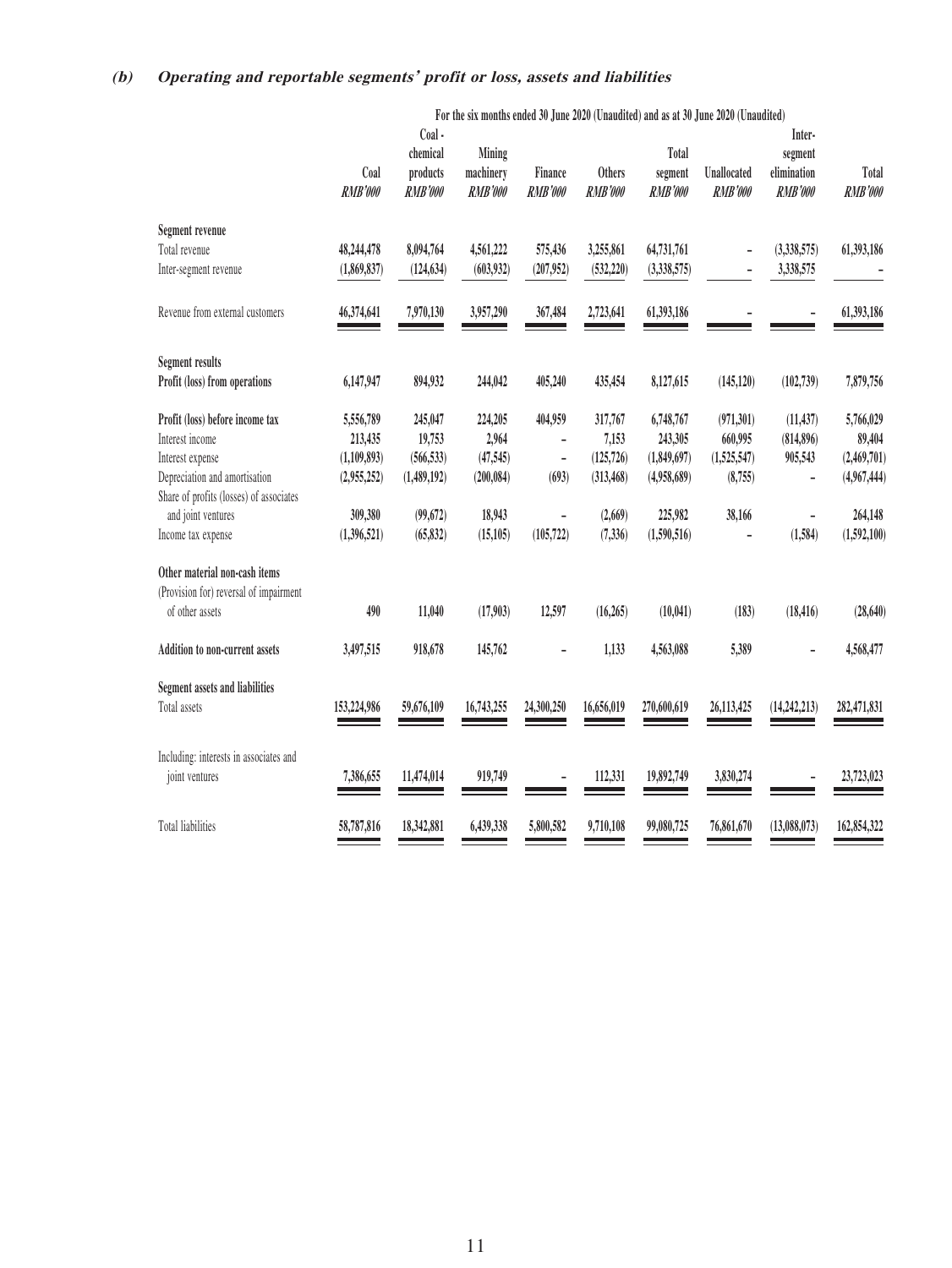|                                                                           | For the six months ended 30 June 2019 (Unaudited) (Restated) and as at 31 December 2019 (Audited) (Restated)<br>$Coal -$ |                                       |                           |                          |                                    |                               |                                                    |                         |
|---------------------------------------------------------------------------|--------------------------------------------------------------------------------------------------------------------------|---------------------------------------|---------------------------|--------------------------|------------------------------------|-------------------------------|----------------------------------------------------|-------------------------|
| Coal<br><b>RMB'000</b>                                                    | chemical<br>products<br><b>RMB'000</b>                                                                                   | Mining<br>machinery<br><b>RMB'000</b> | Finance<br><b>RMB'000</b> | Others<br><b>RMB'000</b> | Total<br>segment<br><b>RMB'000</b> | Unallocated<br><b>RMB'000</b> | Inter-<br>segment<br>elimination<br><b>RMB'000</b> | Total<br><b>RMB'000</b> |
| Segment revenue                                                           |                                                                                                                          |                                       |                           |                          |                                    |                               |                                                    |                         |
| Total revenue<br>48,481,358<br>(2,412,207)<br>Inter-segment revenue       | 9,407,224<br>(190, 941)                                                                                                  | 4,120,192<br>(614, 889)               | 543,321<br>(180, 418)     | 2,347,945<br>(458, 776)  | 64,900,040<br>(3,857,231)          | ÷<br>$\overline{a}$           | (3,857,231)<br>3,857,231                           | 61,042,809              |
| Revenue from external customers<br>46,069,151                             | 9,216,283                                                                                                                | 3,505,303                             | 362,903                   | 1,889,169                | 61,042,809                         |                               |                                                    | 61,042,809              |
| <b>Segment results</b>                                                    |                                                                                                                          |                                       |                           |                          |                                    |                               |                                                    |                         |
| Profit (loss) from operations<br>7,761,540                                | 1,334,487                                                                                                                | 165,253                               | 355,647                   | (143, 673)               | 9,473,254                          | (157, 450)                    | (77,606)                                           | 9,238,198               |
| Profit (loss) before income tax<br>7,496,734<br>Interest income<br>39,065 | 1,573,105<br>24,865                                                                                                      | 132,036<br>6,439                      | 355,336<br>$\overline{a}$ | (197, 770)<br>3,471      | 9,359,441<br>73,840                | (922, 694)<br>732,950         | 16,623<br>(763, 246)                               | 8,453,370<br>43,544     |
| (864,798)<br>Interest expense                                             | (641,215)                                                                                                                | (42, 628)                             | $\frac{1}{2}$             | (57, 462)                | (1,606,103)                        | (1,608,344)                   | 858,619                                            | (2,355,828)             |
| Depreciation and amortisation<br>(2,963,572)                              | (1,413,634)                                                                                                              | (201, 837)                            | (597)                     | (276, 157)               | (4,855,797)                        | (8,640)                       | $\overline{a}$                                     | (4,864,437)             |
| Share of profits of associates and<br>joint ventures<br>583,327           | 837,895                                                                                                                  | 2,231                                 |                           | $\overline{\phantom{0}}$ | 1,423,453                          | 110,608                       | (1,302)                                            | 1,532,759               |
| Income tax (expense) credit<br>(1,733,733)                                | (127, 758)                                                                                                               | (14, 856)                             | (88, 872)                 | 44,097                   | (1, 921, 122)                      | (52, 262)                     | (802)                                              | (1,974,186)             |
| Other material non-cash items                                             |                                                                                                                          |                                       |                           |                          |                                    |                               |                                                    |                         |
| (Provision for) reversal of impairment<br>of other assets<br>(15,055)     | (2,491)                                                                                                                  | 2,309                                 | (13, 722)                 | 1,263                    | (27,696)                           |                               | 16,284                                             | (11, 412)               |
| 3,469,241<br><b>Addition to non-current assets</b>                        | 868,748                                                                                                                  | 196,684                               | 488                       | 956,351                  | 5,491,512                          | 2,617                         |                                                    | 5,494,129               |
| Segment assets and liabilities                                            |                                                                                                                          |                                       |                           |                          |                                    |                               |                                                    |                         |
| Total assets<br>158,821,352                                               | 58,857,474                                                                                                               | 16,471,627                            | 22,301,344                | 11,588,123               | 268,039,920                        | 21,198,514                    | (16,687,563)                                       | 272,550,871             |
| Including: interests in associates and<br>7,581,633<br>joint ventures     | 11,734,418                                                                                                               | 901,124                               |                           | 105,000                  | 20,322,175                         | 3,854,442                     |                                                    | 24,176,617              |
| <b>Total liabilities</b><br>69,538,778                                    | 29,407,744                                                                                                               | 6,865,944                             | 19,835,299                | 8,355,675                | 134,003,440                        | 35,844,113                    | (14, 574, 208)                                     | 155,273,345             |

### **4.3 Geographical information**

Information about the Group's revenue from external customers is presented based on the geographical location of the operations with reference to the customers' location. Information about the Group's non-current assets is presented based on the geographical location of the assets.

#### **Analysis of revenue**

|                  | Six months ended 30 June |                |
|------------------|--------------------------|----------------|
|                  | 2020                     | 2019           |
|                  | <b>RMB'000</b>           | <b>RMB'000</b> |
|                  | (Unaudited)              | (Unaudited)    |
|                  |                          | (Restated)     |
| Domestic markets | 61,024,723               | 60,630,182     |
| Overseas markets | 368,463                  | 412,627        |
|                  | 61,393,186               | 61,042,809     |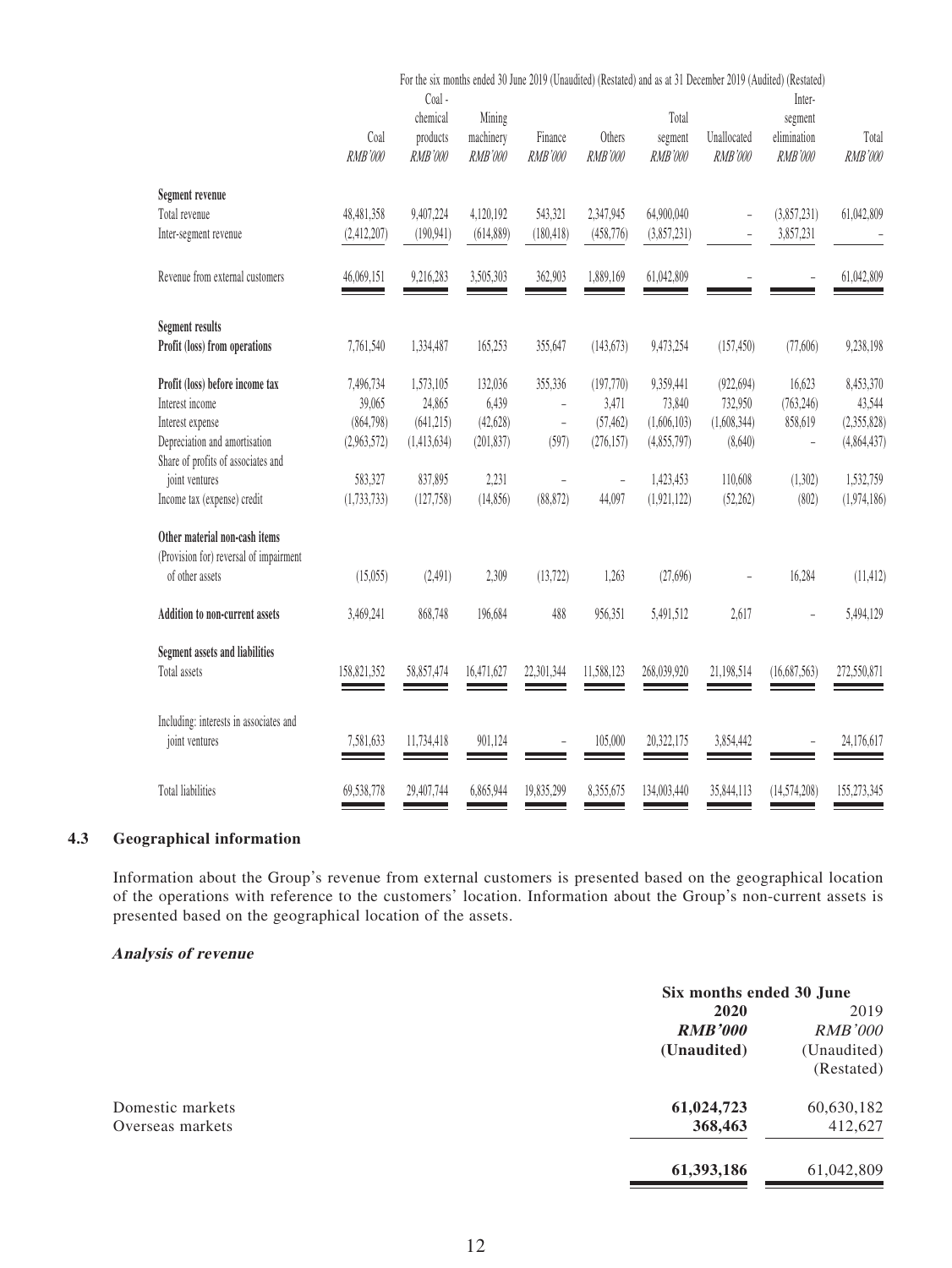#### **Analysis of non-current assets**

|                  | 30 June        | 31 December    |
|------------------|----------------|----------------|
|                  | 2020           | 2019           |
|                  | <b>RMB'000</b> | <b>RMB'000</b> |
|                  | (Unaudited)    | (Audited)      |
|                  |                | (Restated)     |
| Domestic markets | 208,452,857    | 207,325,921    |
| Overseas markets | 594            | 771            |
|                  | 208,453,451    | 207,326,692    |
|                  |                |                |

Note:

The non-current assets above exclude financial instruments and deferred income tax assets.

### **4.4 Major customers**

No revenue from transaction with single external customer was amounted to 10% or more of the Group's revenue for the six months ended 30 June 2020 and 2019.

### **5. FINANCE INCOME AND COSTS**

|                                                | Six months ended 30 June |                |  |
|------------------------------------------------|--------------------------|----------------|--|
|                                                | 2020                     | 2019           |  |
|                                                | <b>RMB'000</b>           | <b>RMB'000</b> |  |
|                                                | (Unaudited)              | (Unaudited)    |  |
|                                                |                          | (Restated)     |  |
| Finance income:                                |                          |                |  |
| - Interest income on bank deposits             | 44,361                   | 43,544         |  |
| - Interest income on loans receivables         | 45,043                   |                |  |
| Total finance income                           | 89,404                   | 43,544         |  |
| Interest expense:                              |                          |                |  |
| - Borrowings                                   | 1,563,495                | 1,676,160      |  |
| - Bonds payable                                | 902,129                  | 895,949        |  |
| - Unwinding of discount                        | 121,245                  | 89,331         |  |
| - Lease liabilities                            | 13,304                   | 13,591         |  |
| Other incidental bank charges                  | 2,613                    | 8,665          |  |
| Net foreign exchange gains                     | (5,035)                  | (3,362)        |  |
|                                                | 2,597,751                | 2,680,334      |  |
| Less: amounts capitalised on qualifying assets | (130, 472)               | (319,203)      |  |
| Total finance costs                            | 2,467,279                | 2,361,131      |  |
| Finance costs, net                             | 2,377,875                | 2,317,587      |  |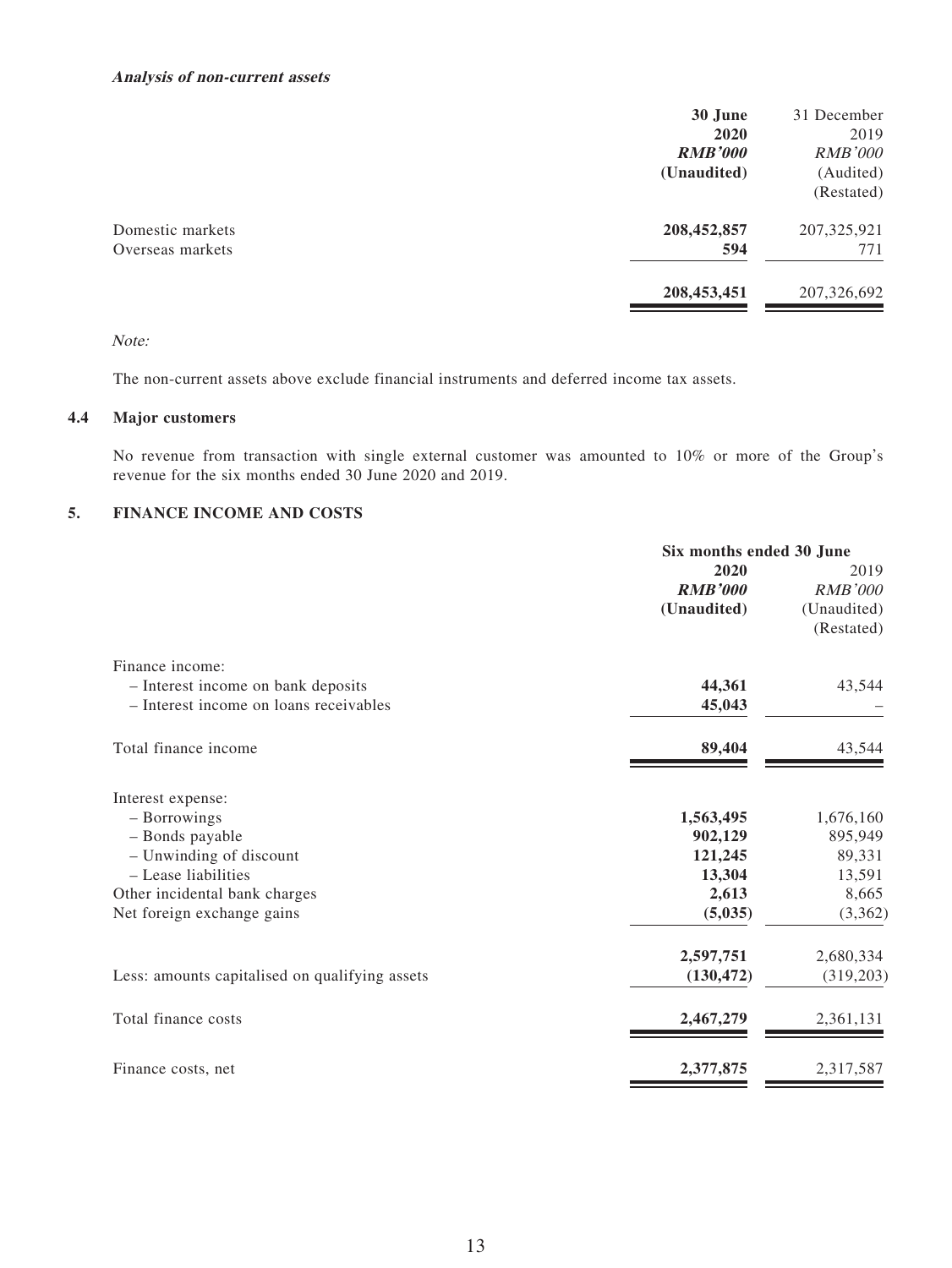#### Note:

Capitalisation rates of finance costs capitalised on qualifying assets were as follows:

|    |                                                      | Six months ended 30 June |                   |  |
|----|------------------------------------------------------|--------------------------|-------------------|--|
|    |                                                      | 2020                     | 2019              |  |
|    |                                                      | (Unaudited)              | (Unaudited)       |  |
|    | Capitalisation rates used to determine the amount of |                          |                   |  |
|    | finance costs eligible for capitalisation            | $1.20\%$ -4.80%          | $3.43\% - 5.70\%$ |  |
| 6. | <b>INCOME TAX EXPENSE</b>                            |                          |                   |  |
|    |                                                      | Six months ended 30 June |                   |  |
|    |                                                      | 2020                     | 2019              |  |
|    |                                                      | <b>RMB'000</b>           | <i>RMB'000</i>    |  |
|    |                                                      | (Unaudited)              | (Unaudited)       |  |
|    |                                                      |                          | (Restated)        |  |
|    | Current income tax                                   |                          |                   |  |
|    | $-$ PRC enterprise income tax (Note)                 | 1,592,383                | 2,004,558         |  |
|    | Deferred income tax                                  | (283)                    | (30, 372)         |  |
|    |                                                      | 1,592,100                | 1,974,186         |  |

#### Note:

The provision for the PRC enterprise income tax is calculated based on the statutory income tax rate of 25%. The applicable income tax rate in both periods is 25% of the assessable profit of each of the companies now comprising the Group, determined in accordance with the relevant PRC income tax rules and regulations, except for certain subsidiaries which are taxed at preferential tax rate of 15% based on the relevant PRC tax laws and regulations.

#### **7. DIVIDENDS**

During the current interim period, a final dividend of RMB0.127 per share in respect of the year ended 31 December 2019 (six month ended 30 June 2019: RMB0.078 per share in respect of the year ended 31 December 2018), comprising 13,258,663,400 shares existed as at 31 December 2019 was approved at the annual general meeting of the Company held on 16 June 2020. The aggregate amount of the final dividend approved in the current interim period amounted to RMB1,683,946,000 (2018 final dividend approved during the six months ended 30 June 2019: RMB1,034,177,000).

The directors of the Company do not recommend the payment of an interim dividend for the current interim period (six months ended 30 June 2019 (Unaudited): Nil).

#### **8. EARNINGS PER SHARE**

Basic earnings per share for the six months ended 30 June 2020 and 2019 is calculated by dividing the profit attributable to equity holders of the Company by the number of 13,258,663,400 ordinary shares in issue during both periods.

As the Company had no potential ordinary shares in issue for the six months ended 30 June 2020 and 2019, diluted earnings per share are presented equals to basic earnings per share.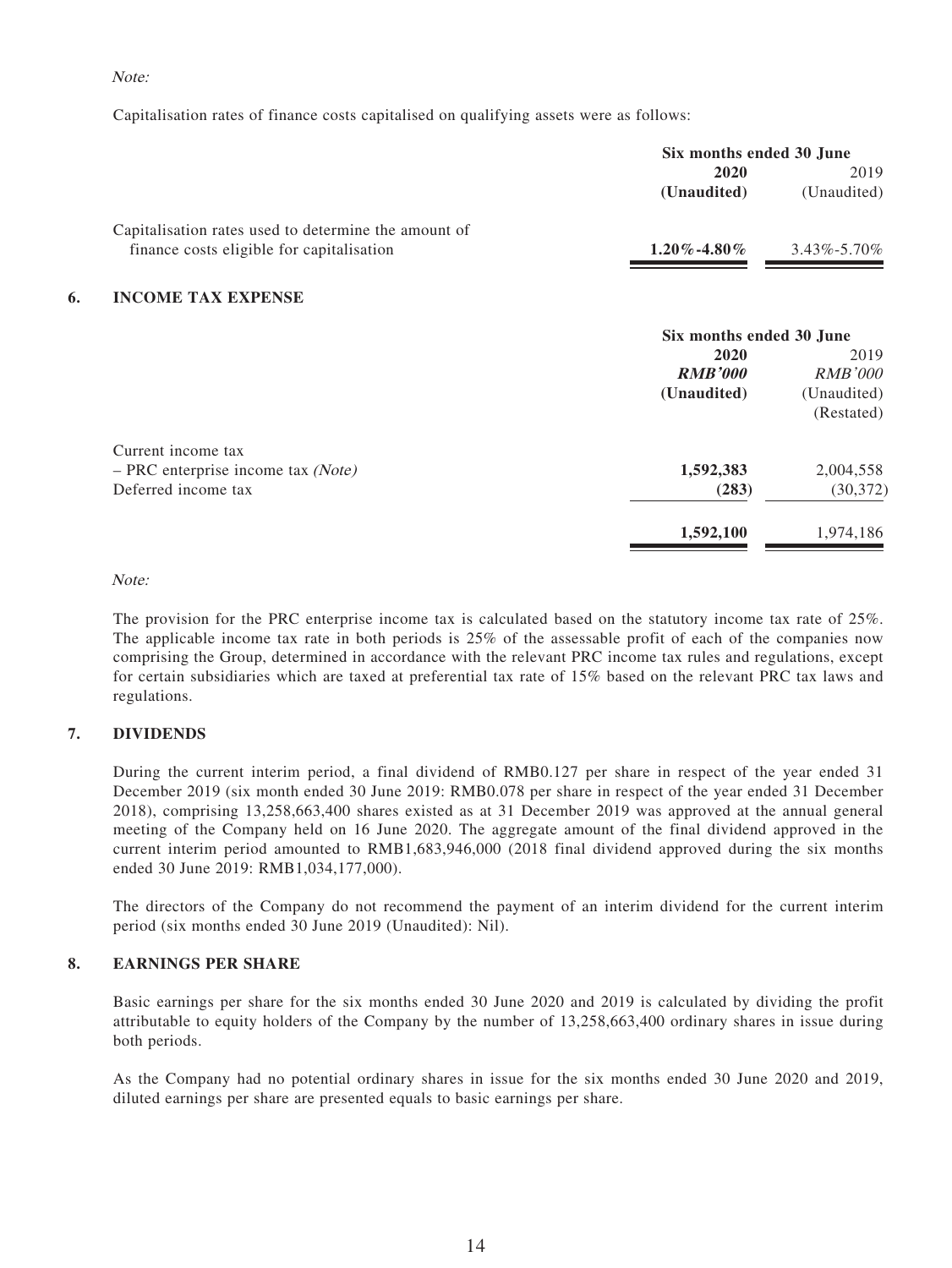#### **9. TRADE RECEIVABLES AND DEBT INSTRUMENTS AT FAIR VALUE THROUGH OTHER COMPREHENSIVE INCOME ("FVTOCI")**

|                                                                    | 30 June<br>2020<br><b>RMB'000</b><br>(Unaudited) | 31 December<br>2019<br><b>RMB'000</b><br>(Audited)<br>(Restated) |
|--------------------------------------------------------------------|--------------------------------------------------|------------------------------------------------------------------|
| Trade receivables ( <i>Notes (a)</i> , <i>(b)</i> and <i>(c)</i> ) | 8,717,045                                        | 7,314,547                                                        |
| Debt instruments at FVTOCI (Notes (d) and (e))                     | 4,864,431                                        | 6,897,430                                                        |

#### Notes:

(a) Aging analysis of trade receivables presented based on invoice date at the end of each reporting period is as follows:

|                                   | 30 June<br>2020<br><b>RMB'000</b><br>(Unaudited) | 31 December<br>2019<br><b>RMB'000</b><br>(Audited)<br>(Restated) |
|-----------------------------------|--------------------------------------------------|------------------------------------------------------------------|
| Within 6 months                   | 6,286,908                                        | 5,167,134                                                        |
| 6 months $-1$ year                | 1,167,226                                        | 1,206,096                                                        |
| $1 - 2$ years                     | 920,479                                          | 645,842                                                          |
| $2 - 3$ years                     | 210,642                                          | 193,327                                                          |
| Over 3 years                      | 669,152                                          | 623,302                                                          |
| Trade receivables, gross          | 9,254,407                                        | 7,835,701                                                        |
| Less: Allowance for credit losses | (537, 362)                                       | (521, 154)                                                       |
| Trade receivables, net            | 8,717,045                                        | 7,314,547                                                        |

There is no concentration of credit risk with respect to trade receivables, as the Group has a large number of customers, domestically and internationally dispersed.

The Group does not hold any collateral as security.

Trade receivables from related parties are unsecured, interest-free and repayable within one year in accordance with the relevant contracts entered into between the Group and the related parties.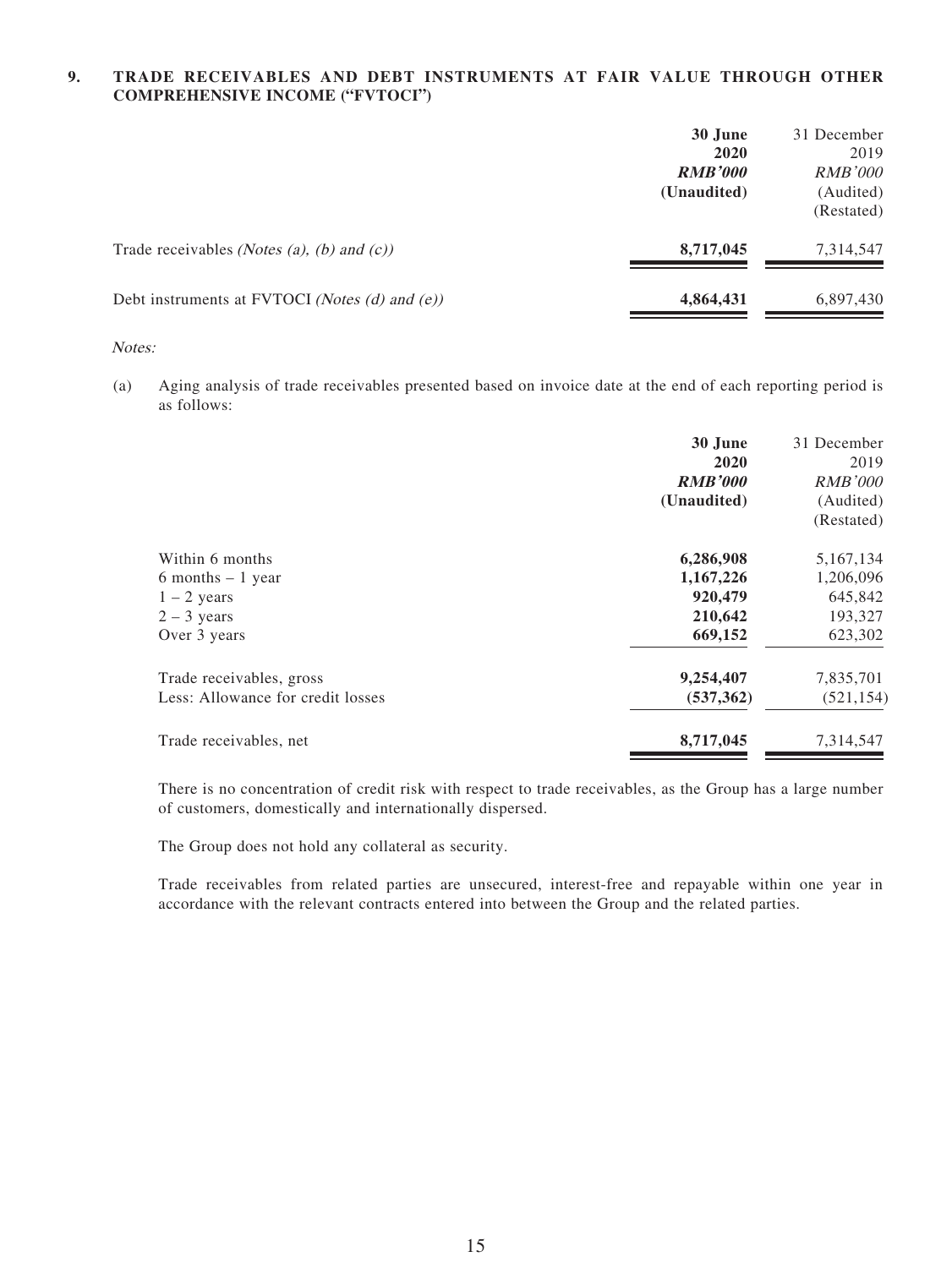(b) The carrying amounts of trade receivables are denominated in the following currencies:

|                   | 30 June        | 31 December    |
|-------------------|----------------|----------------|
|                   | 2020           | 2019           |
|                   | <b>RMB'000</b> | <b>RMB'000</b> |
|                   | (Unaudited)    | (Audited)      |
|                   |                | (Restated)     |
| <b>RMB</b>        | 8,715,576      | 7,310,151      |
| US Dollar ("USD") | 1,469          | 4,396          |
|                   | 8,717,045      | 7,314,547      |
|                   |                |                |

- (c) The carrying amounts of trade receivables approximate to their fair values.
- (d) Debt instruments at FVTOCI are notes receivables which were considered to be held within a business model whose objective is achieved by both selling and collecting contractual cash flows. The notes receivables are principally bank accepted notes with maturity of less than one year (31 December 2019 (Audited): less than one year).

As at 30 June 2020, debt instruments at FVTOCI of RMB311,699,000 (31 December 2019 (Audited): RMB447,055,000) were pledged to banks for issuing notes payables amounting to RMB313,812,000 (31 December 2019 (Audited): RMB446,973,000).

As at 30 June 2020, debt instruments at FVTOCI of RMB19,915,000 (31 December 2019 (Audited): RMB8,958,000) were also pledged to banks for borrowings amounting to RMB19,915,000 (31 December 2019 (Audited): RMB9,000,000).

(e) Transfers of financial assets

As at 30 June 2020, debt instruments at FVTOCI of RMB19,915,000 (31 December 2019 (Audited): RMB8,958,000) and RMB752,547,000 (31 December 2019 (Audited): RMB1,128,057,000) were discounted to banks or endorsed to suppliers of the Group, but were not derecognised as the Group has not transferred the significant risks and rewards relating to these notes receivables.

As at 30 June 2020, the Group endorsed or discounted notes receivables to suppliers or banks, respectively, aggregating to RMB2,501,653,000 (31 December 2019 (Audited): RMB4,483,713,000). In the opinion of the directors of the Company, the Group has transferred substantially all the risks and rewards of ownership relating to these notes receivables and, accordingly, the Group fully derecognised the carrying amounts of these notes receivables and associated trade payables. The maximum exposure to loss from the Group's continuing involvement, if any, in the endorsed and discounted notes receivables equals to their carrying amounts. In the opinion of the directors of the Company, the fair values of the Group's continuing involvement in the derecognised notes receivables are not significant.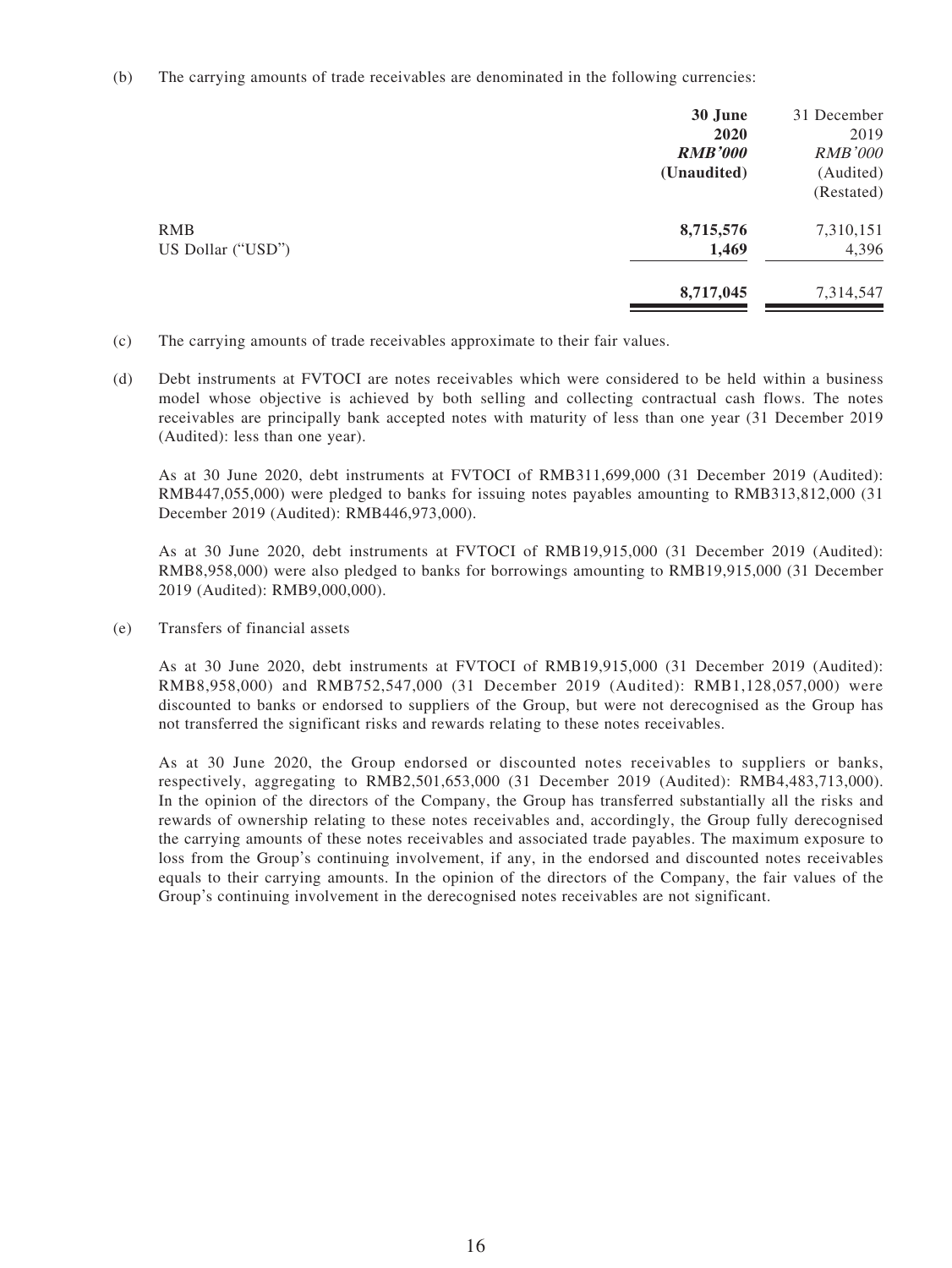### **10. TRADE AND NOTES PAYABLES**

| 30 June        | 31 December    |
|----------------|----------------|
| 2020           | 2019           |
| <b>RMB'000</b> | <b>RMB'000</b> |
| (Unaudited)    | (Audited)      |
|                | (Restated)     |
| 20,454,136     | 18,727,585     |
| 4,357,890      | 4,542,854      |
| 24,812,026     | 23,270,439     |
|                |                |

### Note:

Aging analysis of trade payables based on date of delivery of goods and service received is as follows:

|                                                                    | 30 June<br>2020<br><b>RMB'000</b><br>(Unaudited) | 31 December<br>2019<br><b>RMB'000</b><br>(Audited)<br>(Restated) |
|--------------------------------------------------------------------|--------------------------------------------------|------------------------------------------------------------------|
| Less than 1 year<br>$1 - 2$ years<br>$2 - 3$ years<br>Over 3 years | 16,856,008<br>1,188,716<br>599,590<br>1,809,822  | 15,513,381<br>967,444<br>542,438<br>1,704,322                    |
|                                                                    | 20,454,136                                       | 18,727,585                                                       |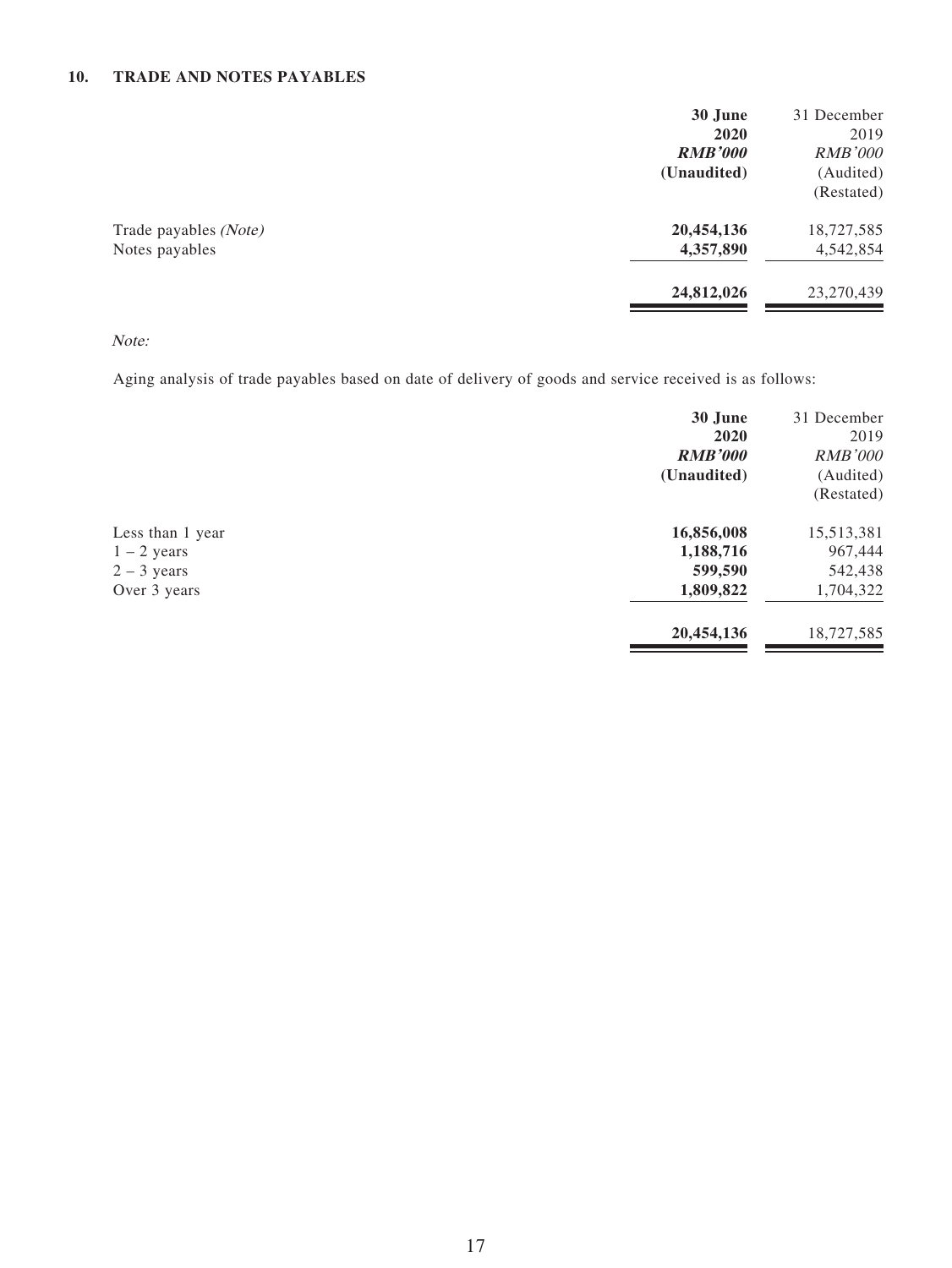### **11. ACQUISITION OF A SUBSIDIARY**

Up to 14 April 2020, China Coal Pingshuo Group Company Limited, a subsidiary of the Group finally completed acquisition of the 100% equity interests in Shanxi China Coal Panjiayao Coal Co., Ltd. (山西中煤 潘家窯煤業有限公司) ("Panjiayao") and the total consideration is RMB2,882,909,000, which is estimated to include the delivery of agreed quantity of coal over agreed time span. On acquisition completion date, Panjiayao primarily owns coal mining rights, land use rights and coal mining structures under construction but has not yet commenced any business or operations. This acquisition is accounted for as an acquisition of assets and the associated liabilities.

#### **Assets and liabilities recognised at the date of acquisition are as follows:**

|                                       | <b>RMB'000</b> |
|---------------------------------------|----------------|
|                                       | (Unaudited)    |
| <b>Current assets</b>                 |                |
| Cash and cash equivalents             | 8,208          |
| Prepayments and other receivables     | 80             |
| <b>Non-current assets</b>             |                |
| Property, plant and equipment         | 1,799,833      |
| Mining rights                         | 3,187,045      |
| Land use rights                       | 10,915         |
| <b>Current liabilities</b>            |                |
| Accruals, advances and other payables | (2,123,172)    |
| Net assets acquired                   | 2,882,909      |
| Total consideration (Note)            | 2,882,909      |

Note: RMB1,309,675,000 of the consideration was prepaid as prepayments for long-term investments in prior years and the remaining consideration has been included in payables for acquisition of subsidiaries and other long-term liabilities as at 30 June 2020.

|                                         | <b>RMB'000</b> |
|-----------------------------------------|----------------|
|                                         | (Unaudited)    |
| Net cash inflow arising on acquisition: |                |
| Consideration paid in cash              |                |
| Less: Bank balances and cash acquired   | 8,208          |
|                                         | 8,208          |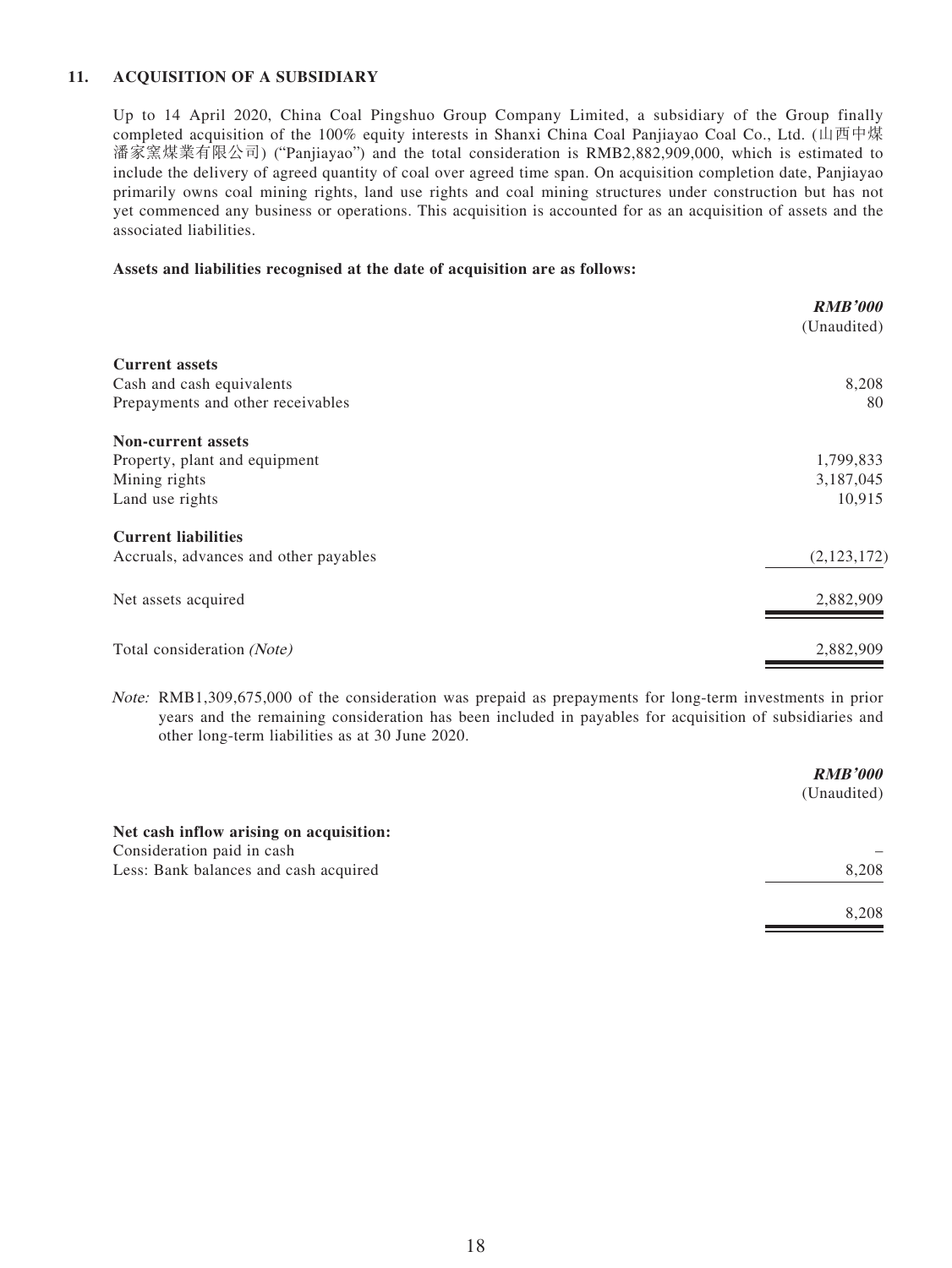### **CHAIRMAN'S STATEMENT**

### **Dear Shareholders:**

In the first half of the year, facing the severe challenges brought by the COVID-19 pandemic and the complex and changing situations at home and abroad, the whole nation united in a concerted response to contain the pandemic and to push forward the development of the economy and the society. The prevention and control of the pandemic continued to make progress while the social and economic order steadily restored, which further manifested the resilience and vitality of the economy of China. China Coal Energy resolutely implemented all decisions and deployments made by the Party Central Committee and the State Council, and actively responded to the challenges while maintaining stability. The Company focused on prevention and control of the pandemic on one hand, and resumption of operation and production as well as operation and management on the other. The Company adhered to people-oriented principles and prioritized life safety, achieving zero infection among nearly 40,000 employees. With our full dedication to safeguard the energy supply, the sales volume of major products reached its new peak, and the revenue of the Company maintained a year-on-year increase and amounted to RMB61.4 billion. The Company strictly adhered to cost control, enhanced quality and effectiveness, and continued to give full play of the transformation and upgrading results. Despite the significant drop of the price in the major products including coal and coal chemicals, the Company maintained stable production and operation. The profit before tax of the Company reached RMB5.77 billion; profit attributable to the equity holders of the Company amounted to RMB2.53 billion. The net inflow of operating cash generated from production and sales activities continued to reach over RMB10 billion.

By focusing on its primary responsibilities and businesses and its commitment to scientific development, the Company continued to adjust its layout and optimize the industrial structure. Centering on coal-power integrated development, the Company endeavored to make good use of the existing resources, optimize increment, improve quality, and enhanced value-added capabilities from the synergy effect of industry value chains, so as to promote sustainable development of the Company. With the stable operation of the 2×660MW Second Power Plant Project located in the north of Wucai Bay, Zhundong, Xinjiang and the 2×350MW thermal power project of Shanghai Energy Company, the Company continued to benefit from the increasing advantage of the coal-power integration and realized profits of RMB300 million for the first half of the year. Construction of projects such as Dahaize Coal Mine with an annual output of 15 million tonnes of high-quality thermal coal and Libi Coal Mine with an annual output of 4 million tonnes of anthracite was in smooth progress; Yilan No. 3 Coal Mine with an annual output of 2.40 million tonnes of thermal coal will realize combined trial operation within this year; formalities relating to the mining rights of the expanded area of Antaibao were being handled steadily as scheduled; the 2×350MW Thermal Power Project of Pingshuo Company is about to resume its construction. With the commencement of installation work for major equipment of the Tuke Technological Transformation Project of Annual Methanol Output of 1 Million Tonnes from Synthetic Gas and the orderly pushing forward of the Yulin Phase II Coal-Based Olefin Project, coal-chemical operations of the Company continued to expand, and the development momentum was significantly enhanced. With the establishment of the West Coal Trading Company, the Company forms the new sales layout in Western China covering regions including Inner Mongolia, Shaanxi, Xinjiang, Gansu, Sichuan and Chongqing. Coverage of its nationwide marketing network was thus improved and the market influence and synergy of production and sales were significantly enhanced as well.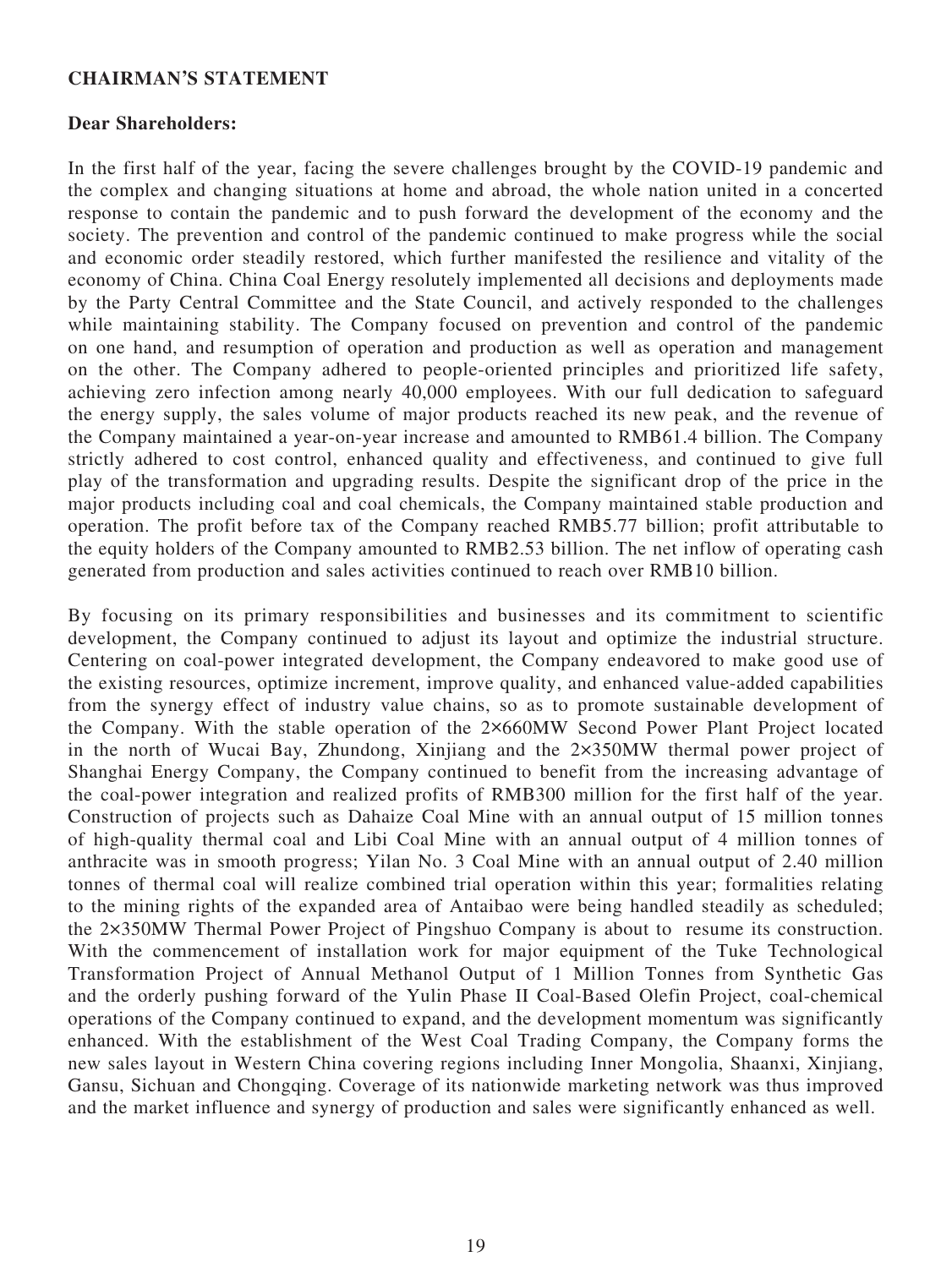By focusing on improving quality and efficiency, optimizing production and sales structure, the Company continued to enhance the level of lean management. In the first half of the year, the Company strived to overcome adverse factors by rationally organizing production and strengthening the coordination among production, delivery and sales, and thus achieved production volume of commercial coal reached 53.07 million tonnes, representing a year-on-year increase of 5%. The Company accurately assessed market situations, flexibly adjusted sales strategies, proactively expanded its market and fully safeguarded the energy supply. As a result, coal sales volume amounted to 115.63 million tonnes, hitting its historical high as compared with the corresponding periods. Coal-chemical enterprises actively responded to the adverse effects of logistics disruption, maintained a balance between production and sales of coal chemicals while completing overhaul of the facilities on schedule, and thus achieved an output of 763,000 tonnes of polyolefin and 866,000 tonnes of urea. Coal mining equipment enterprises focused on market development and seized high quality orders, achieving a stable increase in contract volume, and the production value of coal mining equipment products amounted to RMB4.63 billion, representing a year-on-year increase of 7.4%. With respect to financial operations, China Coal Finance Company aimed at supporting the responsibilities and the businesses of the Group, seized profitable market opportunities and timely adjusted of the deployment strategy on the terms of interbank deposits to improve the efficiency of capital concentration, therefore maintaining a year-on-year increase of total operating revenue and profit. With an aim to continuously strengthen its capability to create value, the Company proactively enhanced its management by the management improvement activity of "Benchmarking against the First Class" to consolidate its strengths and improved its weaknesses. The Company also achieved significant results to improve quality and effectiveness while strengthening cost control through continuous targeted actions and thus continuously improving the Company's profitability.

By deepening reform and innovation and strengthening science and technology, the Company strived to promote high-quality development. The "Double-Hundred Action" (雙百行動) was implemented properly with the board of directors set up in the "Double-Hundred" pilot enterprises and the corporate governance system continuously improved. The Company has implemented the Strategy of "Talents to Revitalize the Enterprise" by continuously improving the employee quality and creating good environment for the talent growth. The Three System Reforms were carried out to further optimize the Company's market-based operation mechanism. The intelligent construction of the Dahaize Coal Mine is progressing as planned, and Menkeqing, Wangjialing and other coal mines have achieved intelligent safety and normal mining operation in five working dimensions with key technical indicators leading the industry. By vigorously pushing forward technological research and innovation, the Company obtained more than 120 patents in the first half of the year, continuously improving its technological innovation capabilities and core competitiveness and maintaining the leading position in the industry. With an aim to strengthening scientific research, the Company established three coal-chemical research institutes, achieving new results in developing new coal-chemical products and production differentiation and social and economical benefits.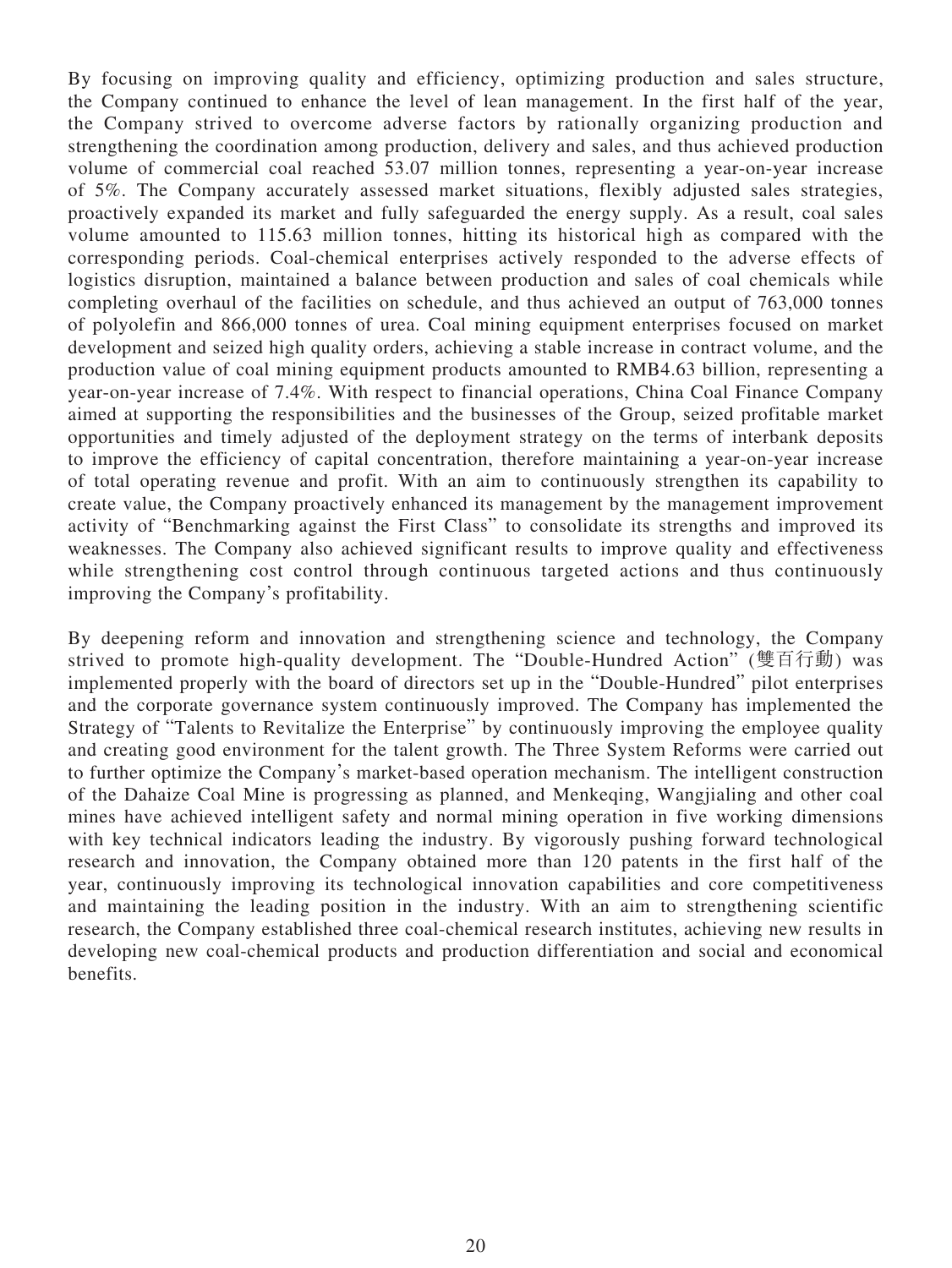By strengthening risk management and control, the Company fulfilled social responsibilities, and further promoted safe and green development of the Company. Since the Company paid close attention to safety management and control, implemented safety responsibilities at all levels, and maintained a stable momentum in safe production, providing a firm foundation for the orderly progression of our key areas of work. The Company continued to increase investment in ecological environmental protection, and took firm steps to enhance risk management and control for ecological environmental protection. During the first half of the year, there were no major environmental violations or unexpected environmental incidents, indicating significant results in our various efforts made for ecological environmental protection. The Company has been playing an active role in fulfilling its social responsibilities. During the outbreak of the pandemic, the production at the major mines of Pingshuo Company and Shanghai Energy Company remained undisrupted production, which ensured coal supply in key regions and during key periods. Coal -chemical enterprises promptly switched to the manufacturing of 25,000 tonnes of polypropylene fabrics used in the production of face masks and protective clothing, ensuring adequate supplies of pandemic prevention materials. The Company has successfully issued the first corporate bonds under the "registration-based system" in China which marks the first batch acceptance, first batch registration and first batch issuance, and represents the Company's responsibility as a listed central state-owned-enterprise (SOE) in the implementation of "registration-based system" under the new Securities Law.

On behalf of the Board of the Company, I hereby would like to express my heartfelt appreciation to all Shareholders and people from all walks of life for their concerns and supports to the Company.

At present, as the pandemic is still ravaging around the world, the impact on the global economy will continue with external risks and challenges on the rise, which will surely bring more intense pressure to the pace of domestic economic recovery. Facing such severe and complex economic situations, China is speeding up the construction of a new development pattern of "domestic cycle as the main body, domestic and international dual cycle mutual promotion", and normalize the coordinated efforts for the prevention and control of the pandemic and the economic and social development. Currently, major strategic breakthroughs in pandemic prevention and control have been made in China. The domestic economy development shows a steady turn for the better. A series of policies that aim to motivate the enthusiasm of market players continue to work, renewing opportunities for rapid recovery of the domestic economy. With the coal industry under recovery as a whole, it is expected that the overall coal price will hover in the green zone and the Company will maintain stable operation in general in the second half of the year.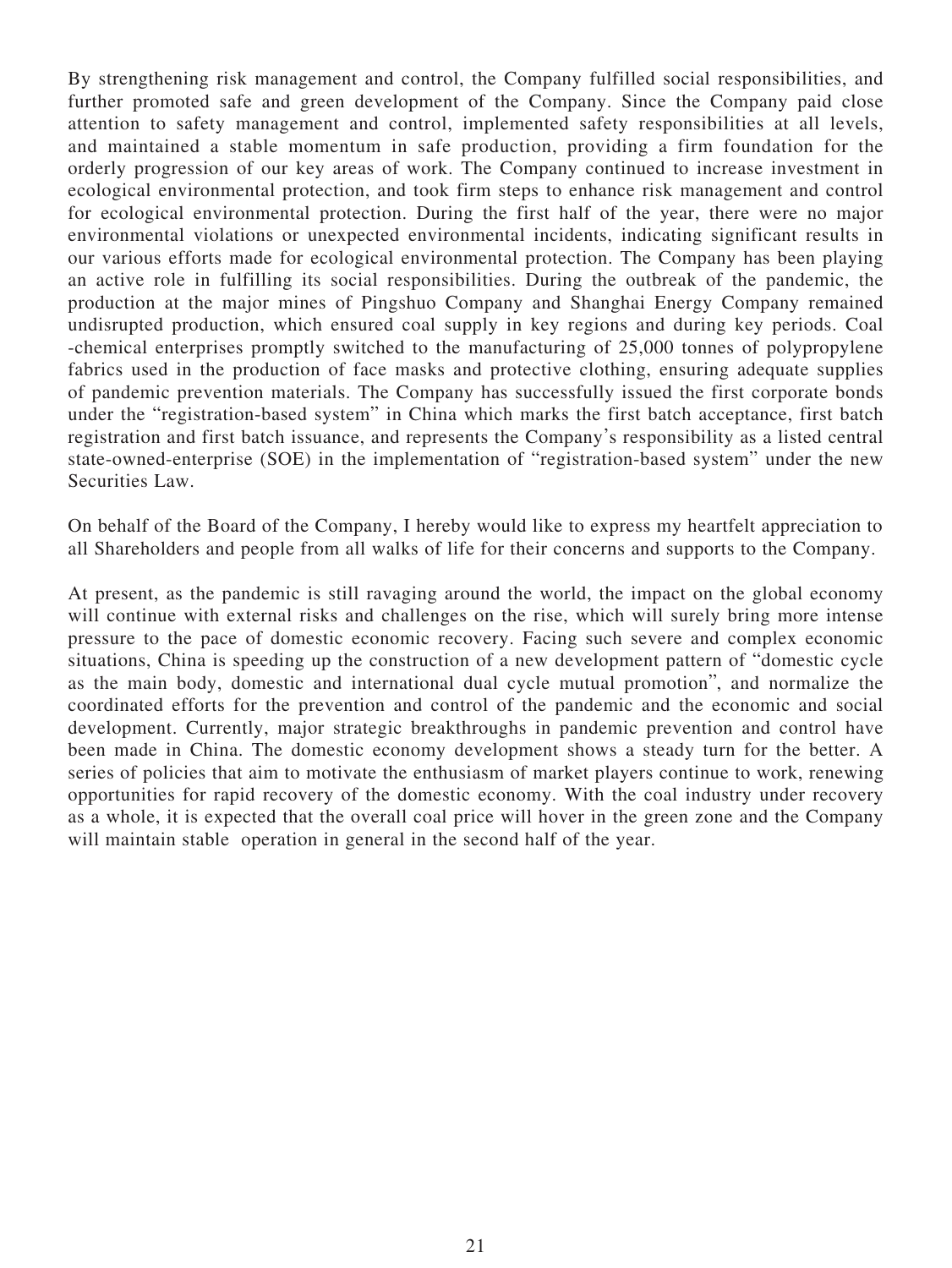In the second half of the year, the Company will continue to implement the new concept of development, uphold the general tone of making progress while maintaining stability, make coordinated efforts to push ahead all tasks, and comprehensively promote high-quality development in operation, development, management and risk prevention and control to a new level. Firstly, with respect to improving operation quality, the Company will promote convergence between production and marketing, reasonably release advanced production capacity, strengthen marketing promotion, and make the best efforts to increase production, income and efficiency, so as to ensure the achievement of key production and operation targets and priority tasks for the year. Secondly, with respect to improving development quality, the Company will enhance strategic guidance by meticulously formulating the "14th Five-Year" development plan of the Company, and with the supply-side structural reforms as the principal line, the Company will strongly push ahead the transformation and upgrade of the coal-electricity-chemical industries, take an active role in cultivating a new-energy and new-material manufacturing industry, and promote the synergetic development of strategic emerging industries and existing principal businesses. Thirdly, with respect to improving management quality, the Company will continuously focus on reform and innovation, take the opportunities of the three-year-action-plan for SOE reform to deepen reforms such as the "Three System Reforms" and the "Double-Hundred Enterprises" (雙百企業) and pushed forward major technology R&D projects and breakthroughs for core technologies, in order to speed up the transformation of the development momentum and strengthen the Company's core competitiveness. The Company will continue to focus on promoting quality and efficiency and strengthening management to world first class so as to achieve a stable growth in economic benefits, and push ahead the construction of a world-class high-quality energy enterprise. Fourthly, with respect to improving risk prevention and control quality, the Company will solidly progress the three-year special renovation campaign for production safety to enhance intrinsic safety and effectively manage significant production and operation risks. The Company will also stay consistently prudent in adhering to normalized pandemic prevention and control measures to ensure the continuous, sound and stable development of the Company.

2020 is destined to be an extraordinary year. China Coal Energy will remain true to its original aspiration, keep its mission firmly in mind, strengthen its responsibility and undertakings and reinforce its bottom-line thinking. The Company will spare no efforts with high morale in an uncompromising and continuous fighting manner, and strive to build a world-class energy enterprise with international competitiveness and create greater value for our investors.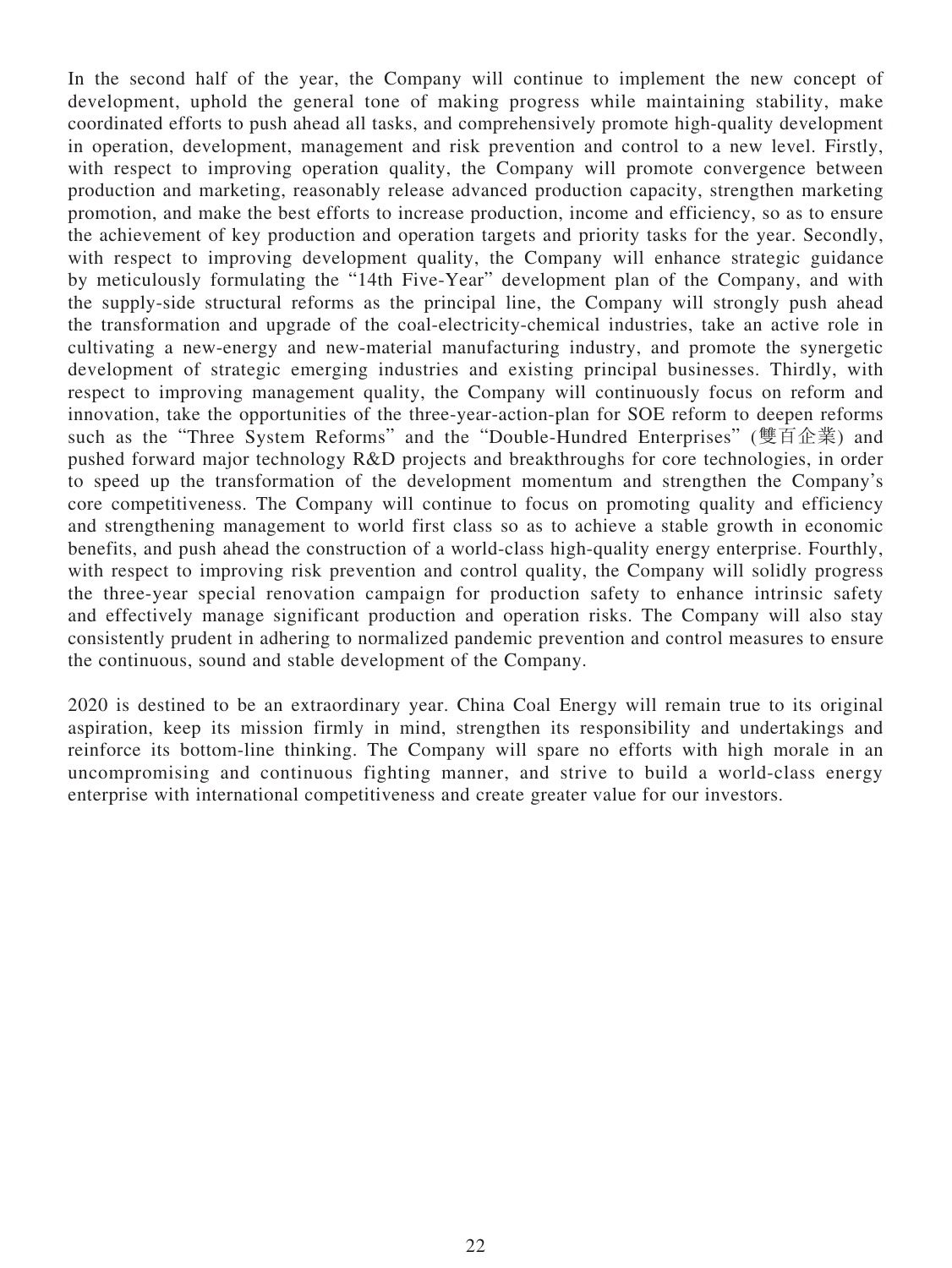### **MANAGEMENT DISCUSSION AND ANALYSIS OF FINANCIAL CONDITIONS AND OPERATING RESULTS**

The following discussion and analysis should be read in conjunction with the Group's reviewed condensed interim financial information and the notes thereto. The Group's condensed interim financial information has been prepared in accordance with International Accounting Standard 34 "Interim Financial Reporting".

### **I. OVERVIEW**

In the first half of 2020, the COVID-19 pandemic and the sharp decline in the market prices of coal and coal-chemical products had a great impact on the Group's coal and coal -chemical businesses, which led to a significant year-on-year decrease in the share of profits of associates and joint ventures. In face of difficulties and challenges, the Group firmly sticked to high-quality development and insisted on consolidating and deepening the results of supply-side structural reforms. Output of self-produced commercial coal was 53.07 million tonnes, representing a year-on-year increase of 2.51 million tonnes, in which, all produced coal was sold out, staying in its upward trend. The Group reasonably controlled costs, with its unit cost of sales of self-produced commercial coal recording a year-on-year decrease of RMB20.07/tonne. The Group leveraged its advantages in market deployment and marketing network, realizing sales volume of trading coal of 61.57 million tonnes, representing a year-on-year increase of 12.30 million tonnes. For coal-chemical business , the Company enhanced lean management with safe, efficient and stable operations, and the profitability maintained an advanced level in the industry. For coal mining equipment business, the Company steadily promoted the "Double-Hundred Action". The vitality of systems and mechanisms has continued to increase, and revenue and profits have both achieved a year-on-year growth. Financial operations continued to serve the members of the Group with management innovation and technology innovation with the main operating indicators hitting the highest level in history again as compared with the previous corresponding period. The 2×660MW Second Power Plant located in the north of Wucai Bay, Zhundong, Xinjiang and other key power projects were put into operation, effectively exerting industrial synergy. By the above mentioned efforts, despite of the year-on-year decrease of profits in the first half of the year, the Group maintained a steady expansion in its operating scale and realized revenue of RMB61.393 billion, representing a year-on-year increase of RMB350 million. The Group realized net cash generated from operating activities of RMB9.178 billion, in which, after a decrease in absorption of deposits of members other than China Coal Energy by the China Coal Finance Company was excluded, a net cash inflow of RMB12.358 billion was generated from production and sales activities, representing a year-on-year increase of RMB386 million, which demonstrated the Group's ability to maintain strong operations and cash-generating capacity.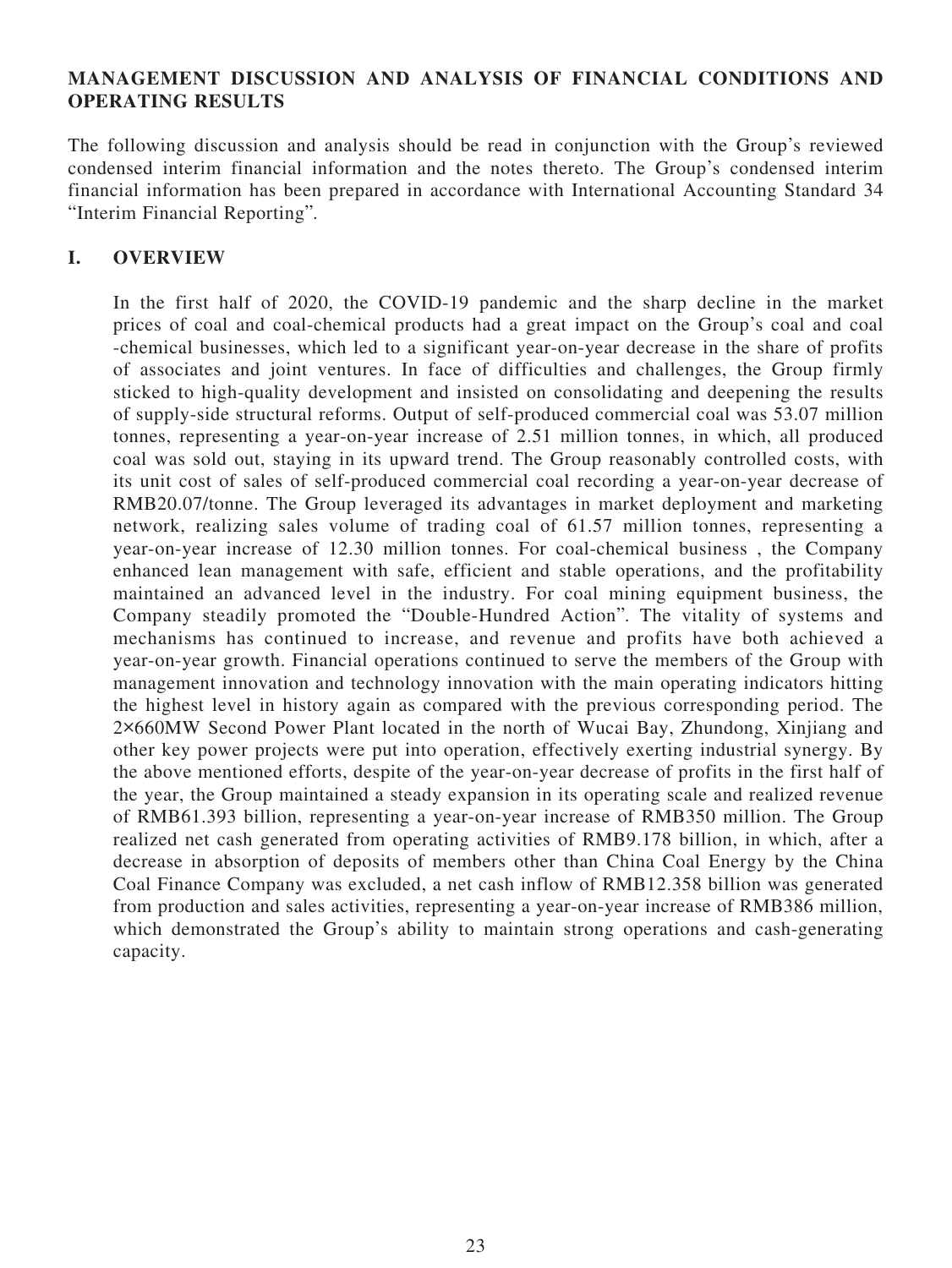|                                              |                     |              |           | Year-on-year |
|----------------------------------------------|---------------------|--------------|-----------|--------------|
|                                              | For the six         | For the six  | Increase/ | Increase/    |
|                                              | months ended        | months ended | decrease  | decrease     |
|                                              | <b>30 June 2020</b> | 30 June 2019 | in amount | $(\%)$       |
|                                              |                     | (Restated)   |           |              |
| Revenue                                      | 613.93              | 610.43       | 3.50      | 0.6          |
| Cost of sales                                | 512.76              | 494.63       | 18.13     | 3.7          |
| Gross profit                                 | 101.17              | 115.80       | $-14.63$  | $-12.6$      |
| Profit from operations                       | 78.80               | 92.38        | $-13.58$  | $-14.7$      |
| Share of profits of associates               |                     |              |           |              |
| and joint ventures                           | 2.64                | 15.33        | $-12.69$  | $-82.8$      |
| Profit before income tax                     | 57.66               | 84.53        | $-26.87$  | $-31.8$      |
| <b>EBITDA</b>                                | 128.47              | 141.03       | $-12.56$  | $-8.9$       |
| Profit attributable to the                   |                     |              |           |              |
| equity holders of the Company                | 25.29               | 41.27        | $-15.98$  | $-38.7$      |
| Net cash generated from operating activities | 91.78               | 102.38       | $-10.60$  | $-10.3$      |

# Unit: RMB100 million

|                                                 |            |            | Compared with the end |           |
|-------------------------------------------------|------------|------------|-----------------------|-----------|
|                                                 |            |            | of last year          |           |
|                                                 | As at $30$ | As at 31   | Increase/             | Increase/ |
|                                                 | June       | December   | decrease              | decrease  |
|                                                 | 2020       | 2019       | in amount             | $(\%)$    |
|                                                 |            | (Restated) |                       |           |
| Assets                                          | 2,824.72   | 2,725.51   | 99.21                 | 3.6       |
| Liabilities                                     | 1,628.54   | 1,552.73   | 75.81                 | 4.9       |
| Interest-bearing debts                          | 1,016.87   | 942.40     | 74.47                 | 7.9       |
| Equity                                          | 1,196.18   | 1,172.78   | 23.40                 | 2.0       |
| Equity attributable to the                      |            |            |                       |           |
| equity holders of the Company                   | 978.78     | 970.48     | 8.30                  | 0.9       |
| Gearing ratio $(\%)$ = total interest-bearing   |            |            | An increase of        |           |
| $debts/(total interest-bearing debts + equity)$ | 45.9       | 44.6       | 1.3 percentage points |           |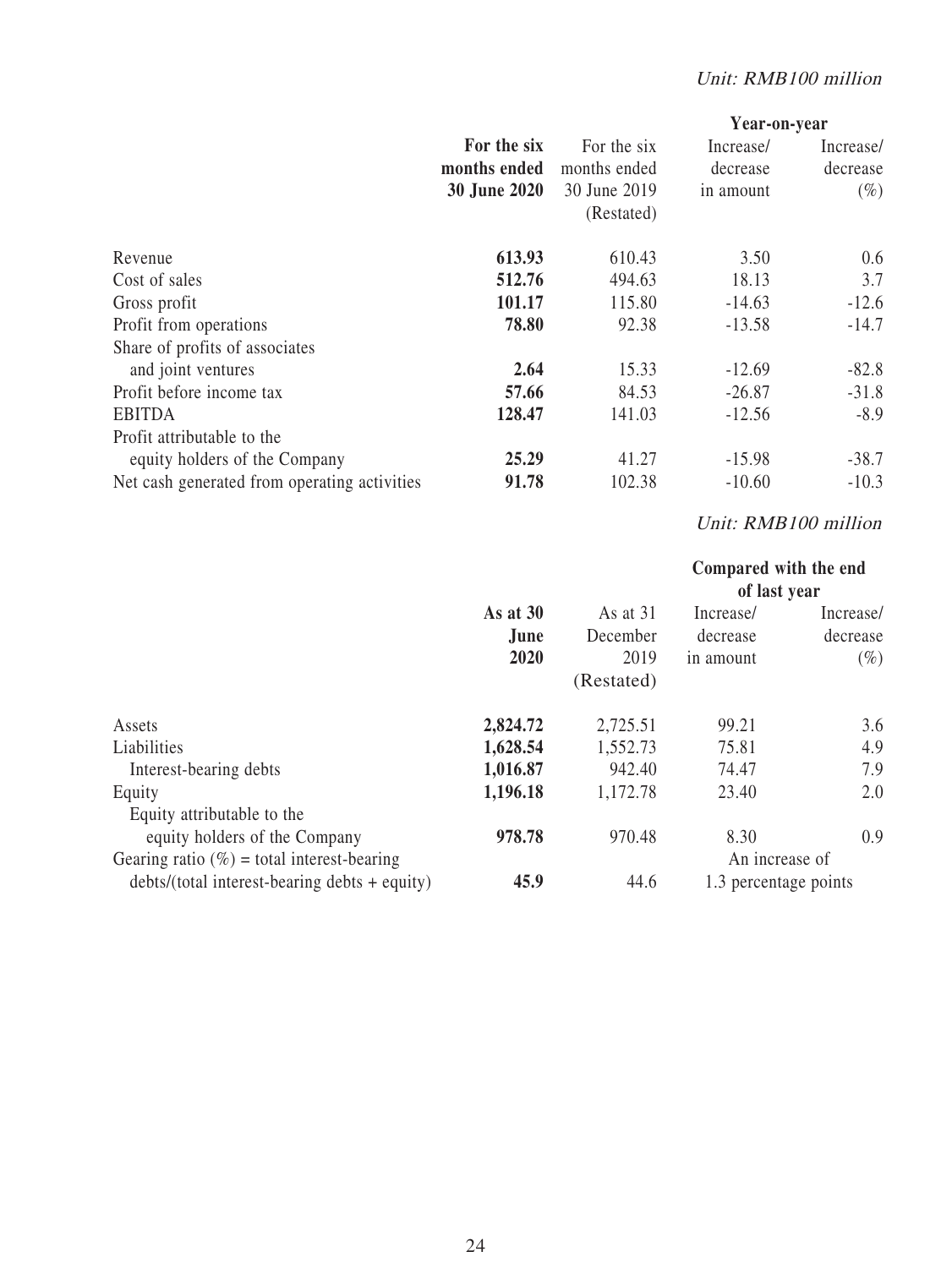### **II. OPERATING RESULTS**

### **1. Consolidated operating results**

Revenue, cost of sales and gross profit before netting of inter-segmental sales generated from each operating segment of the Group for the six months ended 30 June 2020 and the year-on-year changes are set out as follows:

### Unit: RMB100 million

|                                  | For the six months ended<br>30 June 2020 (before netting<br>of inter-segmental sales) |                  | Year-on-year<br>increase/decrease<br>in amount |          |                  |                 |
|----------------------------------|---------------------------------------------------------------------------------------|------------------|------------------------------------------------|----------|------------------|-----------------|
|                                  | Revenue                                                                               | Cost of<br>sales | Gross<br>profit                                | Revenue  | Cost of<br>sales | Gross<br>profit |
| Coal operations                  | 482.44                                                                                | 407.22           | 75.22                                          | $-2.37$  | 14.47            | $-16.84$        |
| Coal-chemical operations         | 80.95                                                                                 | 69.80            | 11.15                                          | $-13.12$ | $-7.78$          | $-5.34$         |
| Coal mining equipment operations | 45.61                                                                                 | 39.30            | 6.31                                           | 4.41     | 3.24             | 1.17            |
| Financial operations             | 5.75                                                                                  | 1.76             | 3.99                                           | 0.32     | 0.09             | 0.23            |
| Other operations                 | 32.56                                                                                 | 26.68            | 5.88                                           | 9.08     | 3.26             | 5.82            |
| Inter-segment elimination        | $-33.38$                                                                              | $-32.00$         | $-1.38$                                        | 5.18     | 4.85             | 0.33            |
| The Group                        | 613.93                                                                                | 512.76           | 101.17                                         | 3.50     | 18.13            | $-14.63$        |

### **(1) Revenue**

For the six months ended 30 June 2020, the Group's revenue increased from RMB61.043 billion for the six months ended 30 June 2019 to RMB61.393 billion, representing an increase of RMB350 million or 0.6%, which was mainly due to the year-on-year increase of the sales volume of the Group's commercial coal and the revenue from the coal mining equipment operations, as well as the key power projects being put into operation, which offset the impact of the decline in market prices of major products on revenue.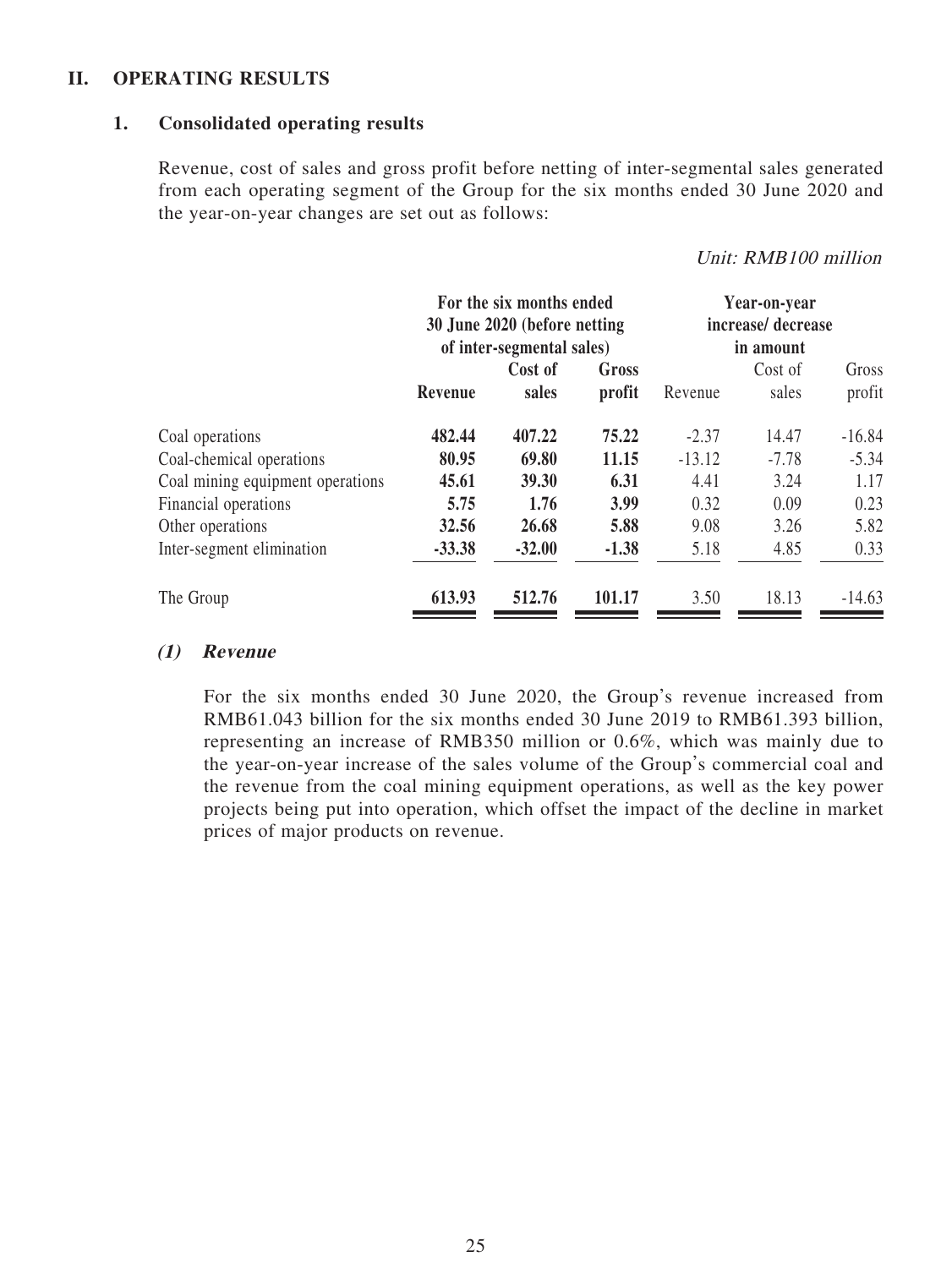Revenue net of inter-segmental sales from each operating segment of the Group for the six months ended 30 June 2020 and the year-on-year changes are set out as follows:

### Unit: RMB100 million

|                          | Revenue net of                                        |                                                              |                                    |                                 |
|--------------------------|-------------------------------------------------------|--------------------------------------------------------------|------------------------------------|---------------------------------|
|                          | inter-segmental sales                                 |                                                              | Year-on-year                       |                                 |
|                          | For the six<br>months<br>ended 30<br><b>June 2020</b> | For the six<br>months<br>ended 30<br>June 2019<br>(Restated) | Increase/<br>decrease<br>in amount | Increase/<br>decrease<br>$(\%)$ |
| Coal operations          | 463.75                                                | 460.69                                                       | 3.06                               | 0.7                             |
| Coal-chemical operations | 79.70                                                 | 92.16                                                        | $-12.46$                           | $-13.5$                         |
| Coal mining equipment    |                                                       |                                                              |                                    |                                 |
| operations               | 39.57                                                 | 35.06                                                        | 4.51                               | 12.9                            |
| Financial operations     | 3.67                                                  | 3.63                                                         | 0.04                               | 1.1                             |
| Other operations         | 27.24                                                 | 18.89                                                        | 8.35                               | 44.2                            |
| The Group                | 613.93                                                | 610.43                                                       | 3.50                               | 0.6                             |

The proportion of revenue net of inter-segmental sales generated from each operating segment of the Group in the Group's total revenue for the six months ended 30 June 2020 and the year-on-year changes are set out as follows:

|                                  | Proportion of revenue net of<br>inter-segmental sales $(\% )$ |                                   |                                              |
|----------------------------------|---------------------------------------------------------------|-----------------------------------|----------------------------------------------|
|                                  | For the six<br>months<br>ended 30                             | For the six<br>months<br>ended 30 | Increase/<br>decrease<br><i>(percentage)</i> |
|                                  | <b>June 2020</b>                                              | June 2019<br>(Restated)           | point(s)                                     |
| Coal operations                  | 75.5                                                          | 75.5                              | 0.0                                          |
| Coal-chemical operations         | <b>13.0</b>                                                   | 15.1                              | $-2.1$                                       |
| Coal mining equipment operations | 6.4                                                           | 5.7                               | 0.7                                          |
| <b>Financial operations</b>      | 0.6                                                           | 0.6                               | 0.0                                          |
| Other operations                 | 4.5                                                           | 3.1                               | 1.4                                          |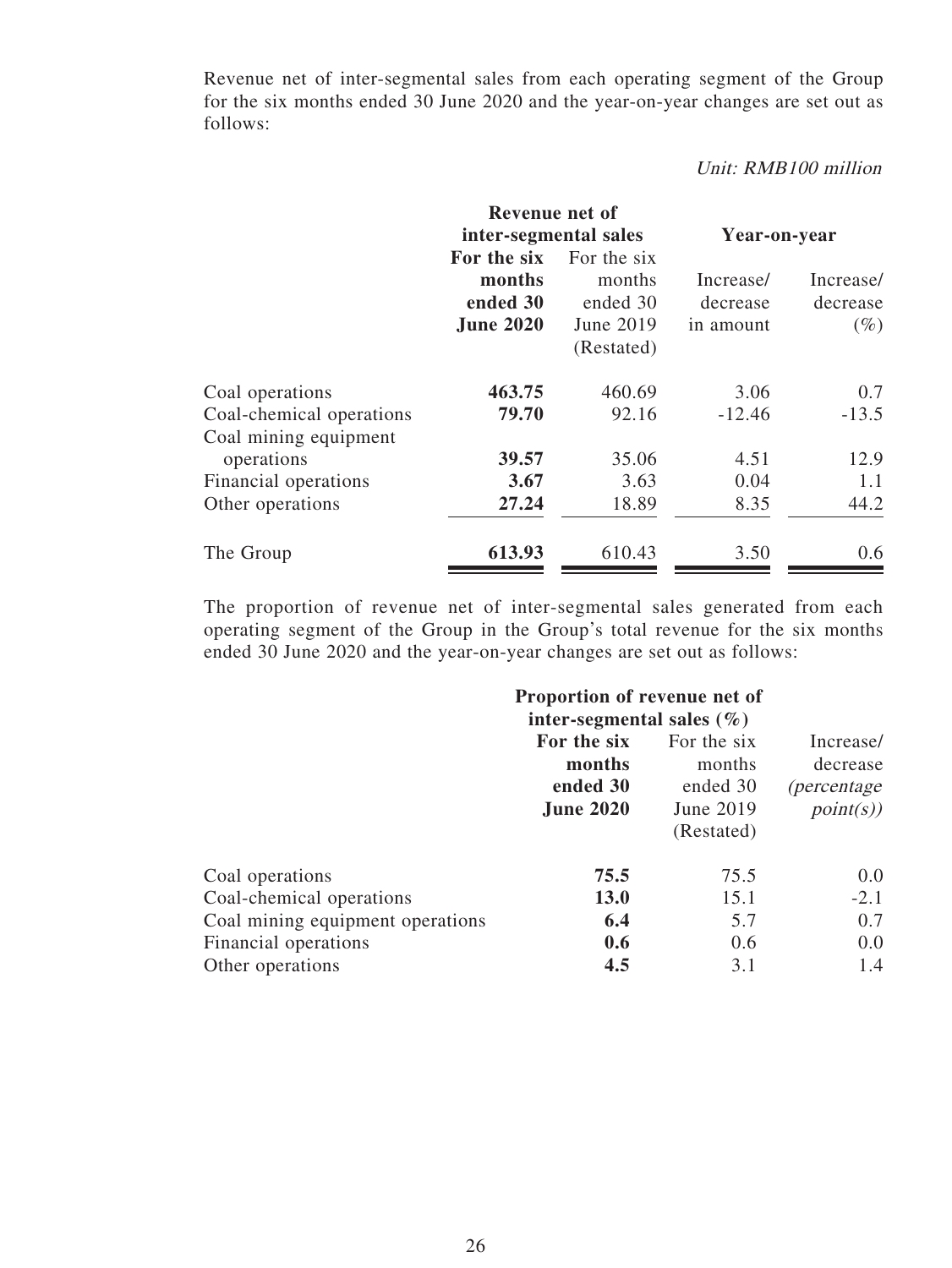### **(2) Cost of sales**

For the six months ended 30 June 2020, the Group's cost of sales increased from RMB49.463 billion for the six months ended 30 June 2019 to RMB51.276 billion, representing an increase of 3.7%, which was mainly due to the combined effects of the year-on-year increase of the sales volume of the Group's commercial coal and the cost of sales from the coal mining equipment operations, as well as the key power projects being put into operation. The changes in the major items of the Group's cost of sales are analysed as follows:

The costs of materials and goods traded increased by 8.5% from RMB29.706 billion for the six months ended 30 June 2019 to RMB32.240 billion, which was mainly attributable to the year-on-year increase in the sales volume of trading coal.

Staff costs decreased by 7.7% from RMB2.360 billion for the six months ended 30 June 2019 to RMB2.178 billion, which was mainly attributable to the Group's reasonable adjustments to the salaries of the employees based on operating results, as well as the interim 50% reduction in social insurance fees for the support of the control of the COVID-19 pandemic by government.

Depreciation and amortisation costs increased by 1.5% from RM4.636 billion for the six months ended 30 June 2019 to RMB4.704 billion, which was mainly attributable to the year-on-year increase in the depreciation and amortisation costs for the period resulting from the increase in property, plant and equipment and mining rights.

Repairs and maintenance costs increased by 20.0% from RMB746 million for the six months ended 30 June 2019 to RMB895 million, which was mainly due to the increase in repairs costs resulting from the scheduled equipment repairs and maintenance.

Transportation costs and port expenses decreased by 10.3% from RMB6.317 billion for the six months ended 30 June 2019 to RMB5.668 billion, which was mainly attributable to the year-on-year decrease in the sales volume of trading coal that bears the railroad transportation costs and port expenses among the whole sales volume of trading coal.

Sales taxes and surcharges decreased by 6.5% from RMB1.820 billion for the six months ended 30 June 2019 to RMB1.701 billion, which was mainly attributable to the year-on-year decrease of resource tax and other taxes resulting from the decrease in the sales revenue of the Group's self-produced commercial coal.

Outsourcing mining engineering fees decreased by 13.9% from RMB1.637 billion for the six months ended 30 June 2019 to RMB1.410 billion, which was mainly attributable to the year-on-year decrease in the scheduled outsourcing mining engineering volume.

Other costs increased by 10.7% from RMB2.241 billion for the six months ended 30 June 2019 to RMB2.480 billion, which was mainly attributable to the increase in expenses such as production-related sporadic engineering and auxiliary expenses.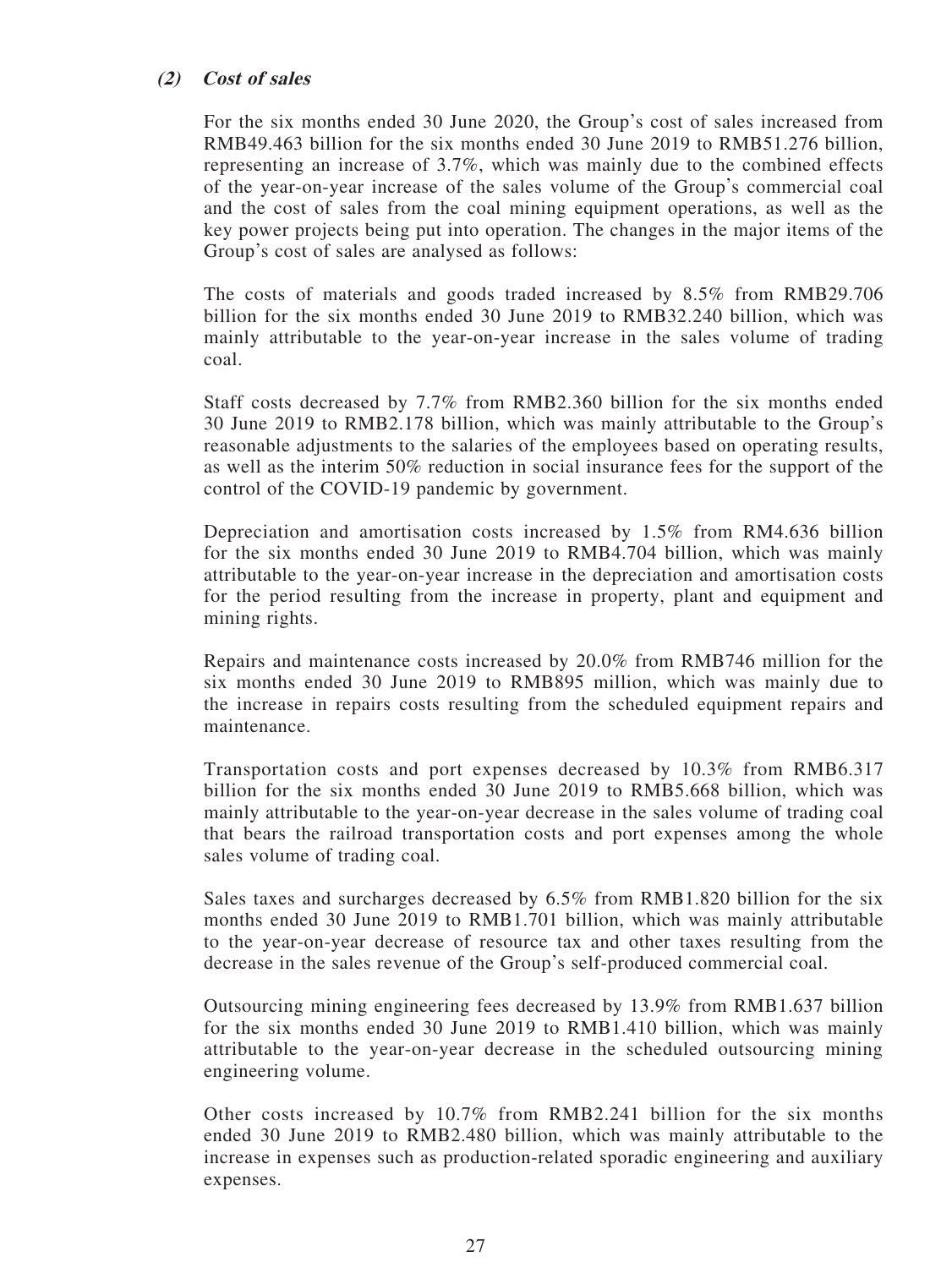### **(3) Gross profit and gross profit margin**

For the six months ended 30 June 2020, affected by the sharp decline in the market prices of coal and coal-chemical products, the gross profit of the Group decreased from RMB11.580 billion for the six months ended 30 June 2019 to RMB10.117 billion, representing a decrease of 12.6%; and the integrated gross profit margin decreased from 19.0% for the six months ended 30 June 2019 to 16.5%, representing a decrease of 2.5 percentage points. At the same time, the Group actively expanded coal production and sales and reasonably managed the production costs of coal and coal-chemical products. Profits from coal mining equipment operations and financial operations increased, and the commencement of operation of key power projects led to a significant increase in the profits from other operations. All of the above effectively offset the impact of decline in market prices.

The gross profit and gross profit margin of each of the Group's operating segments for the six months ended 30 June 2020 and the year-on-year changes are as follows:

### Unit: RMB100 million

|                                  | Gross profit     |             |           | Gross profit margin $(\%)$ |             |                    |  |
|----------------------------------|------------------|-------------|-----------|----------------------------|-------------|--------------------|--|
|                                  | For the six      | For the six |           | For the six                | For the six | Increase/          |  |
|                                  | months           | months      | Increase/ | months                     | months      | decrease           |  |
|                                  | ended 30         | ended 30    | decrease  | ended 30                   | ended 30    | <i>(percentage</i> |  |
|                                  | <b>June 2020</b> | June 2019   | $(\%)$    | <b>June 2020</b>           | June 2019   | point(s)           |  |
|                                  |                  | (Restated)  |           |                            | (Restated)  |                    |  |
| Coal operations                  | 75.22            | 92.06       | $-18.3$   | 15.6                       | 19.0        | $-3.4$             |  |
| Self-produced commercial coal    | 72.73            | 89.13       | $-18.4$   | 30.7                       | 34.9        | $-4.2$             |  |
| Trading coal                     | 1.94             | 2.43        | $-20.2$   | 0.8                        | 1.1         | $-0.3$             |  |
| Coal-chemical operations         | 11.15            | 16.49       | $-32.4$   | 13.8                       | 17.5        | $-3.7$             |  |
| Coal mining equipment operations | 6.31             | 5.14        | 22.8      | 13.8                       | 12.5        | 1.3                |  |
| Financial operations             | 3.99             | 3.76        | 6.1       | 69.4                       | 69.2        | 0.2                |  |
| Other operations                 | 5.88             | 0.06        | 9,700.0   | 18.1                       | 0.3         | 17.8               |  |
| The Group                        | 101.17           | 115.80      | $-12.6$   | 16.5                       | 19.0        | $-2.5$             |  |

Note: The above gross profit and gross profit margin of each operating segment are figures before netting of inter-segmental sales.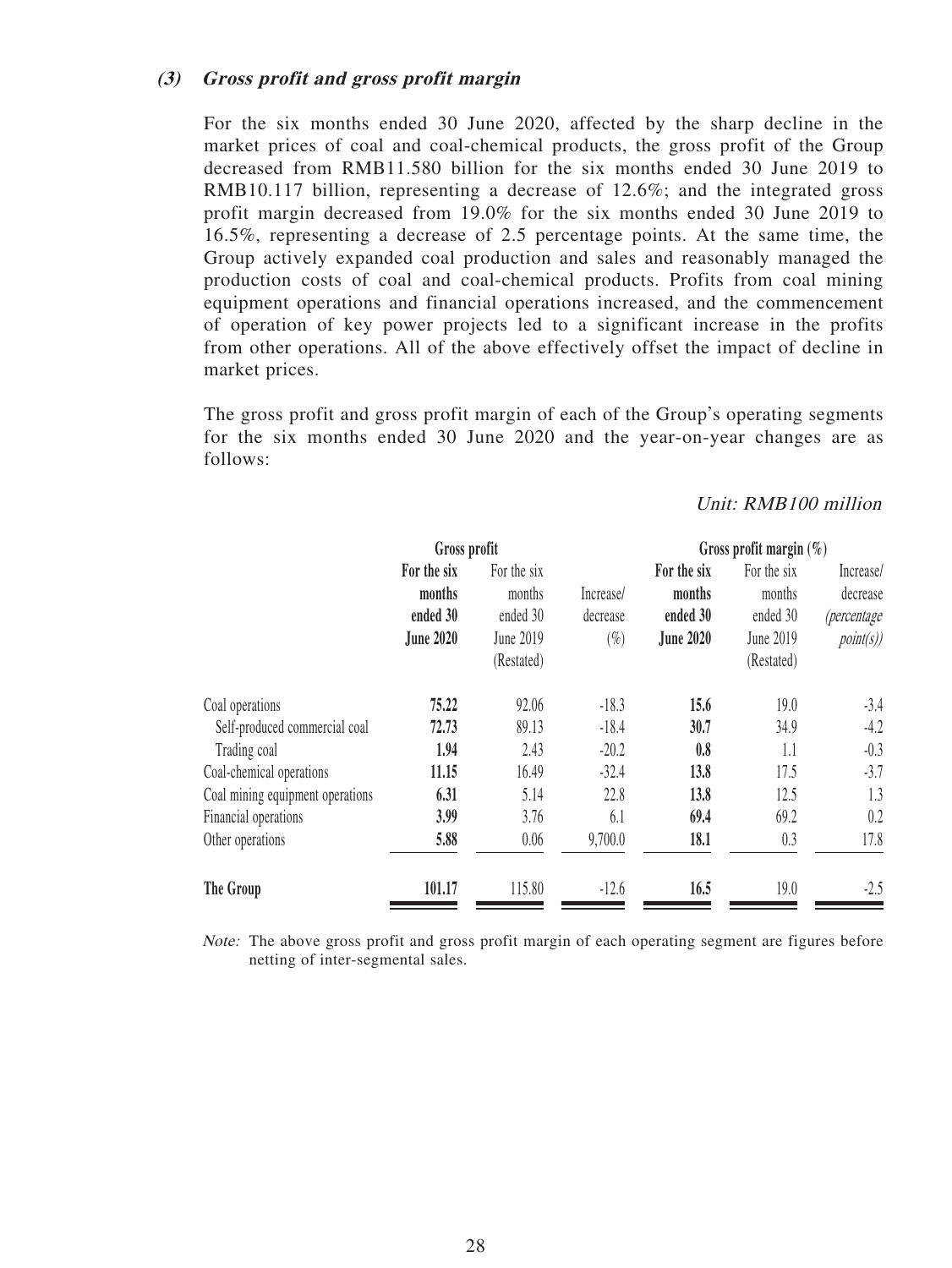# **2. Operating results of segments**

# **(1) Coal operations**

### • Revenue

Revenue from the coal operations of the Group was mainly generated from sales of coal produced from self-owned coal mines and coal washing plants (sales of self-produced commercial coal) to domestic and overseas customers. In addition, the Group also purchased coal from external enterprises for resale to customers (sales of trading coal) and engaged in coal import and export and domestic agency services.

For the six months ended 30 June 2020, the revenue from coal operations of the Group decreased by 0.5% from RMB48.481 billion for the six months ended 30 June 2019 to RMB48.244 billion. Revenue net of other inter-segmental sales increased by 0.7% from RMB46.069 billion for the six months ended 30 June 2019 to RMB46.375 billion.

For the six months ended 30 June 2020, the revenue from sales of the self-produced commercial coal of the Group decreased by 7.1% from RMB25.521 billion for the six months ended 30 June 2019 to RMB23.703 billion, which was mainly attributable to the year-on-year increase of 2.73 million tonnes in the sales volume leading to an increase of RMB1.374 billion in the sales revenue of self-produced commercial coal, and the year-on-year decrease of RMB59/tonne in the average sales price leading to a decrease of RMB3.192 billion in the revenue of self-produced commercial coal. Revenue net of inter-segmental sales decreased by 6.1% from RMB24.568 billion for the six months ended 30 June 2019 to RMB23.074 billion.

For the six months ended 30 June 2020, the revenue from sales of trading coal of the Group increased by 6.9% from RMB22.740 billion for six months ended 30 June 2019 to RMB24.306 billion, which was mainly attributable to the year-on-year increase of 12.30 million tonnes in the sales volume leading to an increase of RMB5.677 billion in the sales revenue of trading coal, and the year-on-year decrease of RMB67/tonne in the average sales price leading to a decrease of RMB4.111 billion in the revenue of trading coal. Revenue net of inter-segmental sales increased by 8.4% from RMB21.312 billion for the six months ended 30 June 2019 to RMB23.103 billion.

For the six months ended 30 June 2020, the revenue from coal agency operations of the Group decreased by RMB9 million from RMB14 million for the six months ended 30 June 2019 to RMB5 million.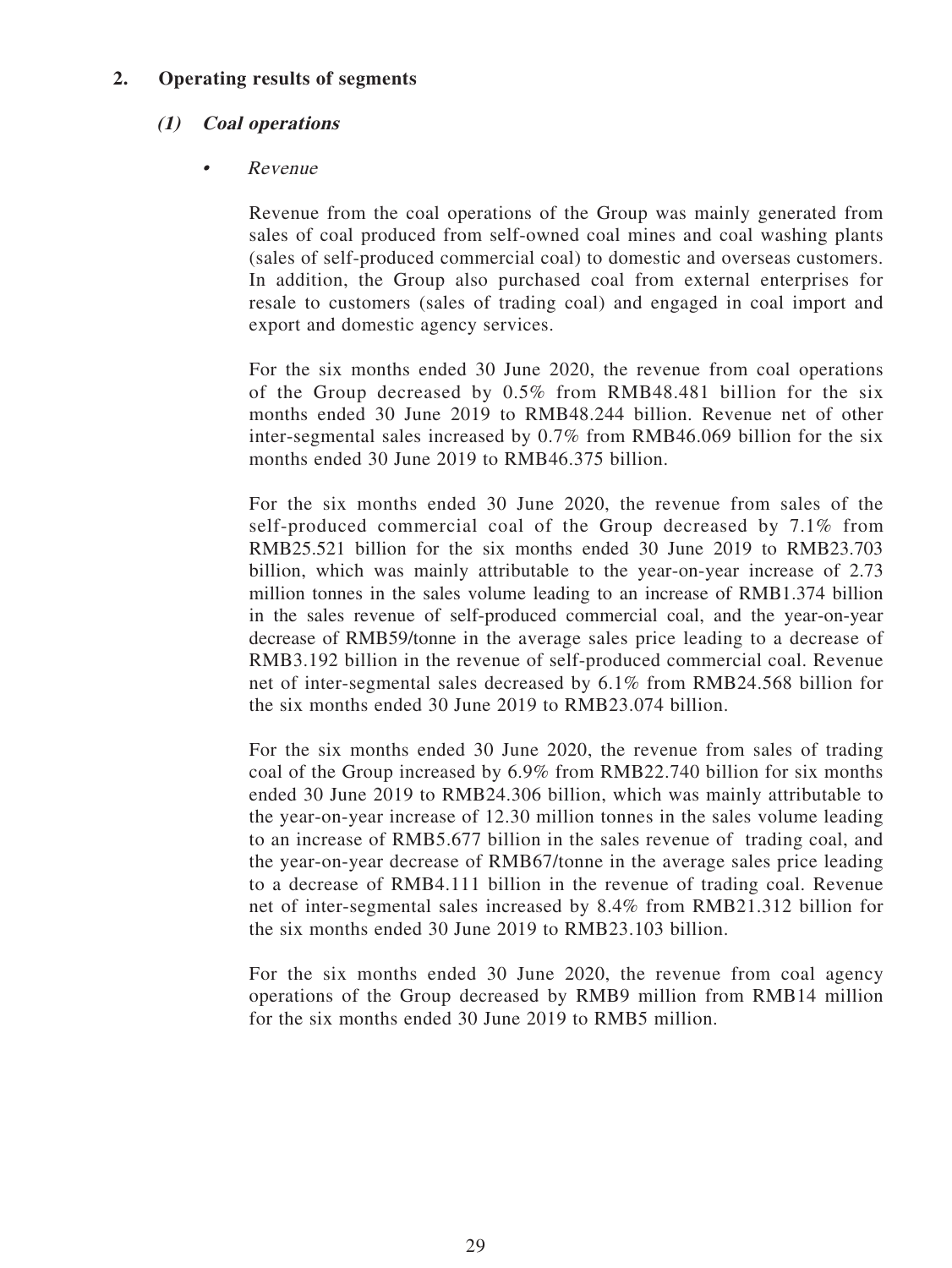The Group's coal sales volume before netting of inter-segmental sales and selling prices for the six months ended 30 June 2020 and the year-on-year changes are set out as follows:

|                            |                                 |                    |                |                    |                | Year-on-year      |                |                       |         |
|----------------------------|---------------------------------|--------------------|----------------|--------------------|----------------|-------------------|----------------|-----------------------|---------|
|                            |                                 | For the six months |                | For the six months |                | Increase/decrease |                |                       |         |
|                            |                                 | ended 30 June 2020 |                | ended 30 June 2019 |                | in amount         |                | Increase/decrease (%) |         |
|                            |                                 | <b>Sales</b>       | <b>Selling</b> | Sales              | Selling        | Sales             | Selling        | Sales                 | Selling |
|                            |                                 | volume             | price          | volume             | price          | volume            | price          | volume                | price   |
|                            |                                 | (10,000)           | (RMB/          | (10,000)           | (RMB/          | (10,000)          | (RMB/          | (%)                   | (%)     |
|                            |                                 | <i>tonnes</i> )    | <i>tonne</i>   | <i>tonnes</i> )    | <i>tonne</i> ) | <i>tonnes</i> )   | <i>tonne</i> ) |                       |         |
| I. Self-produced           | Total                           | 5,332              | 445            | 5,059              | 504            | 273               | $-59$          | 5.4                   | $-11.7$ |
| commercial coal            | Thermal coal<br>$($ $\Box$      | 4,756              | 400            | 4,477              | 438            | 279               | $-38$          | 6.2                   | $-8.7$  |
|                            | Domestic sale                   | 4,747              | 400            | 4,469              | 438            | 278               | $-38$          | 6.2                   | $-8.7$  |
|                            | 2.<br>Export                    | 9                  | 508            | 8                  | 598            |                   | $-90$          | 12.5                  | $-15.1$ |
|                            | Coking coal<br>(II)             | 576                | 814            | 582                | 1,015          | -6                | $-201$         | $-1.0$                | $-19.8$ |
|                            | Domestic sale                   | 576                | 814            | 582                | 1,015          | -6                | $-201$         | $-1.0$                | $-19.8$ |
| II. Trading coal           | Total                           | 6,157              | 395            | 4,927              | 462            | 1,230             | $-67$          | 25.0                  | $-14.5$ |
|                            | Domestic resale<br>$($ $\Gamma$ | 6,094              | 393            | 4,884              | 460            | 1,210             | $-67$          | 24.8                  | $-14.6$ |
|                            | Self-operated exports*<br>(II)  | 6                  | 1,257          | 14                 | 1,258          | $-8$              | $-1$           | $-57.1$               | $-0.1$  |
|                            | (III) Import trading            | 57                 | 466            | 29                 | 417            | 28                | 49             | 96.6                  | 11.8    |
| III. Import and export and | Total                           | 74                 | 6              | 329                | 4              | $-255$            | 2              | $-77.5$               | 50.0    |
| domestic agency $\star$    | Import agency<br>(1)            | 16                 | 4              | 45                 | 4              | $-29$             | $\theta$       | $-64.4$               | 0.0     |
|                            | (II) Export agency              | 58                 | 7              | 86                 | 8              | $-28$             | -1             | $-32.6$               | $-12.5$ |
|                            | (III) Domestic agency           | ☆                  | ☆              | 198                | 3              | $-198$            | -              | $-100.0$              |         |

\*: Briquette export.

- ★: Selling price is agency service fee.
- ☆: N/A for the period.
- Note: Sales volume of the commercial coal includes the inter-segment self-consumption volume of the Group, which amounted to 6.30 million tonnes for the current period and 6.82 million tonnes for the same period of last year.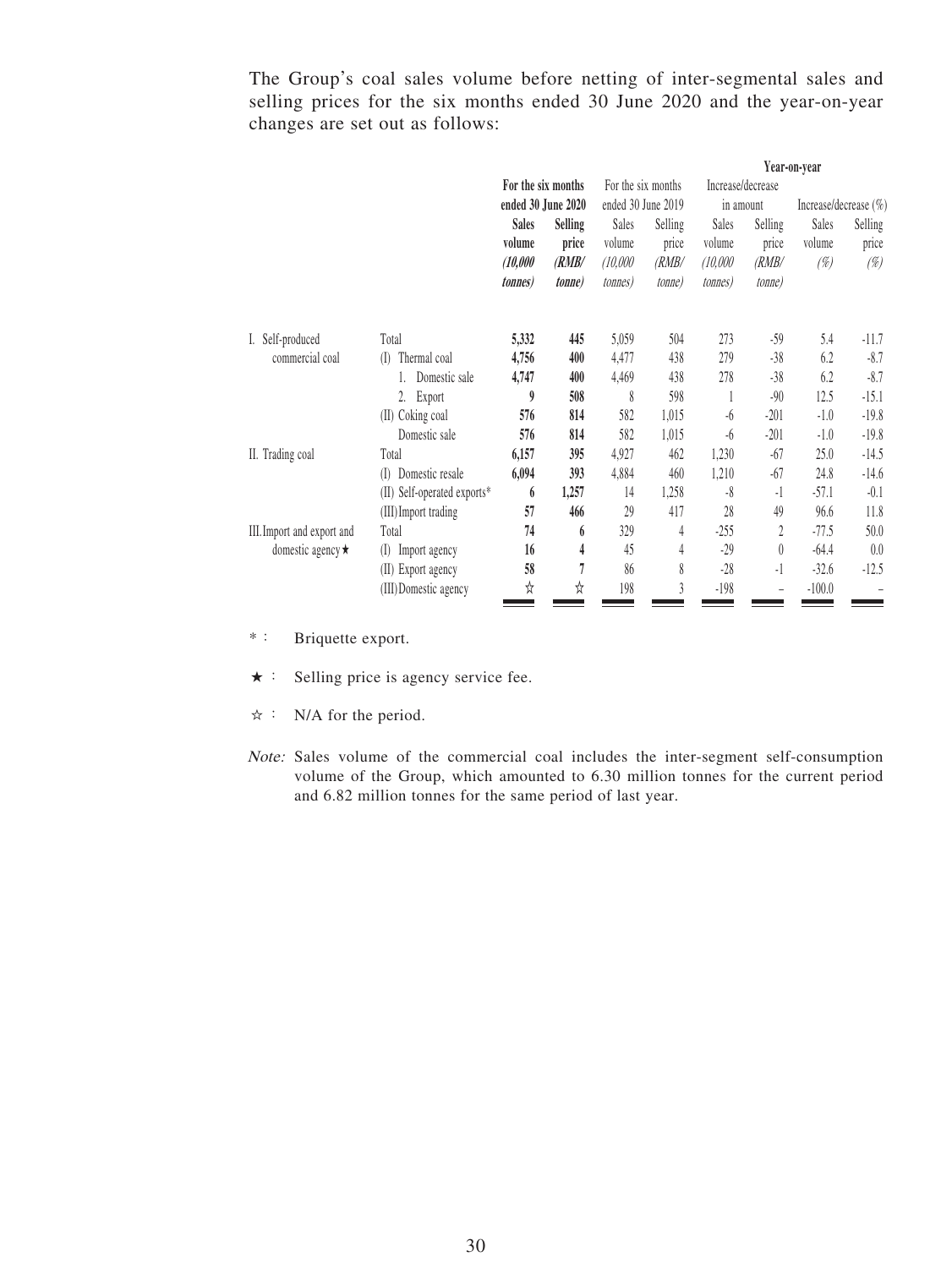### Cost of sales

For the six months ended 30 June 2020, cost of sales for the Group's coal operations increased from RMB39.275 billion for the six months ended 30 June 2019 to RMB40.722 billion, representing an increase of 3.7%, which was mainly attributable to the combined effects of the year-on-year increase of 12.30 million tonnes in trading coal, and the year-on-year decrease of RMB20.07/tonne in the unit cost of sales and the year-on-year increase of 2.73 million tonnes in sales volume of self-produced commercial coal. The composition of the cost of sales of the Group's coal operations and the year-on-year changes are set out as follows:

### Unit: RMB100 million

| For the six  |        | For the six  |                         | Increase/   | Increase/    |
|--------------|--------|--------------|-------------------------|-------------|--------------|
|              |        | months ended | Percentage              | decrease in | decrease     |
| 30 June 2020 | $(\%)$ | 30 June 2019 | $(\%)$                  | amount      | $(\%)$       |
| 30.09        | 7.4    | 31.44        | 8.0                     | $-1.35$     | $-4.3$       |
| 234.71       | 57.6   | 212.38       | 54.1                    | 22.33       | 10.5         |
| 13.77        | 3.4    | 15.17        | 3.9                     | $-1.40$     | $-9.2$       |
| 29.26        | 7.2    | 27.43        | 7.0                     | 1.83        | 6.7          |
| 4.66         | 1.1    | 4.10         | 1.0                     | 0.56        | 13.7         |
| 52.11        | 12.8   | 57.73        | 14.7                    | $-5.62$     | $-9.7$       |
| 14.71        | 3.6    | 16.22        | 4.1                     | $-1.51$     | $-9.3$       |
| 14.10        | 3.5    | 16.37        | 4.2                     | $-2.27$     | $-13.9$      |
| 13.81        | 3.4    | 11.91        | 3.0                     | 1.90        | 16.0         |
|              |        |              |                         |             |              |
| 407.22       | 100.0  | 392.75       | 100.0                   | 14.47       | 3.7          |
|              |        |              | months ended Percentage |             | Year-on-year |

 $\dot{\varphi}$ : This cost does not include transportation costs and port expenses related to trading coal. Such transportation costs and port expenses amounted to RMB641 million for the current period and RMB1.259 billion for the same period of last year, both of which are set out in the item of transportation costs and port expenses.

★: Other costs include the environmental restoration expenses arising from coal mining, and the expenditures for the small projects incurred in direct relation to coal production.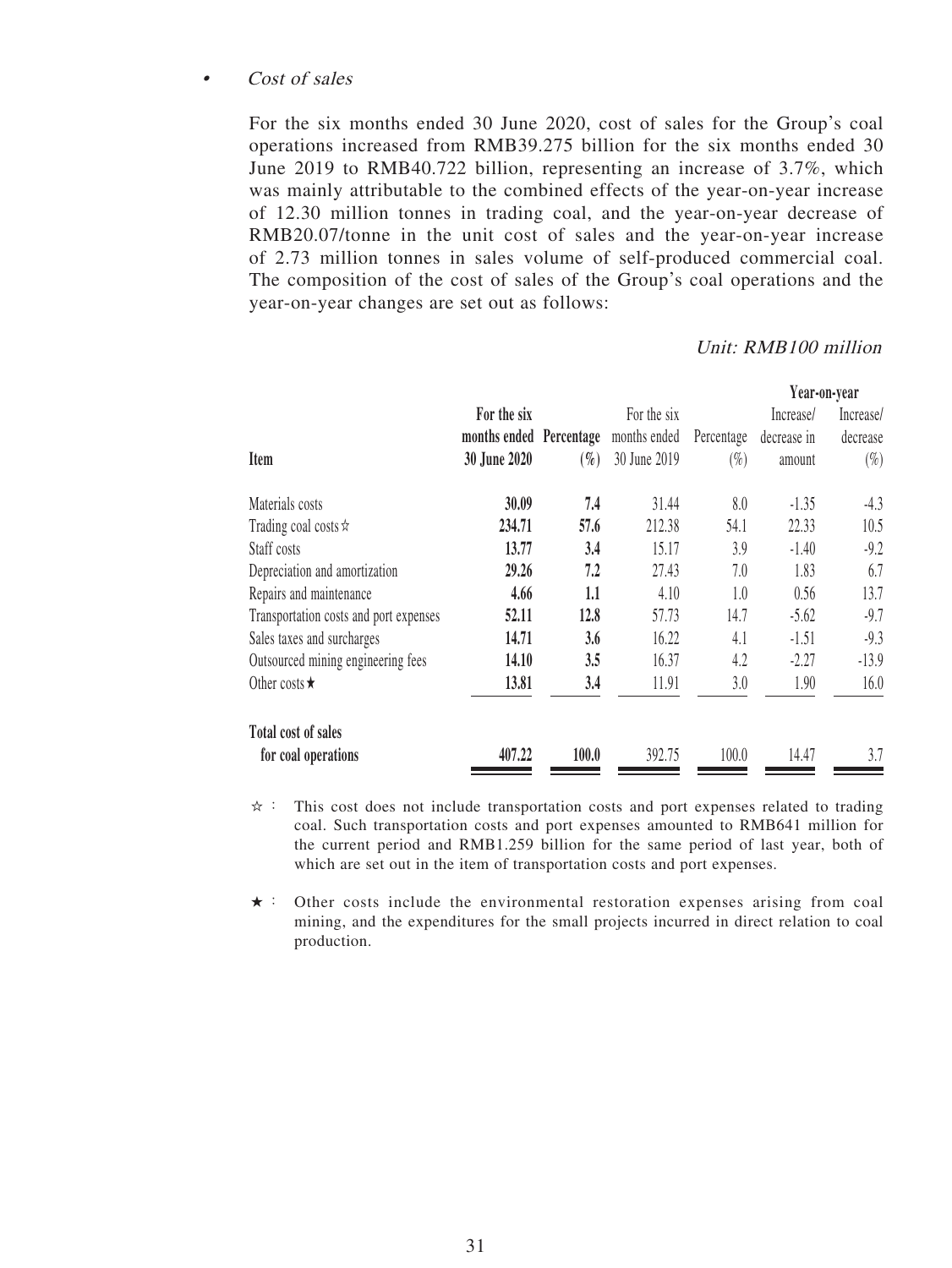The composition of the Group's unit cost of sales of self-produced commercial coal for the six months ended 30 June 2020 and the year-on-year changes are set out as follows:

|                                                              |              |            |              |            | Year-on-year |           |
|--------------------------------------------------------------|--------------|------------|--------------|------------|--------------|-----------|
|                                                              | For the six  |            | For the six  |            | Increase/    | Increase/ |
|                                                              | months ended | Percentage | months ended | Percentage | decrease in  | decrease  |
| Item                                                         | 30 June 2020 | $(\%)$     | 30 June 2019 | $(\%)$     | amount       | $(\%)$    |
| Materials costs                                              | 56.43        | 18.3       | 62.14        | 18.9       | $-5.71$      | $-9.2$    |
| Staff costs                                                  | 25.84        | 8.4        | 29.98        | 9.1        | $-4.14$      | $-13.8$   |
| Depreciation and amortization                                | 54.89        | 17.8       | 54.21        | 16.5       | 0.68         | 1.3       |
| Repairs and maintenance                                      | 8.74         | 2.8        | 8.10         | 2.5        | 0.64         | 7.9       |
| Transportation costs and                                     |              |            |              |            |              |           |
| port expenses                                                | 85.72        | 27.8       | 89.23        | 27.2       | $-3.51$      | $-3.9$    |
| Sales taxes and surcharges                                   | 27.59        | 9.0        | 32.07        | 9.8        | $-4.48$      | $-14.0$   |
| Outsourced mining                                            |              |            |              |            |              |           |
| engineering fees                                             | 26.44        | 8.6        | 32.36        | 9.8        | $-5.92$      | $-18.3$   |
| Other costs                                                  | 22.56        | 7.3        | 20.19        | 6.2        | 2.37         | 11.7      |
| Total unit cost of sales of<br>self-produced commercial coal | 308.21       | 100.0      | 328.28       | 100.0      | $-20.07$     | $-6.1$    |

#### Unit: RMB/tonne

For the six months ended 30 June 2020, the Group's unit cost of sales of self-produced commercial coal decreased by RMB20.07/tonne year-on-year to RMB308.21/tonne, representing a year-on-year decrease of 6.1%, which was mainly due to the year-on-year decrease in the unit material cost as the Group continued to optimize the production organization, actively released the advanced production capacity, vigorously reduced cost and tapped potential as well as the decline in diesel procurement prices, etc. The Group's reasonable adjustments to the salaries of employees based on operating results as well as the 50% reduction by stages in social insurance fees for the support of the control measures of the COVID-19 pandemic by government have both contributed to the year-on-year decrease in unit staff cost. The decrease in the proportion of sales volume of self-produced commercial coal that bears the railroad transportation costs and port expenses to the total sales volume of self-produced commercial coal has led to the year-on-year decrease in the unit transportation costs and port expenses. The year-on-year decrease in sales price of self-produced commercial coal and the year-on-year decrease in gross profit margin caused the year-on-year decrease in unit sales tax and surcharge. The year-on-year decrease in the Group's scheduled outsourced mining engineering volume as well as the year-on-year increase in the output of self-produced commercial coal led to the year-on-year decrease in the unit outsourced mining engineering fees. In addition, the Group's increase in expenses such as the related sporadic engineering expenditure and auxiliary expenses contributed to the year-on-year increase in the unit other costs.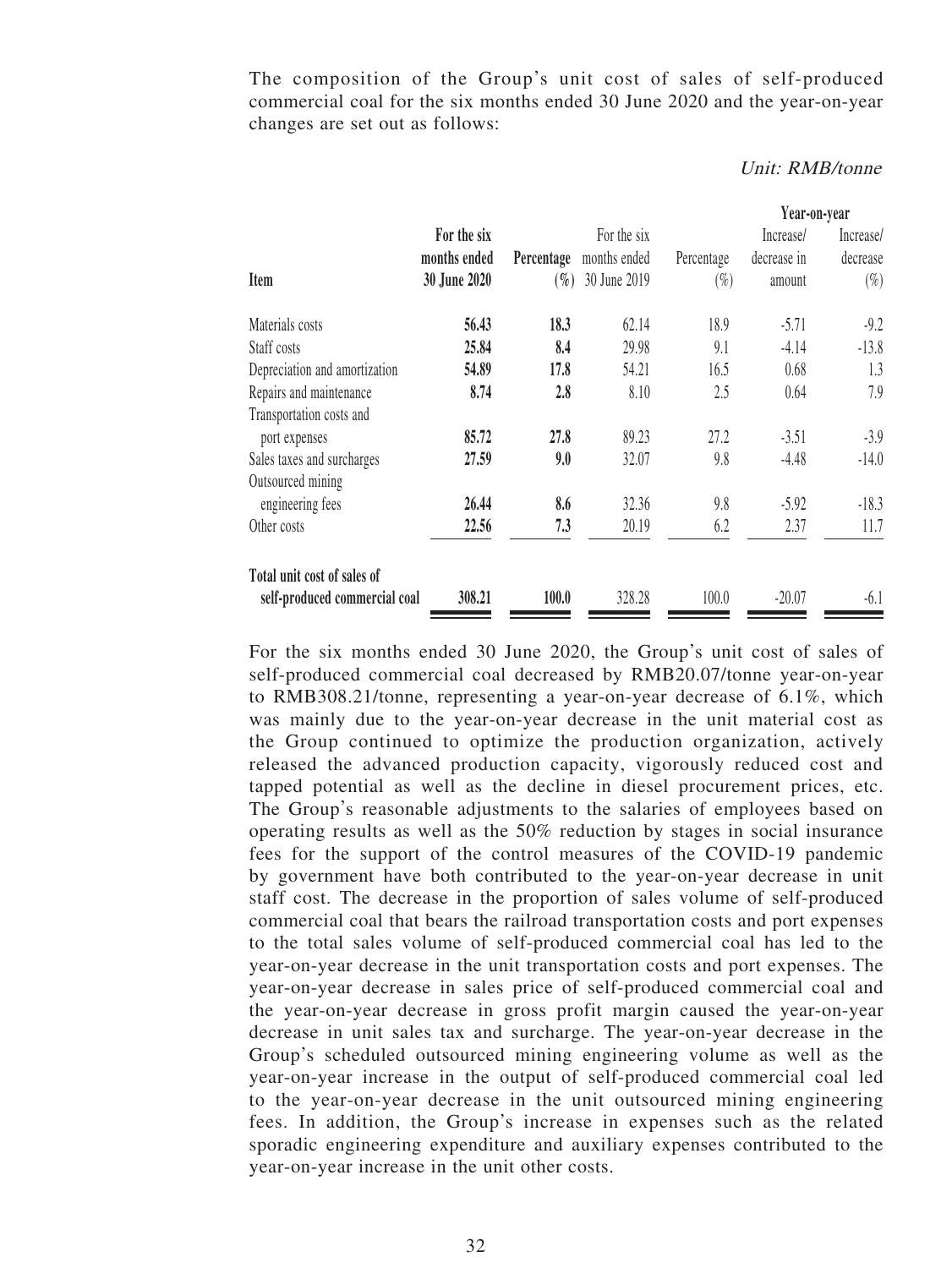### • Gross profit and gross profit margin

For the six months ended 30 June 2020, affected by the decline in the market prices of self-produced commercial coal, the gross profit of the Group's coal operations decreased from RMB9.206 billion for the six months ended 30 June 2019 to RMB7.522 billion, representing a decrease of 18.3%; the gross profit margin decreased from 19.0% for the six months ended 30 June 2019 to 15.6%, representing a decrease of 3.4 percentage points. Meanwhile, the year-on-year increase in the sales volume of the Group's self-produced commercial coal and the year-on-year decrease in the unit cost of sales have together offset the decline in the market prices to some extent.

### **(2) Coal-chemical operations**

### • Revenue

For the six months ended 30 June 2020, the revenue from coal-chemical operations of the Group decreased from RMB9.407 billion for the six months ended 30 June 2019 to RMB8.095 billion, representing a decrease of 13.9%; revenue net of other inter-segmental sales decreased from RMB9.216 billion for the six months ended 30 June 2019 to RMB7.970 billion, representing a decrease of 13.5%. This was mainly due to factors including a plunge in international oil prices leading to a greater year-on-year decrease in the selling price of coal-chemical products, as well as the year-on-year decrease in the urea and methanol sales volume as scheduled inspections and repairs carried out by Ordos Energy Chemical Company and China Coal Yuanxing Company results in the decrease of the urea and methanol production volume.

The sales volume and selling price of the major coal-chemical products of the Group for the six months ended 30 June 2020 and the year-on-year changes are set out as follows:

|                                |                    |                |                    |                    | Year-on-year      |                |                   |         |
|--------------------------------|--------------------|----------------|--------------------|--------------------|-------------------|----------------|-------------------|---------|
|                                | For the six months |                | For the six months |                    | Increase/decrease |                |                   |         |
|                                | ended 30 June 2020 |                |                    | ended 30 June 2019 |                   | in amount      | Increase/decrease |         |
|                                | <b>Sales</b>       | <b>Selling</b> | Sales              | Selling            | Sales             | Selling        | Sales             | Selling |
|                                | volume             | price          | volume             | price              | volume            | price          | volume            | price   |
|                                | (10,000)           | (RMB/          | (10,000)           | (RMB/              | (10,000)          | (RMB/          | $(\%)$            | $(\%)$  |
|                                | <i>tonnes</i> )    | <i>tonne</i>   | <i>tonnes</i> )    | <i>tonne</i> )     | <i>tonnes</i> )   | <i>tonne</i> ) |                   |         |
| Polyolefin<br>(I)              | 75.5               | 5,980          | 72.8               | 7,443              | 2.7               | $-1,463$       | 3.7               | $-19.7$ |
| Polyethylene                   | 37.8               | 5,707          | 38.0               | 7,316              | $-0.2$            | $-1,609$       | $-0.5$            | $-22.0$ |
| Polypropylene                  | 37.7               | 6,253          | 34.8               | 7,582              | 2.9               | $-1,329$       | 8.3               | $-17.5$ |
| $(II)$ Urea                    | 114.5              | 1,616          | 128.6              | 1,826              | $-14.1$           | $-210$         | $-11.0$           | $-11.5$ |
| (III) Methanol                 | 26.7               | 1,342          | 37.8               | 1,581              | $-11.1$           | $-239$         | $-29.4$           | $-15.1$ |
| Inter-segment self-consumption |                    |                |                    |                    |                   |                |                   |         |
| volume $\blacklozenge$         | 26.6               | 1,342          | 31.5               | 1,561              | $-4.9$            | $-219$         | $-15.6$           | $-14.0$ |
| External sales                 | 0.1                | 1,469          | 6.3                | 1,686              | $-6.2$            | $-217$         | $-98.4$           | $-12.9$ |
|                                |                    |                |                    |                    |                   |                |                   |         |

◆: The amount of inter-segment self-consumption volume represents the supply of methanol by China Coal Yuanxing Company and China Coal Shaanxi Company to Mengda Chemical Company and Ordos Energy Chemical Company.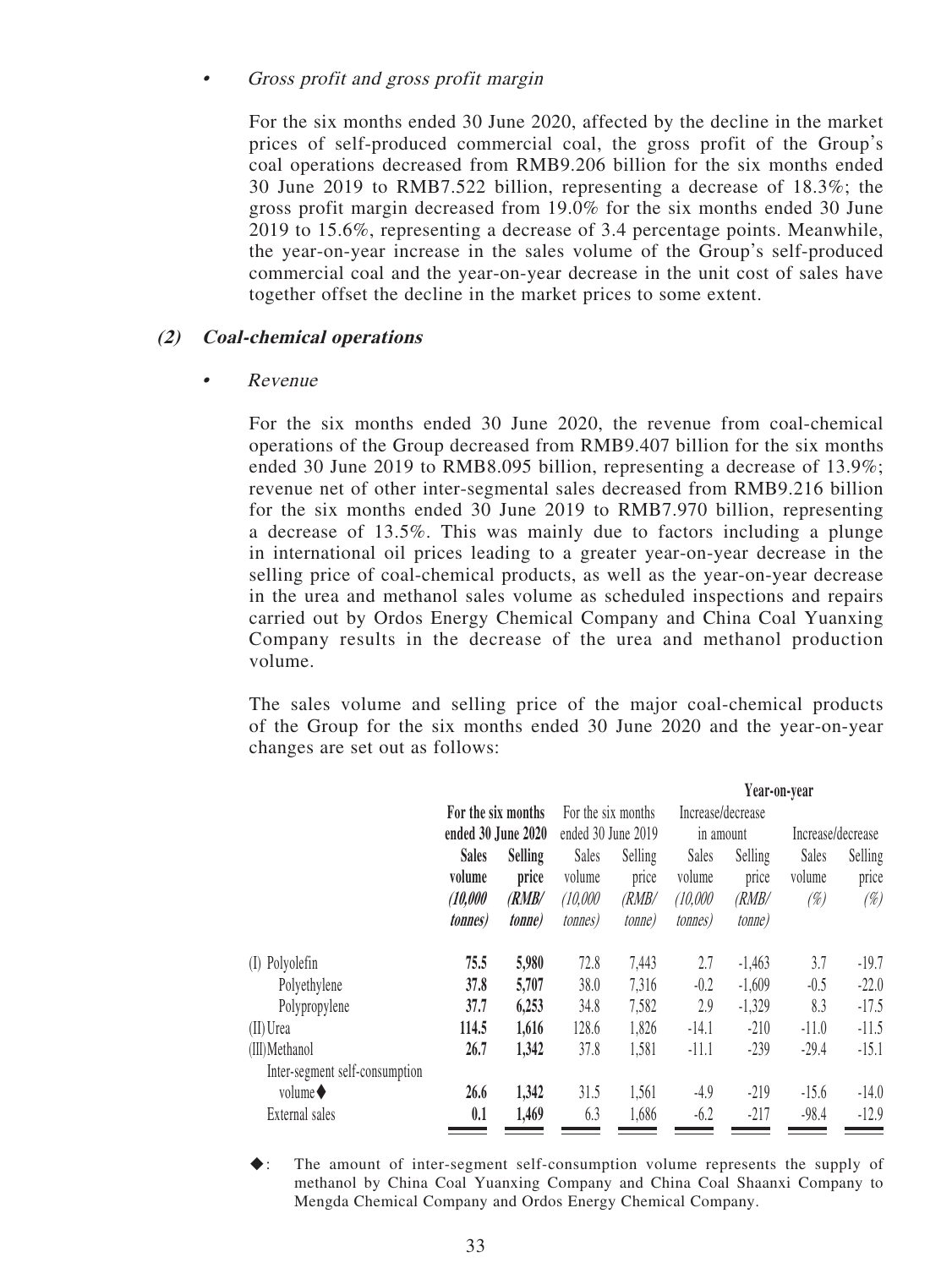### • Cost of sales

For the six months ended 30 June 2020, cost of sales for the coal-chemical operations of the Group decreased by 10.0% from RMB7.758 billion for the six months ended 30 June 2019 to RMB6.980 billion, which was mainly attributable to the combined effects of strengthened lean management on cost by each coal-chemical enterprise, the year-on-year decrease in procurement price of materials such as feed coal and methanol and the year-on-year decrease in the sales volume of urea and methanol due to the arranged inspections and repairs carried out by Ordos Energy Chemical Company and China Coal Yuanxing Company. The composition of the cost of sales of the Group's coal-chemical operations and the year-on-year changes are set out as follows:

|                               |              |            |              |            | Year-on-year |           |
|-------------------------------|--------------|------------|--------------|------------|--------------|-----------|
|                               | For the six  |            | For the six  |            | Increase/    | Increase/ |
|                               | months ended | Percentage | months ended | Percentage | decrease in  | decrease  |
| Item                          | 30 June 2020 | $(\%)$     | 30 June 2019 | $(\%)$     | amount       | $(\%)$    |
| Materials costs               | 41.44        | 59.4       | 45.86        | 59.1       | -4.42        | $-9.6$    |
| Staff costs                   | 2.91         | 4.2        | 3.66         | 4.7        | $-0.75$      | $-20.5$   |
| Depreciation and amortization | 12.76        | 18.3       | 14.87        | 19.2       | $-2.11$      | $-14.2$   |
| Repairs and maintenance       | 3.02         | 4.3        | 2.41         | 3.1        | 0.61         | 25.3      |
| Transportation costs          |              |            |              |            |              |           |
| and port expenses             | 4.48         | 6.4        | 5.00         | 6.5        | $-0.52$      | $-10.4$   |
| Sales taxes and surcharges    | 1.69         | 2.4        | 1.42         | 1.8        | 0.27         | 19.0      |
| Other costs                   | 3.50         | 5.0        | 4.36         | 5.6        | $-0.86$      | $-19.7$   |
| Total cost of sales for coal- |              |            |              |            |              |           |
| chemical operations           | 69.80        | 100.0      | 77.58        | 100.0      | $-7.78$      | $-10.0$   |

### Unit: RMB100 million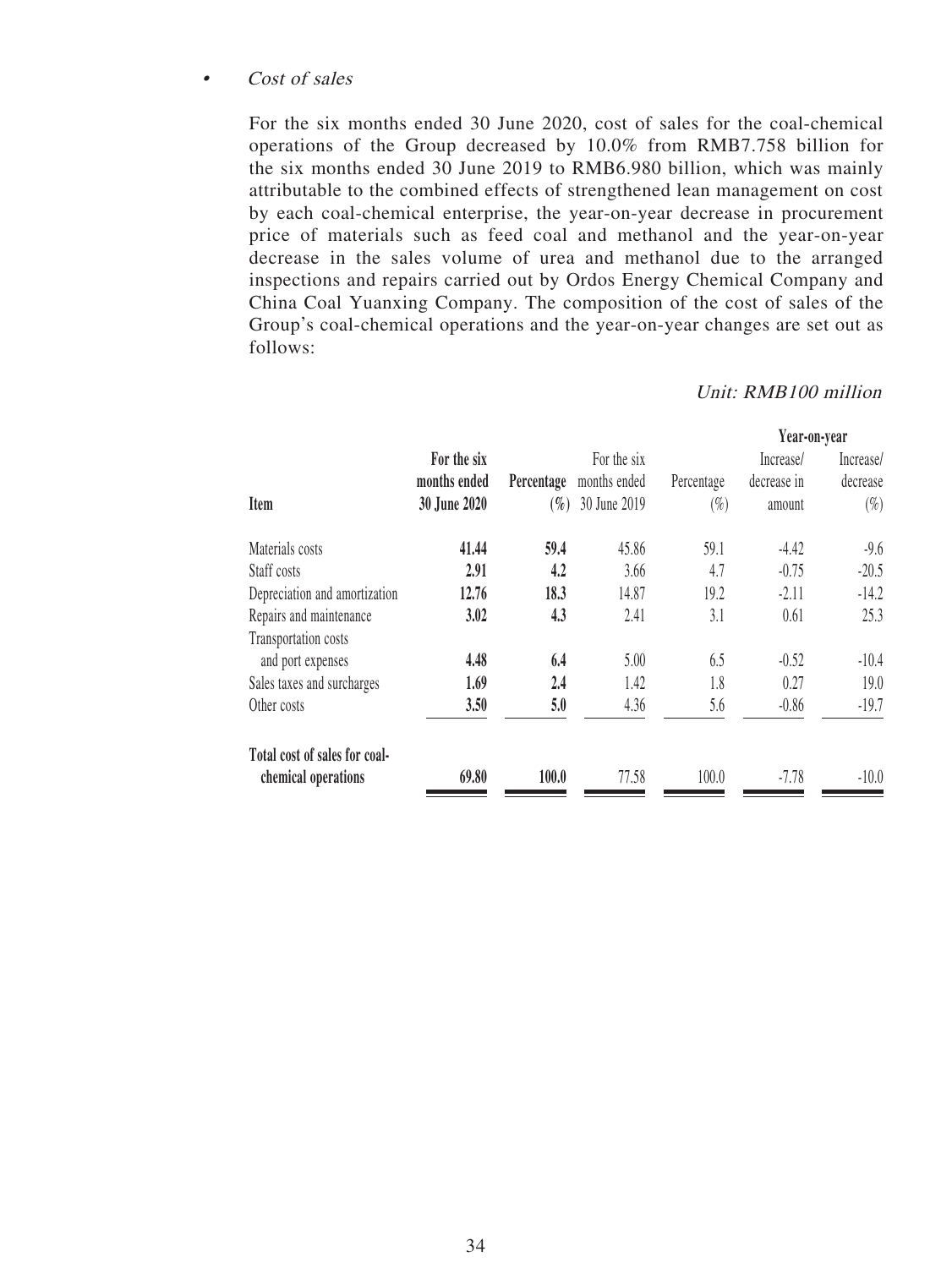The cost of sales of the major coal-chemical products of the Group for the six months ended 30 June 2020 and the year-on-year changes are set out as follows:

|                  | Cost of sales             |              |           | Unit cost of sales                    |             |             |  |  |
|------------------|---------------------------|--------------|-----------|---------------------------------------|-------------|-------------|--|--|
|                  | (RMB100 million)          |              |           | (RMB/tonne)                           |             |             |  |  |
|                  | For the six               | For the six  | Increase/ | For the six                           | For the six | Increase/   |  |  |
|                  | months ended months ended |              |           | decrease in months ended months ended |             | decrease in |  |  |
| <b>Item</b>      | <b>30 June 2020</b>       | 30 June 2019 |           | amount 30 June 2020 30 June 2019      |             | amount      |  |  |
| Polyolefin       | 38.42                     | 44.16        | $-5.74$   | 5,086                                 | 6,068       | -982        |  |  |
| Polyethylene     | 19.55                     | 23.32        | $-3.77$   | 5,173                                 | 6,141       | $-968$      |  |  |
| Polypropylene    | 18.87                     | 20.84        | $-1.97$   | 4,999                                 | 5,987       | $-988$      |  |  |
| Urea             | 14.94                     | 16.64        | $-1.70$   | 1,304                                 | 1,294       | 10          |  |  |
| Methanol $\star$ | 3.63                      | 5.53         | $-1.90$   | 1,359                                 | 1,463       | $-104$      |  |  |

 $\star$ : The cost of sales of methanol includes the corresponding sales cost of inter-segmental consumption.

For the six month ended 30 June 2020, the cost of sales of the Group's polyolefin was RMB3.842 billion, representing a year-on-year decrease of RMB574 million; the unit cost of sales was RMB5,086/tonne, representing a year-on-year decrease of RMB982/tonne. The cost of sales of urea was RMB1.494 billion, representing a year-on-year decrease of RMB170 million; the unit cost of sales of urea was RMB1,304/tonne, representing a year-on-year increase of RMB10/tonne. The cost of sales of methanol was RMB363 million, representing a year-on-year decrease of RMB190 million; the unit cost of sales of methanol was RMB1,359/tonne, representing a year-on-year decrease of RMB104/tonne.

• Gross profit and gross profit margin

For the six months ended 30 June 2020, affected by the decline in the market prices of coal-chemical products, the gross profit of the Group's coalchemical operations decreased from RMB1.649 billion for the six months ended 30 June 2019 to RMB1.115 billion, representing a decrease of  $32.4\%$ ; the gross profit margin decreased from 17.5% for the six months ended 30 June 2019 to 13.8%, representing a decrease of 3.7 percentage points. Meanwhile, each coal-chemical enterprise has been running stably and safely with high efficiency and strengthened lean management on cost, which offset the decline in market prices to some extent.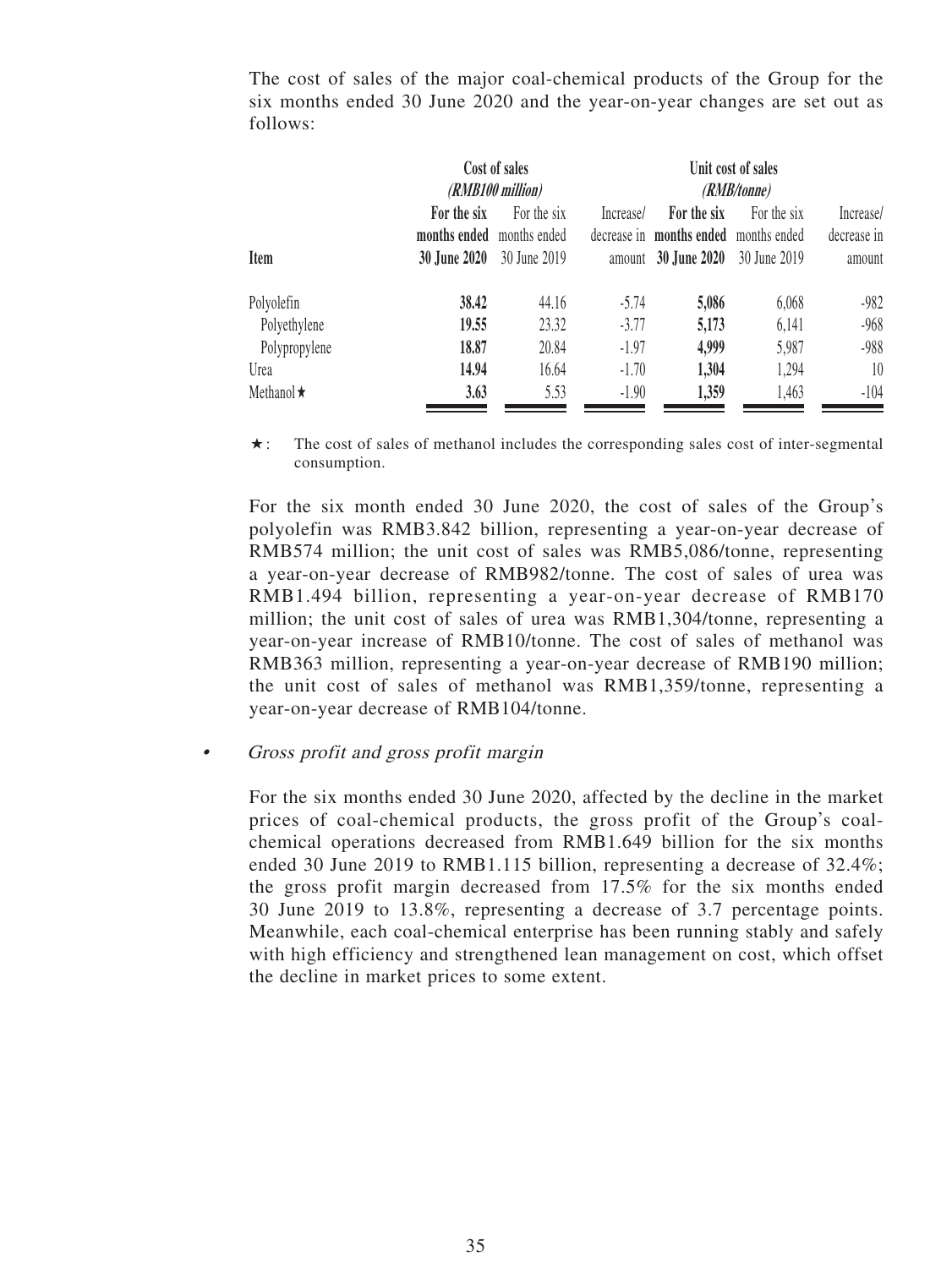### **(3) Coal mining equipment operations**

### • Revenue

For the six months ended 30 June 2020, the Group's revenue from the coal mining equipment operations increased from RMB4.120 billion for the six months ended 30 June 2019 to RMB4.561 billion, representing an increase of 10.7%, of which the revenue net of other inter-segmental sales increased from RMB3.506 billion for the six months ended 30 June 2019 to RMB3.957 billion, representing an increase of 12.9%, which was mainly due to the further optimization of the structure of coal equipment and the expansion of the sales of components.

Cost of sales

For the six months ended 30 June 2020, the Group's cost of sales for the coal mining equipment operations increased from RMB3.606 billion for the six months ended 30 June 2019 to RMB3.930 billion, representing an increase of 9.0%. The major cost items and the year-on-year changes are set out as follows:

### Unit: RMB100 million

|                               |              |            |              |            | Year-on-year |           |
|-------------------------------|--------------|------------|--------------|------------|--------------|-----------|
|                               | For the six  |            | For the six  |            | Increase/    | Increase/ |
|                               | months ended | Percentage | months ended | Percentage | decrease in  | decrease  |
| Item                          | 30 June 2020 | (%)        | 30 June 2019 | (%)        | amount       | $(\%)$    |
| Materials costs               | 29.86        | 76.0       | 26.03        | 72.2       | 3.83         | 14.7      |
| Staff costs                   | 2.94         | 7.5        | 2.63         | 7.3        | 0.31         | 11.8      |
| Depreciation and amortization | 1.90         | 4.8        | 1.76         | 4.9        | 0.14         | 8.0       |
| Repairs and maintenance       | 0.30         | 0.8        | 0.33         | 0.9        | $-0.03$      | $-9.1$    |
| Transportation costs          | 0.63         | 1.6        | 0.70         | 1.9        | $-0.07$      | $-10.0$   |
| Sales taxes and surcharges    | 0.19         | 0.5        | 0.22         | 0.6        | $-0.03$      | $-13.6$   |
| Other costs                   | 3.48         | 8.8        | 4.39         | 12.2       | $-0.91$      | $-20.7$   |
| Total cost of sales for coal  |              |            |              |            |              |           |
| mining equipment operations   | 39.30        | 100.0      | 36.06        | 100.0      | 3.24         | 9.0       |

### • Gross profit and gross profit margin

For the six months ended 30 June 2020, the gross profit of the Group's coal mining equipment operations increased from RMB514 million for the six months ended 30 June 2019 to RMB631 million, representing an increase of 22.8%; the gross profit margin increased from 12.5% for the six months ended 30 June 2019 to 13.8%, representing an increase of 1.3 percentage points, which was mainly due to the year-on-year increase in the sales volume of the high-end products and components with higher gross profit margin.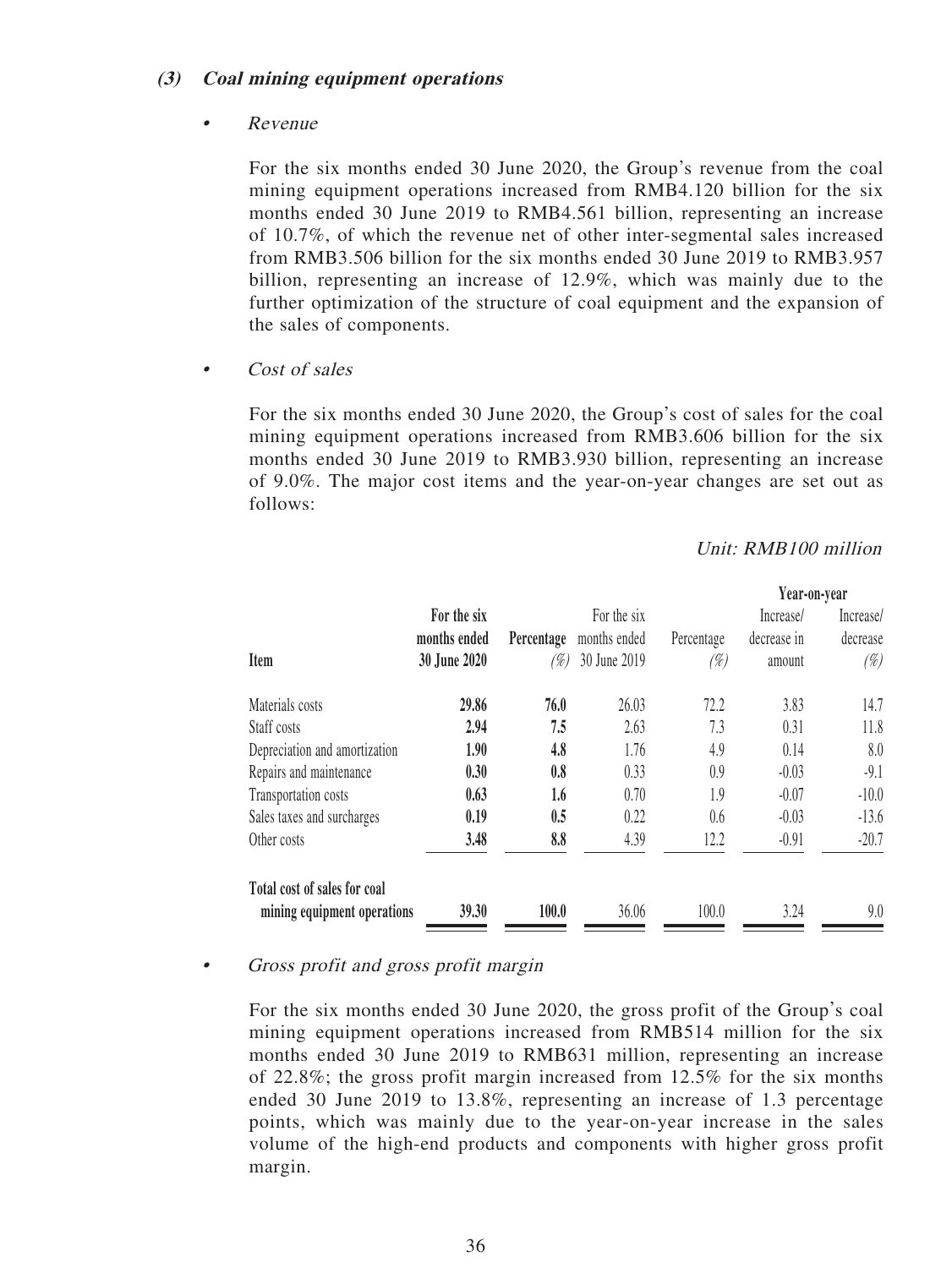### **(4) Financial Operations**

The Group's financial operations are mainly conducted by China Coal Finance Company, which deepened the concept of lean management and strengthened financial technology innovation. China Coal Finance Company relies on multi-level, wide-coverage, and personalized financial services to accurately target the financial needs of its members to ensure safe, stable and efficient flow of funds. Against the backdrop of a sharp drop in the interest rates of the inter-bank deposit market, China Coal Finance Company adjusted the deposit allocation strategy in a timely manner to achieve value-added effects, with all major operating indicators again hitting the historical high as compared with the same period of the previous years. For the six months ended 30 June 2020, revenue from financial operations of the Group increased from RMB543 million for the six months ended 30 June 2019 to RMB575 million, representing an increase of 5.9%; revenue net of other inter-segmental sales increased from RMB363 million for the six months ended 30 June 2019 to RMB367 million, representing an increase of 1.1%. Cost of sales increased from RMB167 million for the six months ended 30 June 2019 to RMB176 million, representing an increase of 5.4%. Gross profit increased by 6.1% from RMB376 million for the six months ended 30 June 2019 to RMB399 million, and gross profit margin increased by 0.2 percentage points from 69.2% for the six months ended 30 June 2019 to 69.4%.

### **(5) Other Operations**

Other operations of the Group mainly include coal-fired power generation, aluminum processing, import of equipment and accessories, bidding services and railway transportation. Benefiting from the completion of construction and commencement of operation of the key power projects including the 2×660MW Second Power Plant Project located in the north of Wucai Bay, Zhundong, Xinjiang and the 2×350MW thermal power project of Shanghai Energy Company in 2019, for the six months ended 30 June 2020, the revenue from other operations of the Group increased from RMB2.348 billion for the six months ended 30 June 2019 to RMB3.256 billion, representing an increase of 38.7%; revenue net of other inter-segmental sales increased from RMB1.889 billion for the six months ended 30 June 2019 to RMB2.724 billion, representing an increase of 44.2%. Cost of sales increased from RMB2.342 billion for the six months ended 30 June 2019 to RMB2.668 billion, representing an increase of 13.9%. Gross profit increased by RMB582 million from RMB6.00 million for the six months ended 30 June 2019 to RMB588 million, and gross profit margin increased from 0.3% for the six months ended 30 June 2019 to 18.1%, representing an increase of 17.8 percentage points.

### **3. Selling, general and administrative expenses**

For the six months ended 30 June 2020, the Group's selling, general and administrative expenses decreased from RMB2.395 billion for the six months ended 30 June 2019 to RMB2.291 billion, representing a decrease of 4.3%.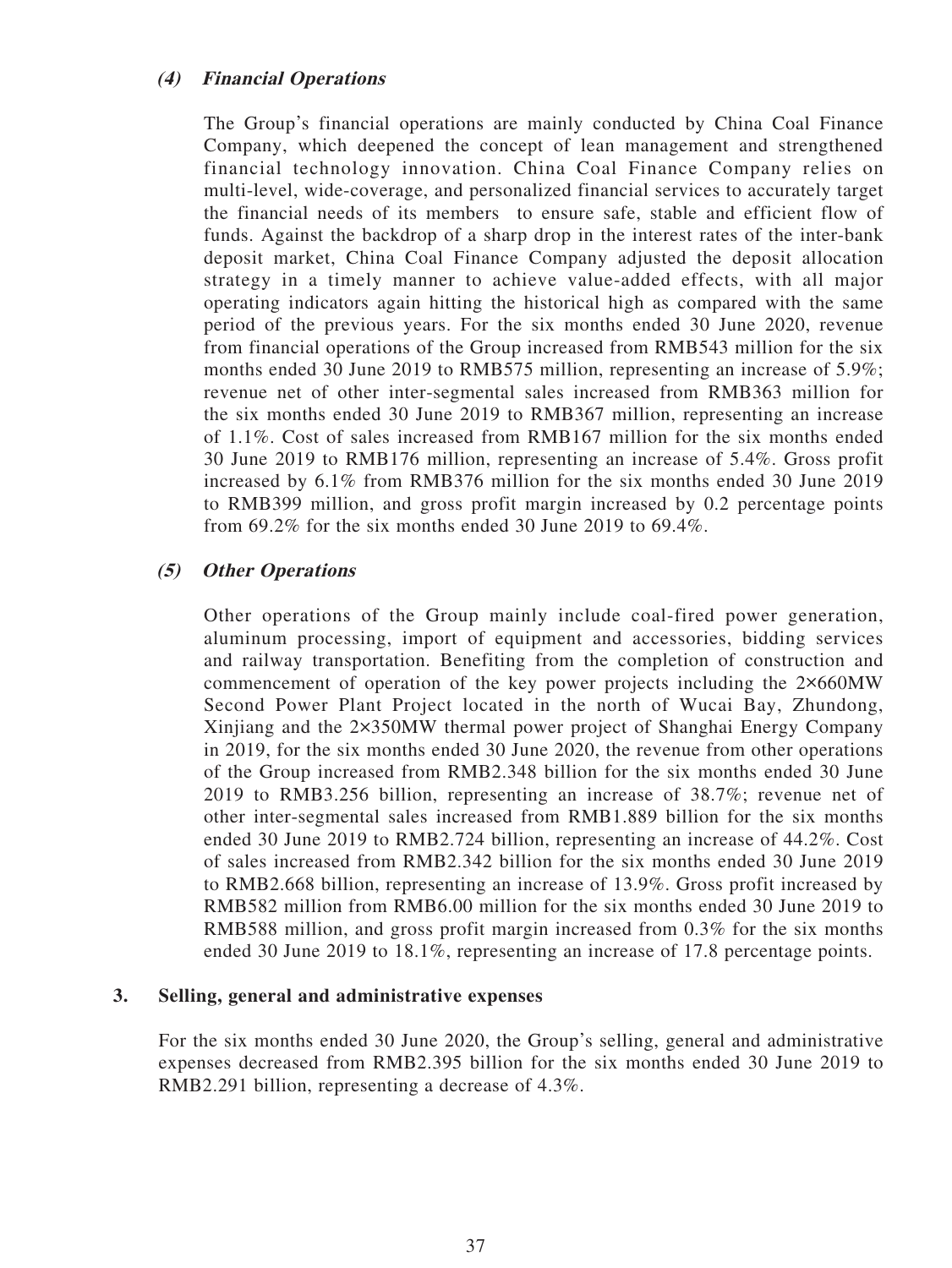### **4. Other gains and losses, net**

For the six months ended 30 June 2020, the net other gains and losses of the Group increased from RMB56 million for the six months ended 30 June 2019 to RMB67 million, representing an increase of RMB11 million.

### **5. Profit from operations**

For the six months ended 30 June 2020, the Group's profit from operations decreased from RMB9.238 billion for the six months ended 30 June 2019 to RMB7.880 billion, representing a decrease of 14.7%, which was mainly due to the decline in the market prices of coal and coal-chemical products leading to the year-on-year decrease in profit from coal and coal-chemical operations. Profit from operations for each operating segment of the Group and the year-on-year changes are as follows:

Unit: RMB100 million

|                           |                     |              | Year-on-year |               |
|---------------------------|---------------------|--------------|--------------|---------------|
|                           | For the six         | For the six  | Increase/    | Increase/     |
|                           | months ended        | months ended | decrease in  | decrease      |
| <b>Item</b>               | <b>30 June 2020</b> | 30 June 2019 | amount       | range $(\% )$ |
|                           |                     | (Restated)   |              |               |
| The Group                 | 78.80               | 92.38        | $-13.58$     | $-14.7$       |
| Of which: Coal operations | 61.48               | 77.62        | $-16.14$     | $-20.8$       |
| Coal-chemical operations  | 8.95                | 13.34        | $-4.39$      | $-32.9$       |
| Coal mining equipment     |                     |              |              |               |
| operations                | 2.44                | 1.65         | 0.79         | 47.9          |
| Financial operations      | 4.05                | 3.56         | 0.49         | 13.8          |
| Other operations          | 4.35                | $-1.44$      | 5.79         |               |
|                           |                     |              |              |               |

Note: The above profit from operations for each operating segment are figures before netting of inter-segmental sales.

### **6. Finance income and finance cost**

For the six months ended 30 June 2020, the Group's net finance expenses increased by 2.6% from RMB2.318 billion for the six months ended 30 June 2019 to RMB2.378 billion, which was mainly attributable to the combined effects from the interests incurred from certain in-construction projects being recorded as finance cost instead of capitalized cost as such projects were put into production as well as the provision for close down, restoration and environmental costs as a result of the increase in the expected disposal fees for mine geological environment governance and restoration and land reclamation costs by the Group's coal producers in accordance with relevant national policies in 2019, and the increase in finance costs recognised by using the effective interest method for the long-term liabilities with respect to transfer of mining rights payable by installments.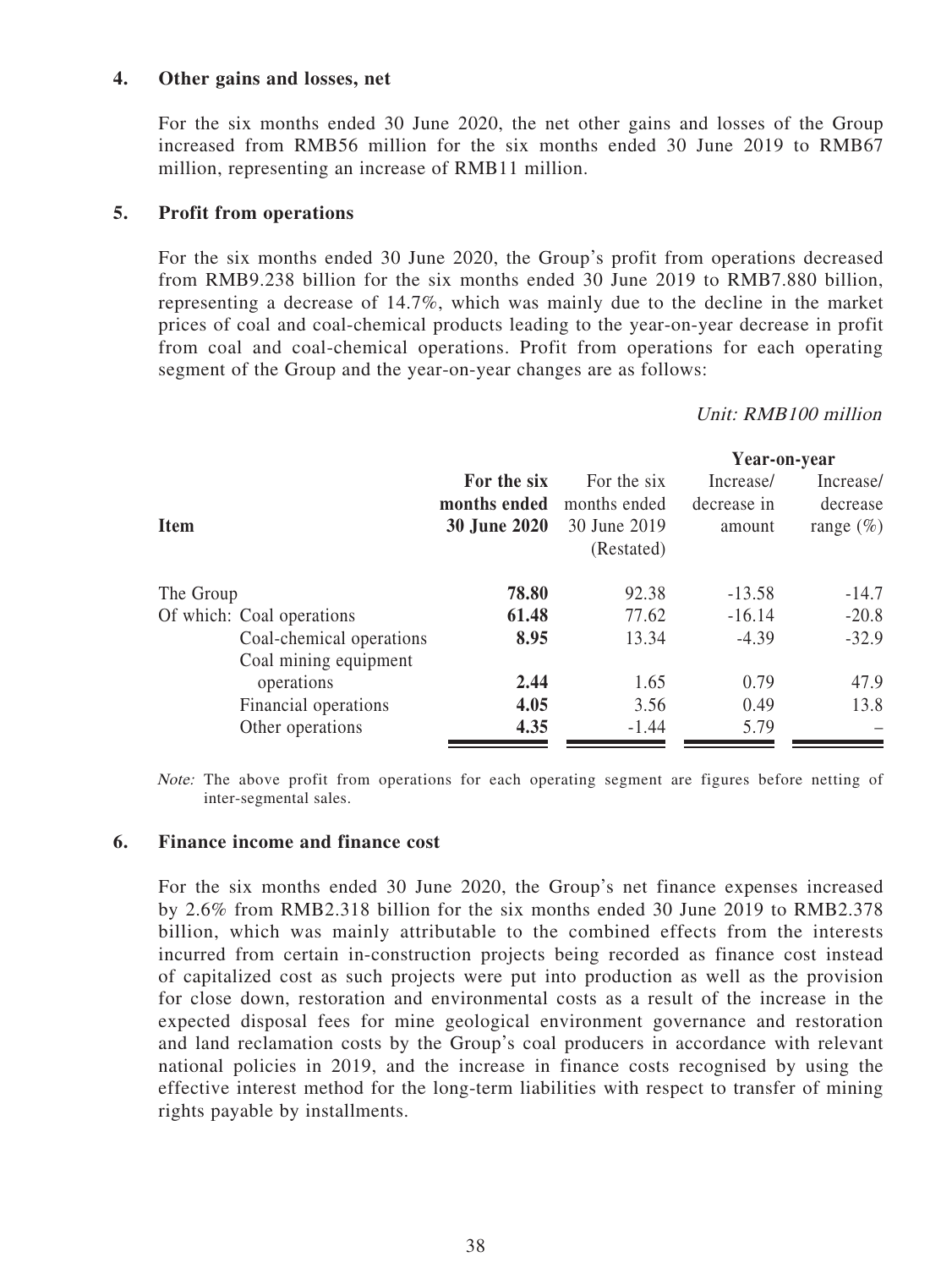### **7. Share of profits of associates and joint ventures**

For the six months ended 30 June 2020, the Group's share of profits of associates and joint ventures decreased by 82.8% from RMB1.533 billion for the six months ended 30 June 2019 to RMB264 million, which was mainly attributable to factors such as the decline in the market prices of coal and coal-chemical products and the decrease in the output of Zhongtian Synergetic Company and Yanchang Energy Chemical Company\* (延長能化公司) which the Group is interested in as a result of the arranged maintenance and repairs, etc. leading to the decrease in the profits of associates and joint ventures and the corresponding year-on-year decrease in the Group's share of profits of associates and joint ventures recognised in accordance with its shareholding.

### **8. Profit before income tax**

For the six months ended 30 June 2020, the profit before income tax of the Group decreased from RMB8.453 billion for the six months ended 30 June 2019 to RMB5.766 billion, representing a decrease of 31.8%.

### **9. Income tax expense**

For the six months ended 30 June 2020, the Group's income tax expenses decreased from RMB1.974 billion for the six months ended 30 June 2019 to RMB1.592 billion, representing a decrease of 19.4%.

### **10. Profit attributable to the equity holders of the Company**

For the six months ended 30 June 2020, the profit attributable to equity holders of the Company decreased from RMB4.127 billion for the six months ended 30 June 2019 to RMB2.529 billion, representing a decrease of 38.7%.

# **III. CASH FLOW**

As at 30 June 2020, the balance of the Group's cash and cash equivalents amounted to RMB24.677 billion, representing a net increase of RMB12.539 billion as compared to RMB12.138 billion as at 31 December 2019.

Net cash generated from operating activities decreased by RMB1.060 billion from RMB10.238 billion for the six months ended 30 June 2019 to RMB9.178 billion, which was mainly due to the decrease in absorption of deposits of members other than China Coal Energy by the China Coal Finance Company as compared with the beginning of the year, leading to the year-on-year increase of RMB1.446 billion of the cash outflow generated. The Group continued to strengthen lean management of funds to reduce the occupation of working capital. A net cash inflow of RMB12.358 billion was generated from production and sales activities, representing a year-on-year increase of RMB386 million, which demonstrated the Group's strong ability to generate cash from operations.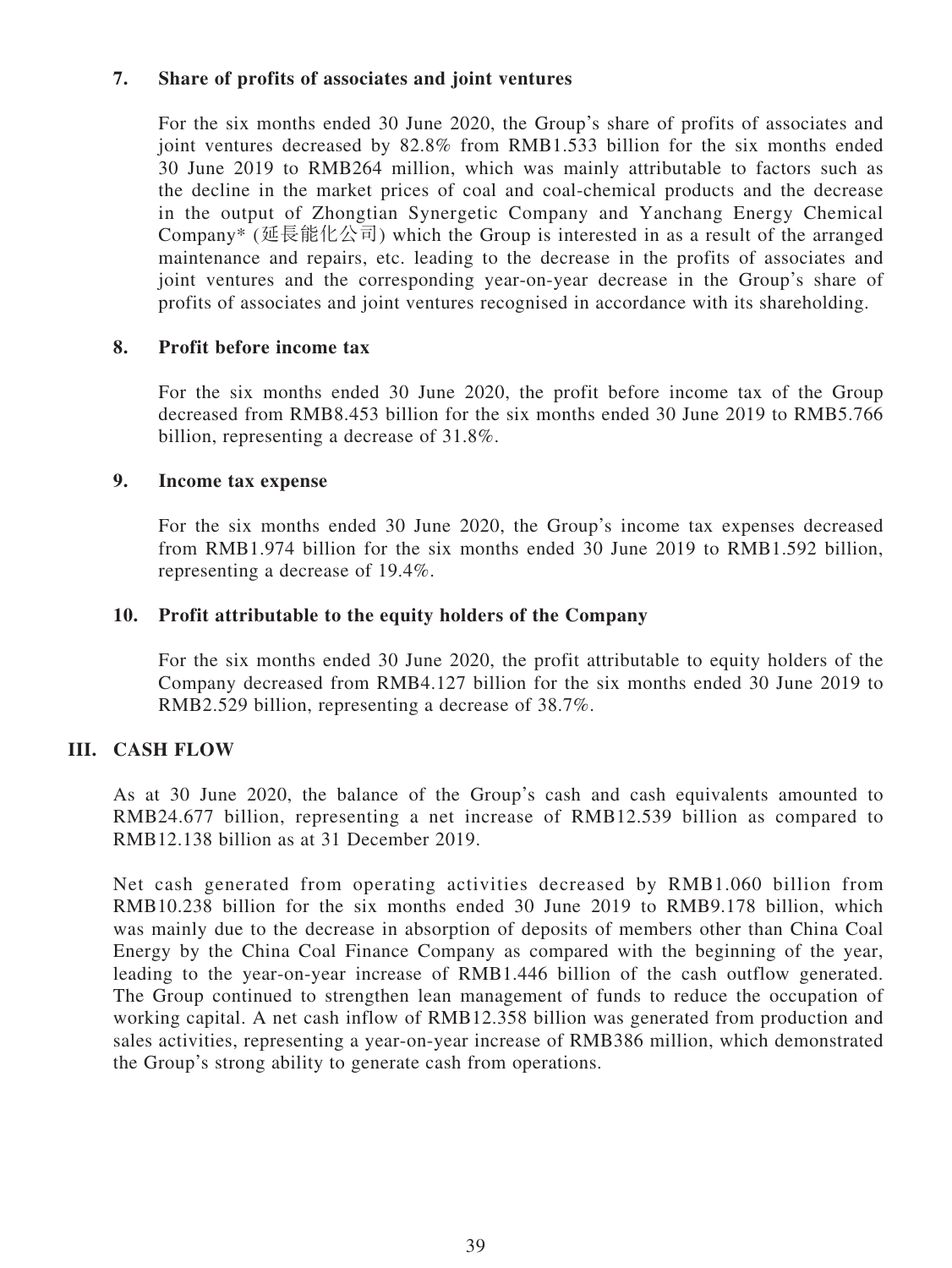Net cash used in investing activities decreased by RMB5.297 billion from RMB6.337 billion for the six months ended 30 June 2019 to RMB1,040 million, which was mainly attributable to the combined effects of the year-on-year increase of RMB5.606 billion in the cash inflow arising from the change in term deposits with an initial deposit period of more than three months, and the year-on-year increase of RMB228 million in cash used as capital expenditures.

Net cash generated from financing activities increased by RMB5.310 billion from RMB-914 million for the six months ended 30 June 2019 to RMB4.396 billion, which was mainly attributable to the year-on-year increase in the net debt facility as a result of the issuance of corporate bonds and the implementation of project loans by the Group according to the annual financing plan.

# **IV. SOURCES OF CAPITAL**

For the six months ended 30 June 2020, the Group's funds were mainly derived from the proceeds generated from business operations, bank borrowings and net proceeds raised in capital markets. The Group's funds were mainly used for investments in production facilities and equipment for coal, coal chemicals, coal mining equipment and power generation operations, repayment of debts payable by the Group, and as the Group's working capital and general recurring expenditures.

During the reporting period, the Group has repaid the due loans as well as the principal and interests of the bonds by the agreed time. No overdue or default has occurred.

The cash generated from the Group's operation, net proceeds from share offering in the international and domestic capital markets, relevant banks' credit facilities obtained and the issue amount of bonds approved but not utilised will provide sufficient capital funds for future production and operating activities as well as project construction.

# **V. ASSETS AND LIABILITIES**

### **1. Property, plant and equipment**

As at 30 June 2020, the net value of property, plant and equipment of the Group amounted to RMB131.184 billion, representing a net increase of RMB1.186 billion or 0.9% as compared to RMB129.998 billion as at 31 December 2019, among which, the net value of buildings was RMB40.871 billion, accounting for 31.2%; that of mining structures was RMB24.203 billion, accounting for 18.4%; that of plant, machinery and equipment was RMB45.676 billion, accounting for 34.8%; that of construction in progress was RMB16.360 billion, accounting for 12.5%; and that of railways, transportation vehicles and others was RMB4.074 billion, accounting for 3.1%.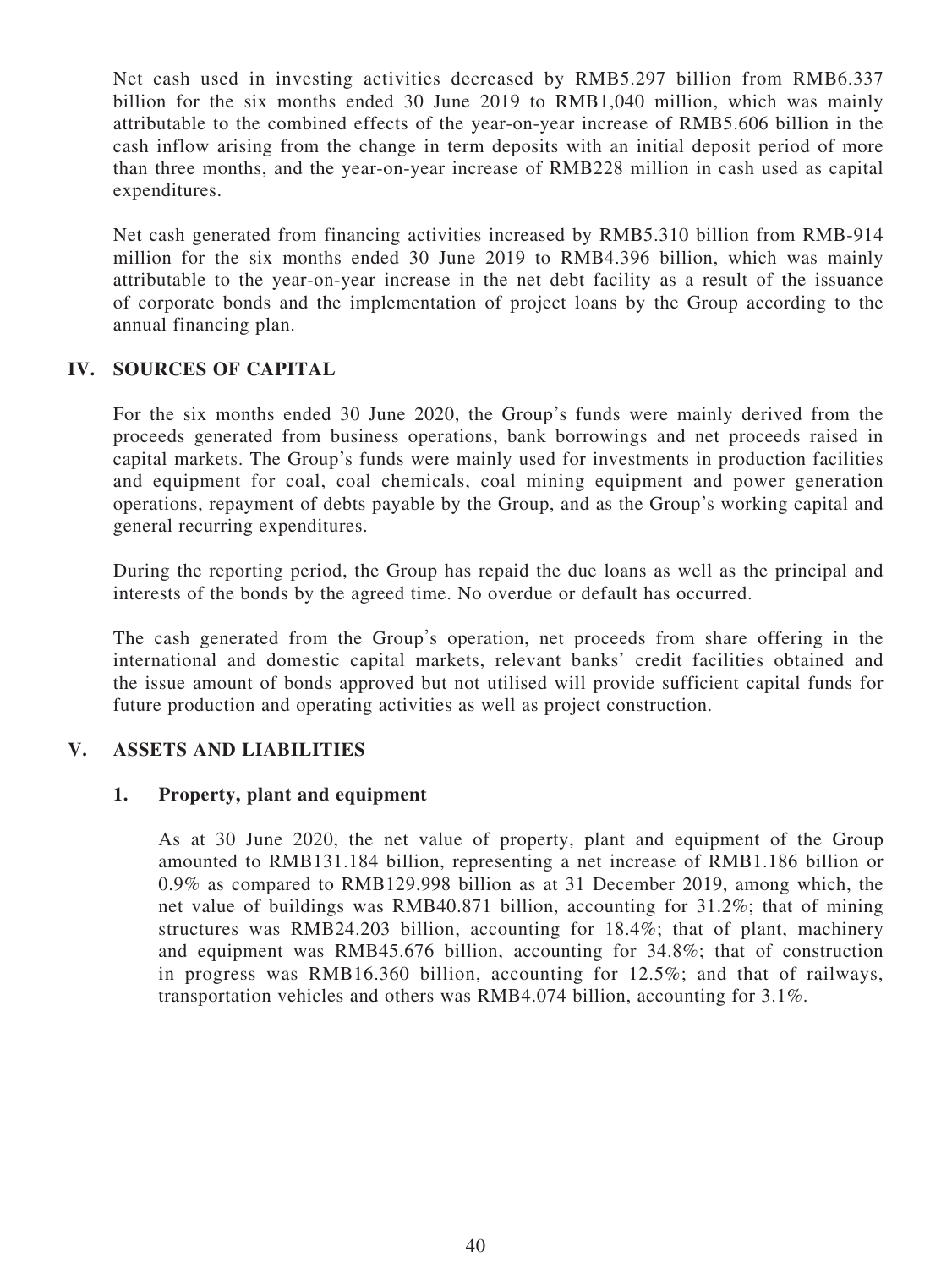# **2. Mining rights**

As at 30 June 2020, the net value of the Group's mining rights amounted to RMB42.186 billion, representing a net increase of RMB3.306 billion or 8.5% as compared to RMB38.880 billion as at 31 December 2019, which was mainly due to the combined effects of the recognised proceeds from transfer of mining rights payable by installments by the Group's coal production enterprises in accordance with relevant national policy, the completion of the acquisition as to 100% equity interest in Panjiayao Company by Pingshuo Company, a subsidiary of the Group, after years of efforts, which included Panjiayao Company including its mining rights in the scope of consolidation, and the amortization of the mining rights for the current period.

### **3. Other non-current assets**

As at 30 June 2020, the net value of other non-current assets of the Group was RMB7.447 billion, representing a net decrease of RMB3.286 billion or 30.6% as compared with RMB10.733 billion as at 31 December 2019, which was mainly due to the consolidation of Panjiayao Company in the Company as mentioned above leading to the decrease in the payments for investments prior to the consolidation.

### **4. Contract assets**

As at 30 June 2020, the net value of the Group's contract assets amounted to RMB1.243 billion, representing a net increase of RMB289 million or 30.3% as compared to RMB954 million as at 31 December 2019, which was mainly due to the increase in the Group's right to consideration arising from its sales of coal equipment products. Such rights will be exercised upon completion of the ancillary services agreed in the contract.

### **5. Contract liabilities**

As at 30 June 2020, the balance of the Group's contract liabilities amounted to RMB1.661 billion, representing a net decrease of RMB928 million or 35.8% as compared with RMB2.589 billion on 31 December 2019, which was mainly due to the decrease in the Group's sales proceeds received in advance.

### **6. Borrowings**

As at 30 June 2020, the balance of borrowings of the Group amounted to RMB63.765 billion, representing a net increase of RMB2.451 billion or 4.0% as compared with RMB61.314 billion as at 31 December 2019, which was mainly due to the increase in long-term borrowings resulting from the new project loans implemented according to the annual financing plan by the Group. Among which, the balance of long-term borrowings (including the long-term borrowings due within one year) was RMB61.584 billion, representing a net increase of RMB4.536 billion as compared to RMB57.048 billion as at 31 December 2019, and the balance of short-term borrowings amounted to RMB2.181 billion, representing a net decrease of RMB2.085 billion as compared to RMB4.266 billion as at 31 December 2019.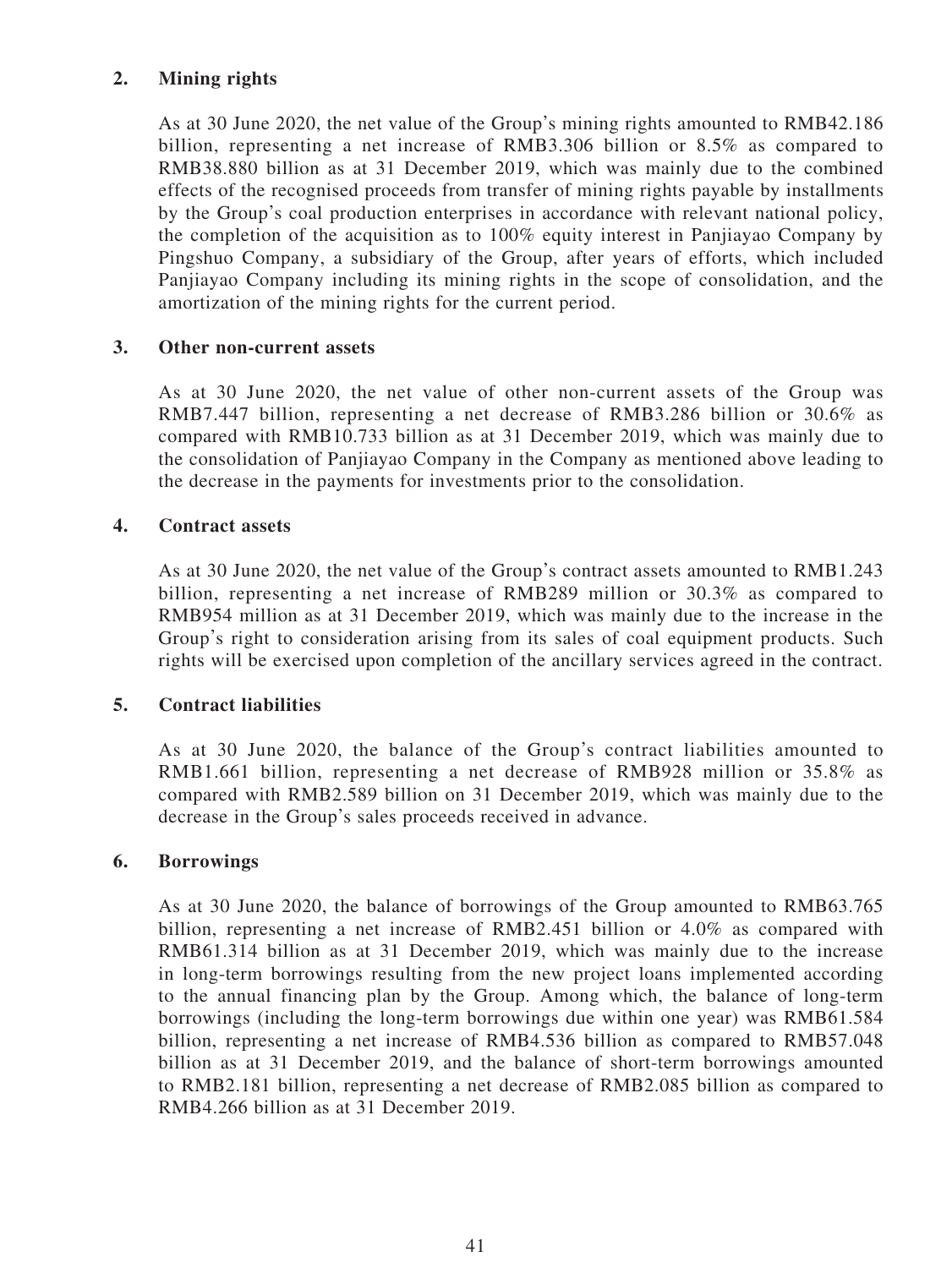# **7. Long-term bonds**

As at 30 June 2020, the balance of the long-term bonds of the Group (including the portion due within one year) amounted to RMB37.922 billion, representing a net increase of RMB4.996 billion or 15.2% as compared to RMB32.926 billion as at 31 December 2019. The increase in the long-term bonds was mainly due to the Group's issuance of corporate bonds of RMB3.0 billion in the first half of the year which marked the first batch acceptance, the first batch registration and the first batch successful issuance of bonds under the new "registration-based system" as well as the issuance of medium-term notes of RMB2.0 billion.

# **8. Other long-term liabilities**

As at 30 June 2020, the balance of other long-term liabilities of the Group amounted to RMB5.363 billion, representing a net increase of RMB1.361 billion or 34.0% as compared to RMB4.002 billion as at 31 December 2019, which was mainly due to the recognition of the outstanding payment for acquisition consideration agreed pursuant to relevant agreements resulted from the the consolidation of Panjiayao Company in the Group's financial statements as mentioned above, which led to the increase in the Group's other long-term liabilities.

# **VI. EQUITY**

As at 30 June 2020, the equity holders' equity of the Group was RMB119.618 billion, representing an increase of RMB2.340 billion or 2.0% from RMB117.278 billion as at 31 December 2019. In which, the equity attributable to the equity holders of the Company was RMB97.878 billion, representing an increase of RMB830 million or 0.9% from RMB97.048 billion as at 31 December 2019. The items under the equity subject to significant changes are analysed below:

### **1. Reserves**

As at 30 June 2020, the reserve of the Group was RMB47.381 billion, representing an increase of RMB273 million or 0.6% from RMB47.108 billion as at 31 December 2019, which was mainly due to the provision made by the Group for the special fund and utilized the special fund as planned during the period, and the balance thereof resulted in the increase of RMB230 million in reserves and the increase of RMB70 million in appropriation to the reserve for general risk.

### **2. Retained earnings**

As at 30 June 2020, the retained earnings of the Group was RMB37.238 billion, representing an increase of RMB557 million or 1.5% from RMB36.681 billion as at 31 December 2019, which was mainly because of the Group's profit attributable to the equity holders of the Company for the period of RMB2.529 billion, the decrease of RMB1.684 billion for distribution of dividends for 2019, the decrease of RMB230 million for adjusted unutilized special fund provided by the Group for the period, and the decrease of RMB70 million for appropriation to the reserve for general risk.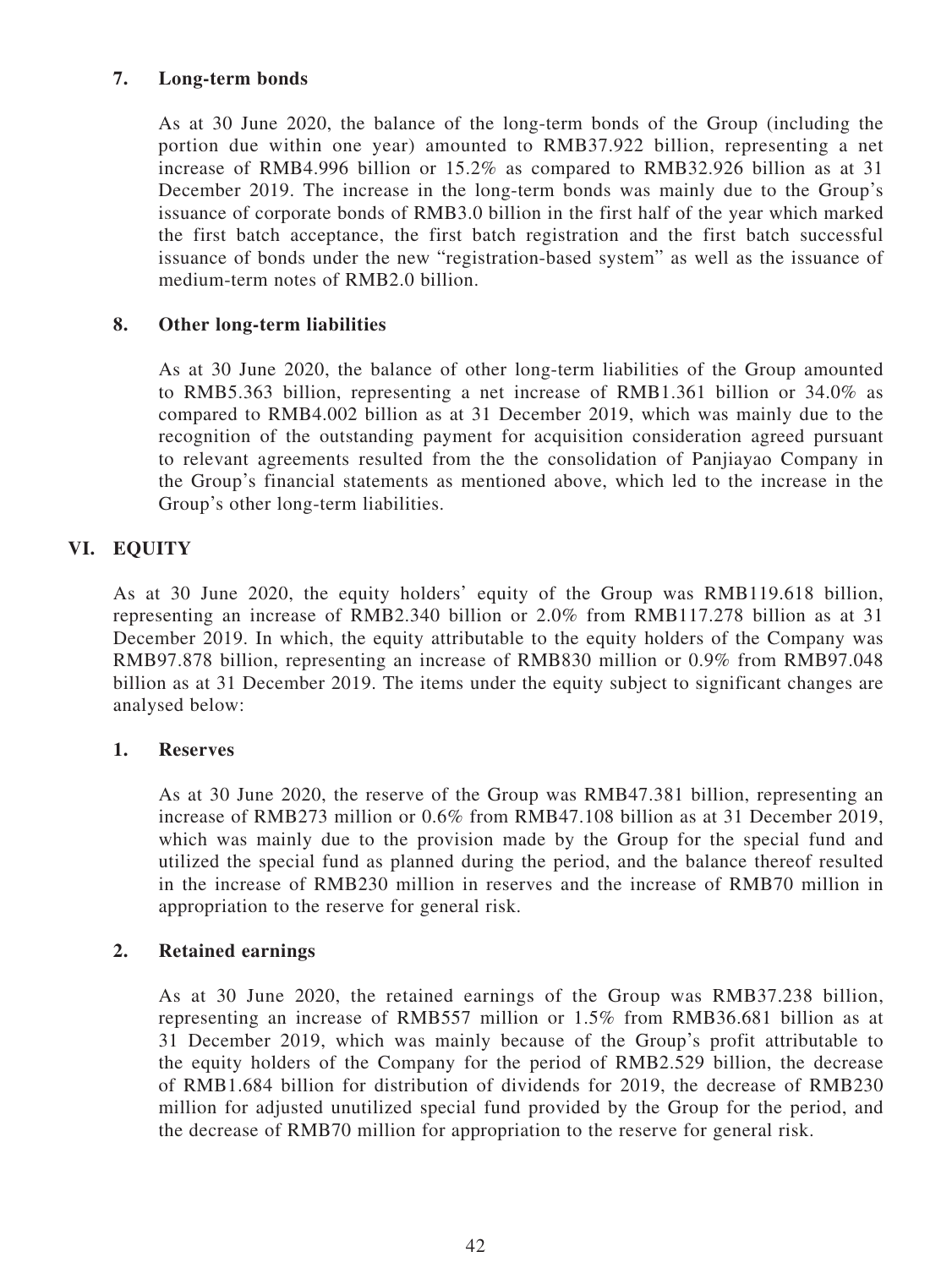### **VII. SIGNIFICANT CHARGE OF ASSETS**

The Group did not have significant charge of assets during the reporting period. As at 30 June 2020, the book value of the Group's charge of assets amounted to RMB1.614 billion, of which the book value of pledged assets was RMB331 million and the book value of mortgaged assets was RMB1.283 billion.

### **VIII. SIGNIFICANT INVESTMENTS**

Save as disclosed in this announcement, the Group had no significant investments during the reporting period.

# **IX. MATERIAL ACQUISITIONS AND DISPOSALS**

Save as disclosed in this announcement, the Group did not have material acquisitions and disposals in relation to subsidiaries, associates and joint ventures during the reporting period.

### **X. RISKS OF EXCHANGE RATE**

The export sales of the Group are primarily settled in US Dollars. Meanwhile, the Group uses foreign currencies, mainly US Dollars, to pay for imported equipment and accessories. As such, the fluctuations in foreign exchange rates against RMB impose bilateral effects on the operating results of the Group. The Group will actively analyse the trend of the international exchange rate markets and comprehensively use a variety of financial instruments to effectively control and prevent the occurrence of exchange rate risks.

# **XI. RISKS OF COMMODITY VALUE**

The Group is also exposed to risks of commodity value arising from the changes in product prices and material costs of the Group.

### **XII. INDUSTRY RISKS**

As other coal companies and coal-chemical companies in China, the Group's operation activities are subject to regulations supervised by the Chinese government in terms of industry policies, project approvals, granting of permits, industry special taxes and fees, environmental protection and safety standards, etc. As a result, the Group may be subject to restrictions in business expansion or profitability enhancement. Certain future policies of the Chinese government regarding the coal and coal-chemical related industries may have an impact on the operation activities of the Group.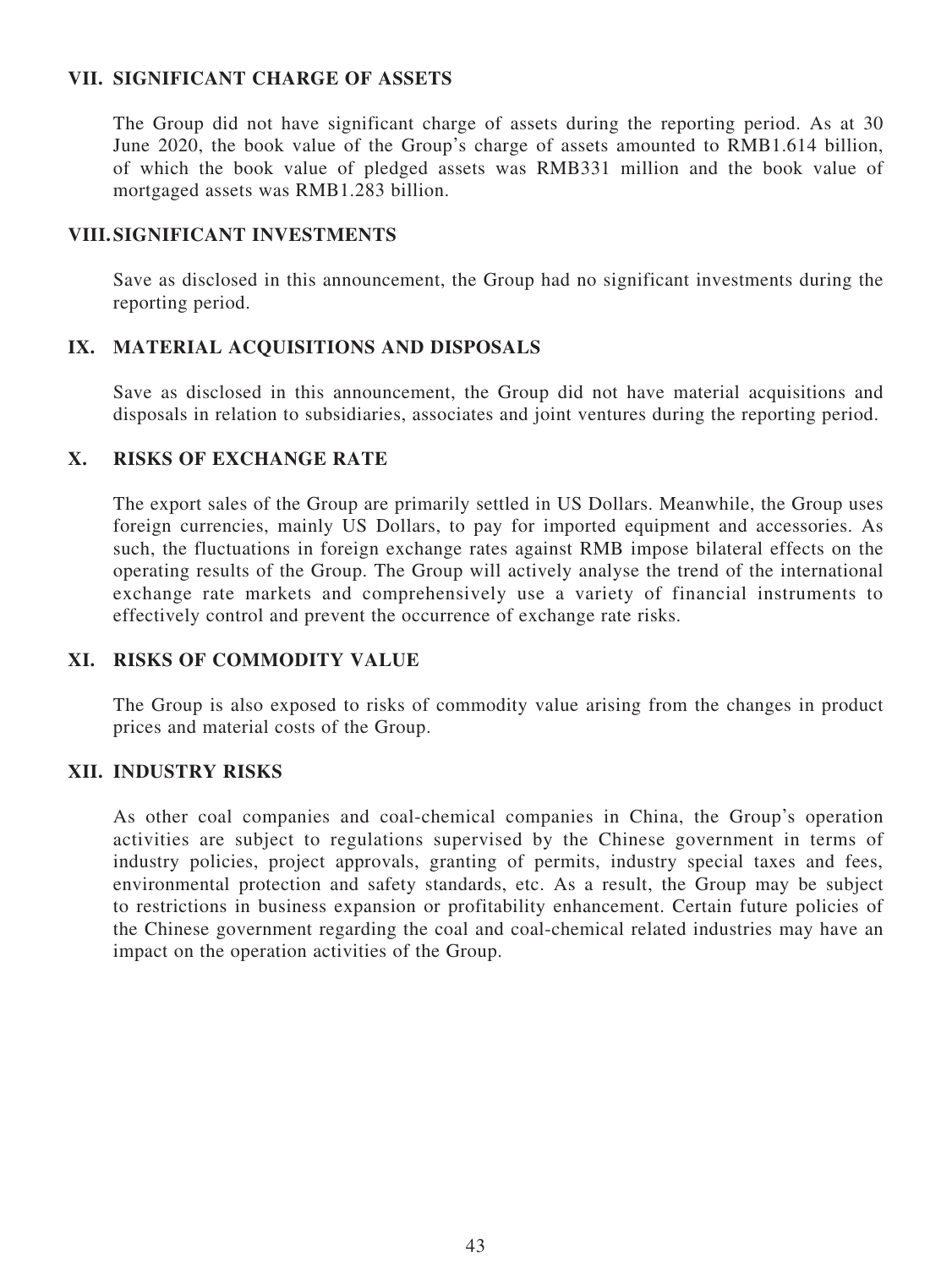### **XIII. CONTINGENT LIABILITIES**

# **(1) Bank guarantees**

As at 30 June 2020, the Group provided guarantees of RMB15.499 billion in total, of which guarantees of RMB11.851 billion were provided to the equity investment entities in proportion to the Group's shareholdings. The details are set out below:

# Unit: RMB10 thousand

|                                                                                     |                                                            |                                                                                                                                                                                                                    |                    | Date of                                                                   | The Company's external guarantees (excluding guarantees for subsidiaries) |                      |                                   |                             |                |                   |                                                     |                                       |                                    |
|-------------------------------------------------------------------------------------|------------------------------------------------------------|--------------------------------------------------------------------------------------------------------------------------------------------------------------------------------------------------------------------|--------------------|---------------------------------------------------------------------------|---------------------------------------------------------------------------|----------------------|-----------------------------------|-----------------------------|----------------|-------------------|-----------------------------------------------------|---------------------------------------|------------------------------------|
| Guarantor                                                                           | Relationship<br>between<br>guarantor and<br>listed company | Guarantee                                                                                                                                                                                                          | Guaranteed         | execution<br>of guarantee<br>(the date of<br>signing<br>amount agreement) | Commencement Expiry<br>date of<br>guarantee                               | date of<br>guarantee | Type<br>of the<br>guarantee       | Completed Overdue<br>or not | or not         | Overdue<br>amount | Counter<br>guarantee related<br>available<br>or not | Provided<br>to the<br>party<br>or not | Connected<br>party<br>relationship |
| China Coal Energy<br>Company Limited                                                | Company<br>headquarters                                    | Huajin Coking Coal<br>Company Limited                                                                                                                                                                              |                    | 250.00 28 March<br>2008                                                   | 28 March<br>2008                                                          | 20 December<br>2022  | Joint and<br>several<br>liability | N0                          | N0             | $\overline{a}$    | N <sub>0</sub>                                      | N0                                    | Others                             |
| China Coal Energy<br>Company Limited                                                | Company<br>headquarters                                    | Huajin Coking Coal<br>Company Limited                                                                                                                                                                              |                    | 8,275.50 28 March<br>2008                                                 | 28 March<br>2008                                                          | 20 December<br>2023  | Joint and<br>several<br>liability | N0                          | N <sub>0</sub> |                   | N <sub>0</sub>                                      | N0                                    | Others                             |
| China Coal Energy<br>Company Limited                                                | Company<br>headquarters                                    | Shaanxi Yanchang<br>China Coal Yulin<br><b>Energy Chemical</b><br>Company Limited                                                                                                                                  | 91,664.56 28 April | 2013                                                                      | 28 April<br>2013                                                          | 28 April<br>2025     | Joint and<br>several<br>liability | N <sub>0</sub>              | N <sub>0</sub> |                   | Yes                                                 | N0                                    | Others                             |
| China Coal Energy<br>Company Limited                                                | Company<br>headquarters                                    | Shaanxi Yanchang<br>China Coal Yulin<br><b>Energy Chemical</b><br>Company Limited                                                                                                                                  |                    | 119,997.90 19 December<br>2018                                            | 19 December<br>2018                                                       | 18 December<br>2035  | Joint and<br>several<br>liability | N <sub>0</sub>              | N <sub>0</sub> | ÷                 | Yes                                                 | N0                                    | Others                             |
| China Coal Energy<br>Company Limited                                                | Company<br>headquarters                                    | Zhongtian<br>Synergetic<br><b>Energy Company</b><br>Limited                                                                                                                                                        | 912,591.56 25 May  | 2016                                                                      | 25 May<br>2016                                                            | As per<br>agreement  | Joint and<br>several<br>liability | N <sub>0</sub>              | N0             |                   | N <sub>0</sub>                                      | Yes                                   | Associates                         |
| Shanghai Datun<br><b>Energy Resources</b><br>Company Limited                        | Controlling<br>subsidiary                                  | Fengpei Railway<br>Company Limited                                                                                                                                                                                 |                    | 1,347.78 21 November<br>2013                                              | 21 November<br>2013                                                       | 20 April<br>2024     | Joint and<br>several<br>liability | N <sub>0</sub>              | Yes            | 434.28            | Yes                                                 | N0                                    | Others                             |
| China Coal Shaanxi<br>Yulin Energy &<br>Chemical Company<br>Limited                 | Wholly-owned<br>subsidiary                                 | Yan'an Hecaogou<br>Coal Company<br>Limited                                                                                                                                                                         | 5,000.00           | 25 November<br>2015                                                       | 30 November<br>2015                                                       | 1 September<br>2025  | Joint and<br>several<br>liability | N <sub>0</sub>              | N <sub>0</sub> |                   | Yes                                                 | N0                                    | Others                             |
| China Coal Shaanxi<br>Yulin Energy &<br>Chemical Company<br>Limited                 | Wholly-owned<br>subsidiary                                 | Yan'an Hecaogou<br>Coal Company<br>Limited                                                                                                                                                                         |                    | 16,750.00 2 February<br>2018                                              | 26 February<br>2018                                                       | 2 February<br>2025   | Joint and<br>several<br>liability | No                          | N <sub>0</sub> |                   | Yes                                                 | N0                                    | Others                             |
| China Coal Shaanxi<br>Yulin Energy &<br>Chemical Company<br>Limited                 | Wholly-owned<br>subsidiary                                 | Shanxi Jingshen<br>Railway<br>Company Limited                                                                                                                                                                      | 29,200.00 26 July  | 2018                                                                      | 26 July<br>2018                                                           | 25 July<br>2045      | Joint and<br>several<br>liability | N <sub>0</sub>              | N0             | $\overline{a}$    | Yes                                                 | N0                                    | Others                             |
|                                                                                     |                                                            | Total guarantee incurred during the reporting period (excluding those provided to subsidiaries)<br>Total balance of guarantee as at the end of the reporting period (A) (excluding those provided to subsidiaries) |                    |                                                                           |                                                                           |                      |                                   |                             |                |                   |                                                     |                                       | $-125,682.08$<br>1,185,077.30      |
|                                                                                     |                                                            | Total guarantee to subsidiaries incurred during the reporting period<br>Total balance of guarantee to subsidiaries as at the end of the reporting period (B)                                                       |                    |                                                                           | guarantee provided by the Company and subsidiaries to its subsidiaries    |                      |                                   |                             |                |                   |                                                     |                                       | $-52,226.00$<br>364,836.50         |
|                                                                                     |                                                            |                                                                                                                                                                                                                    |                    |                                                                           | total guarantee of the Company (including those to subsidiaries)          |                      |                                   |                             |                |                   |                                                     |                                       |                                    |
| Total guarantee (A+B)<br>Of which:                                                  |                                                            | Percentage of total guarantee to net assets of the Company (%)<br>Amount of guarantee provided to shareholders, de facto controllers and related parties (C)                                                       |                    |                                                                           |                                                                           |                      |                                   |                             |                |                   |                                                     |                                       | 1,549,913.80<br>15.8               |
| Excess amount of total guarantee over 50% of net assets (E)                         |                                                            | Amount of debts guarantee directly or indirectly provided to guaranteed parties with gearing ratio of over 70% (D)                                                                                                 |                    |                                                                           |                                                                           |                      |                                   |                             |                |                   |                                                     |                                       | 8,525.50                           |
| Total amount of the above three categories (C+D+E)<br>Explanations on the guarantee |                                                            | Explanations on the possible joint and several liabilities for liquidation in respect of the outstanding guarantee                                                                                                 |                    |                                                                           |                                                                           |                      |                                   |                             |                |                   |                                                     |                                       | 8,525.50                           |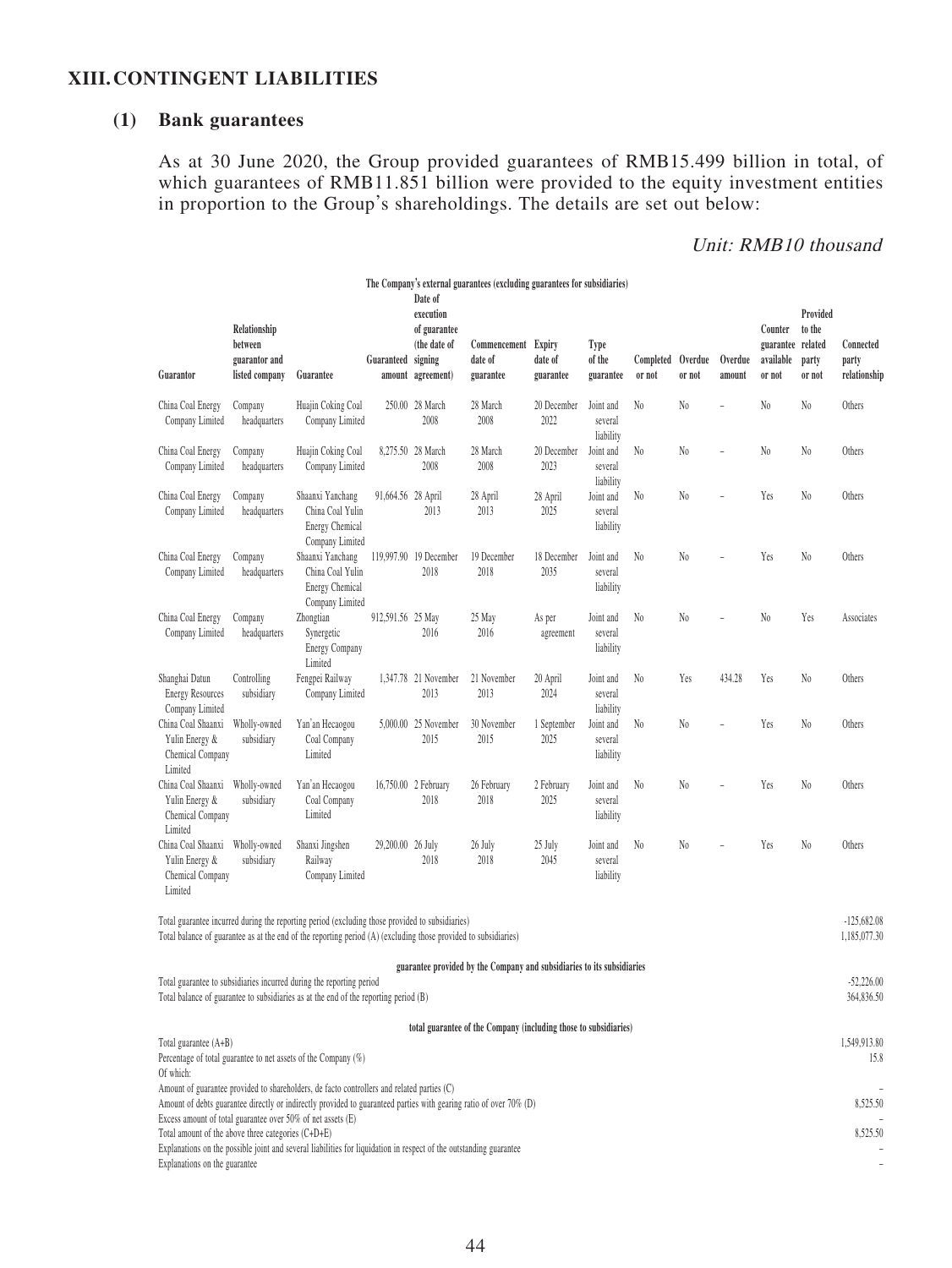### **(2) Environmental protection responsibilities**

Environmental protection laws and regulations have been fully implemented in China. However, the management of the Group is of the opinion that other than those that have been accounted for in the financial statements, there are currently no other environmental protection responsibilities that may have a material adverse impact on the financial position of the Group.

### **(3) Contingent legal liabilities**

For the six months ended 30 June 2020, the Group was not involved in any material litigation or arbitration, and to the knowledge of the Group, there was no material litigation or arbitration pending or threatened against or involving the Group.

### **BUSINESS PERFORMANCE**

### **I. COAL OPERATIONS**

### **1. Coal production**

In the first half of the year, affected by the COVID-19 pandemic, the domestic and international environment was amidst complex changes. Since the second quarter, with China's efforts on continuously improving pandemic prevention and control, the domestic economy has shown a steady trend of recovery and growth. The Company coordinated the prevention and control of the COVID-19 pandemic and the resumption of work and production. As a result, the production and operation have fully resumed in an orderly manner. Coal output maintained a steady growth through optimizing production organization, active releasing the high-quality production capacity and strengthening the connection between production, transportation, and sales by coal enterprises. Pingshuo Company maintained high production efficiency and achieved the highest coal production over the same period for the past 5 years through continuous optimization of its production system and full release of the open-pit mine production capacity. Shanghai Energy Company achieved a substantial increase in the coal output through the measures of planning the production continuity ahead of time, constantly strengthening the management of the mining site, and accurately keeping pace with production. China Coal Huajin Company remained stable production order through optimizing production layout, strengthening on-site labor organization, and giving full play to effective production capacity. Northwest Energy Company strived to resolve production limit and maintained a balanced and stable coal production by enhancing equipment management and steadily improving mining efficiency. During the reporting period, the production volume of commercial coal of the Company reached 53.07 million tonnes, of which the production volume of thermal coal amounted to 47.34 million tonnes, and the production volume of coking coal amounted to 5.73 million tonnes.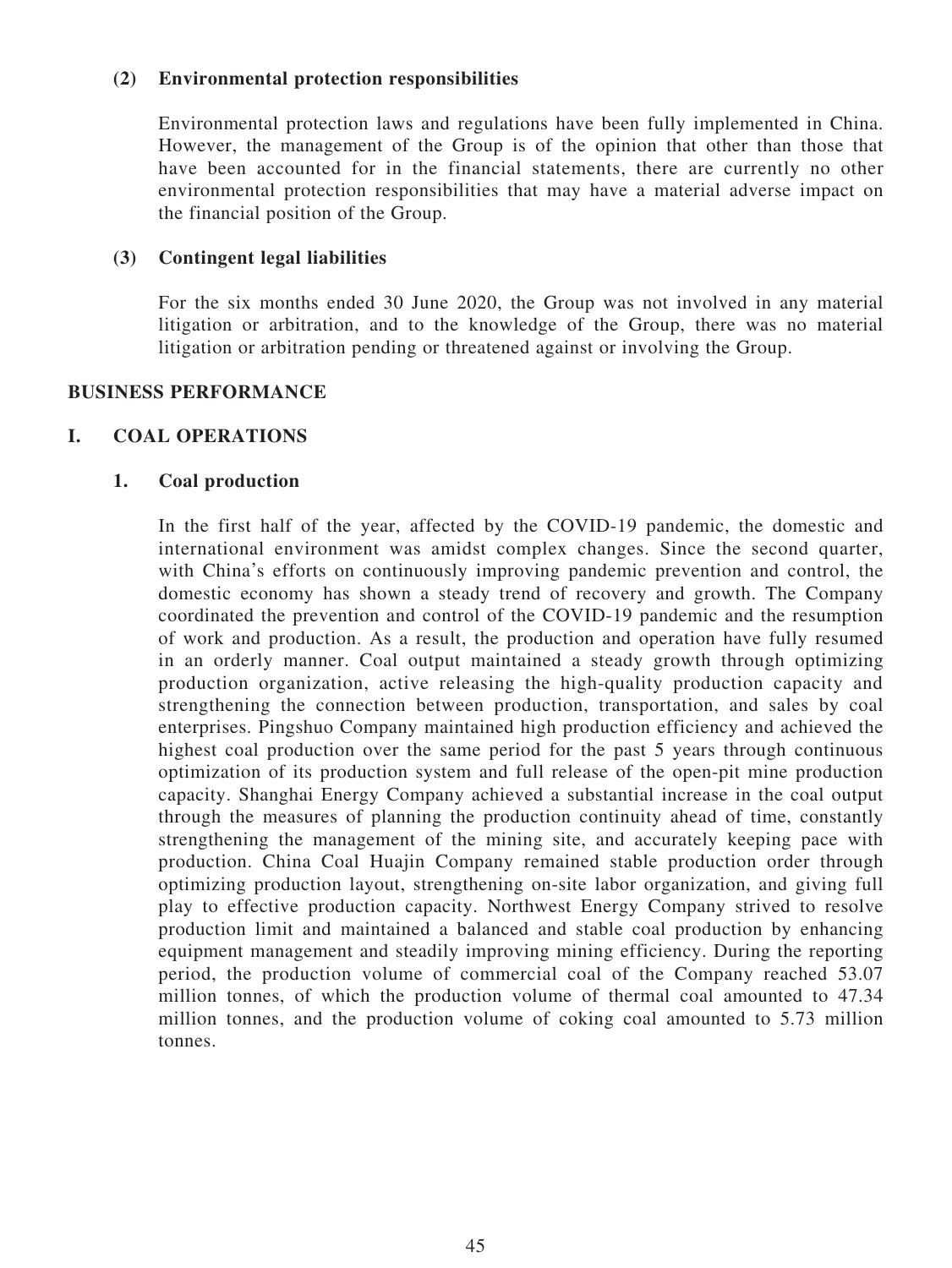By adhering to the idea of safe development, the Company effectively enhanced safety management and control, made continuous progress on system optimization, equipment upgrading, quality promotion, and management improvement, and fully elevated the safety production standardization level, further prevented and mitigated major security risks. As a result, the Company maintained the stability of safe production and achieved all safety objectives.

By adhering to the development direction of "safety, efficiency, green development, and intelligent production", the Company vigorously strengthened technological research and development, built a robust technological innovation system, strived to break through key core technologies, and promoted high-quality development of the enterprise. Driving the improvement of the quality and efficiency of coal production with technology innovation, the Company has achieved the close integration of technology and production through the intellectualization of mining technology and innovation research and development of equipment. During the reporting period, the raw coal efficiency was 37.4 tonnes per worker-shift, representing an advanced level in the coal industry.

### **2. Sales of coal**

In the first half of the year, the Company continued to deepen the restructuring of the coal marketing system, improved the coal marketing network, optimized the market layout, and continued to improve the market development capability. With an active response to the impact of the COVID-19 pandemic and the pressure of drastic market fluctuations, the Company adopted accurate estimates of market situation and flexible adjustments of marketing policies, ensured all sales of self-produced coal, stabilized and increased sales of purchased coal, maximized the overall benefits of coal, and hit a new high in sales scales compared with the same period of previous years. During the reporting period, the Company achieved a total sales volume of commercial coal of 115.63 million tonnes, representing a year-on-year increase of 12.1%.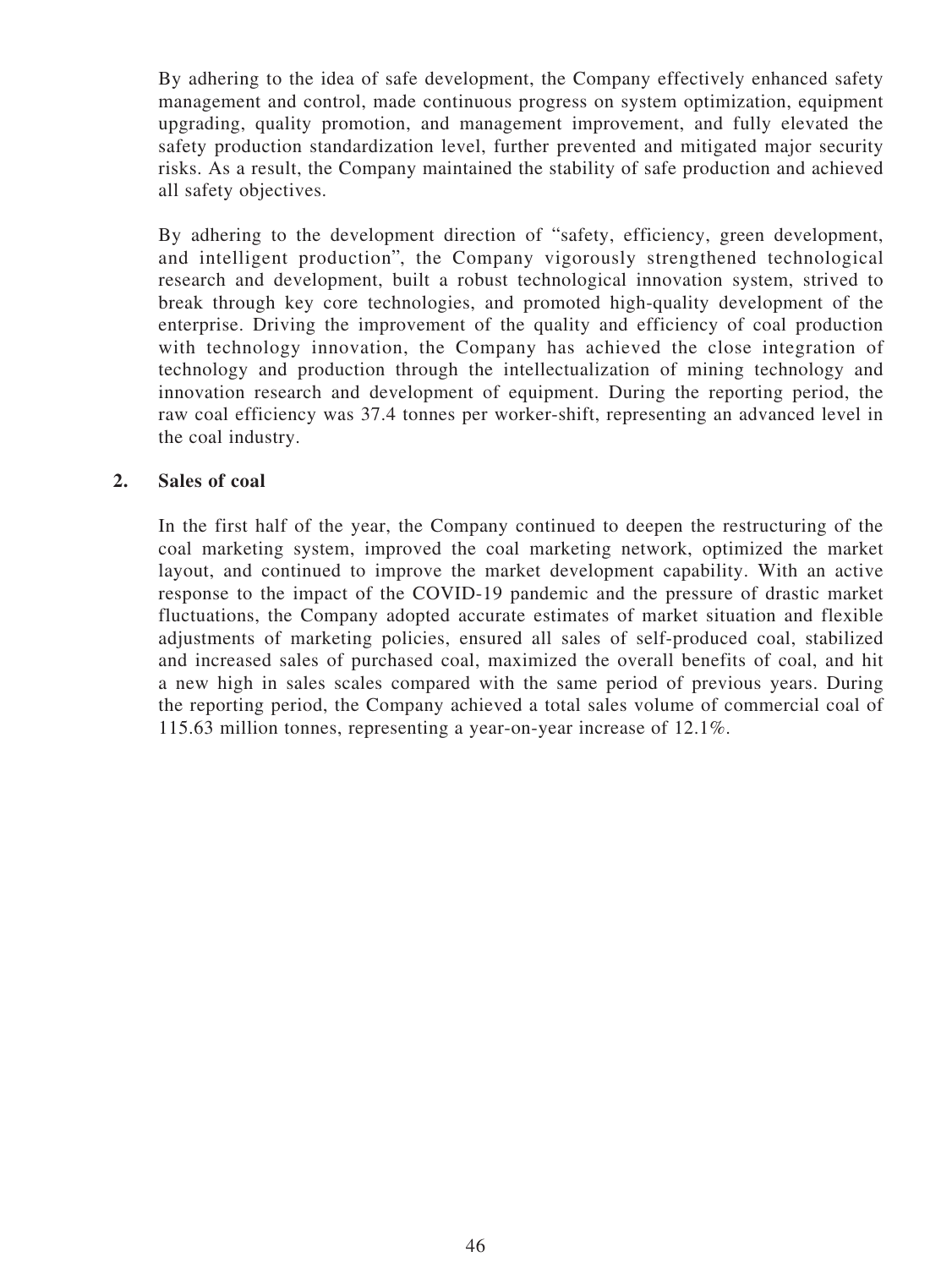The Company accurately grasped the market rhythm, captured the favorable opportunity of the market recovery in the second quarter, vigorously implemented precise sales strategies, fully leveraged its advantage in the coal marketing network, proactively pursued high-quality development of purchased coal on multiple platforms, and enhanced the internal control and risk management, achieving the highest sales volume of purchased coal in history over the same period. During the reporting period, the sales volume of the trading coal was 61.57 million tonnes, representing a year-on-year increase of 25%.

|                                | Sales volume of commercial coal<br>(10 thousand tonnes) |                  | January to<br>June in 2019 | Change $(\%)$ |  |
|--------------------------------|---------------------------------------------------------|------------------|----------------------------|---------------|--|
| (I)                            | Domestic sales of self-produced coal                    | 5,323            | 5,051                      | 5.4           |  |
| By region:                     | North China                                             | 1,669            | 1,441                      | 15.8          |  |
|                                | East China                                              | 2,147            | 2,033                      | 5.6           |  |
|                                | South China                                             | 508              | 509                        | $-0.2$        |  |
|                                | Others                                                  | 999              | 1,068                      | $-6.5$        |  |
| By coal type:                  | Thermal coal                                            | 4,747            | 4,469                      | 6.2           |  |
|                                | Coking coal                                             | 576              | 582                        | $-1.0$        |  |
| (II) Self-produced coal export |                                                         | 9                | 8                          | 12.5          |  |
| By region:                     | Taiwan, China                                           | 9                | 8                          | 12.5          |  |
| By coal type:                  | Thermal coal                                            | 9                | 8                          | 12.5          |  |
| (III) Trading                  |                                                         | 6,157            | 4,927                      | 25.0          |  |
| Of which:                      | Domestic resale                                         | 6,094            | 4,884                      | 24.8          |  |
|                                | Self-operated exports                                   | 6                | 14                         | $-57.1$       |  |
|                                | Import trading                                          | 57               | 29                         | 96.6          |  |
| (IV)Agency sales               |                                                         | 74               | 329                        | $-77.5$       |  |
| Of which:                      | Import agency                                           | <b>16</b>        | 45                         | $-64.4$       |  |
|                                | Export agency                                           | 58               | 86                         | $-32.6$       |  |
|                                | Domestic agency                                         | $\boldsymbol{0}$ | 198                        | $-100.0$      |  |
| <b>Total</b>                   |                                                         | 11,563           | 10,315                     | 12.1          |  |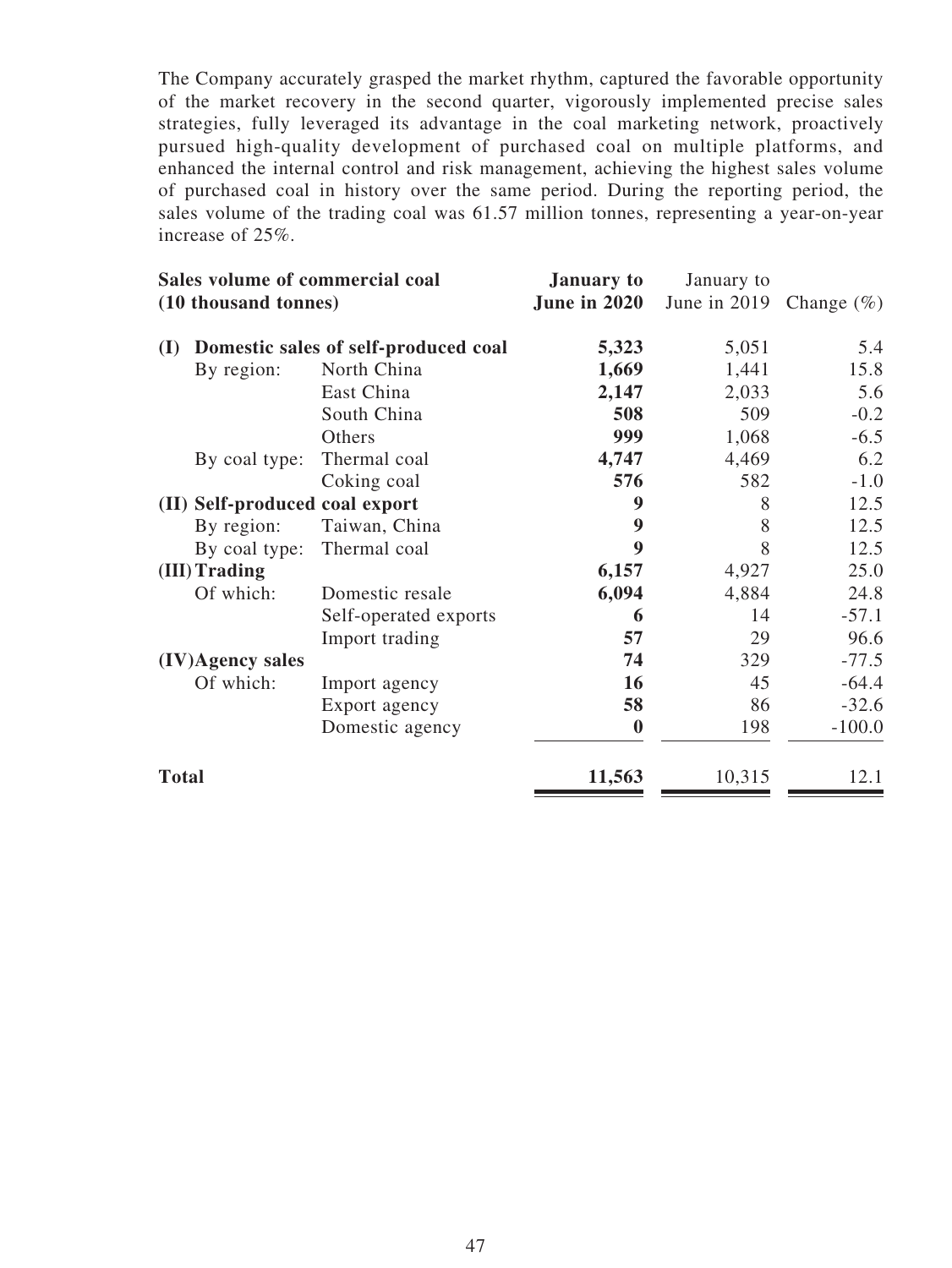# **II. COAL-CHEMICAL OPERATIONS**

In the first half of the year, the Company made great efforts to overcome difficulties such as insufficient supply of raw materials for chemical production and tight transportation capacity, strengthened production organization, and maintained continuous and stable production. The Company proactively carried out the construction of safety production standardization, strived to enhance refined management, increased the effective operation of the equipment, continued to improve the management level of on-site operations, and thereby basically achieved safe and stable operation of production equipment. The Company deepened benchmark management, continued to adopt advanced technologies in the industry, and strived to improve output and economic and technical indicators, in order to consolidate the foundation for the profitability of coal-chemical enterprises.

Facing the adverse effects of sluggish market demand and fluctuations in crude oil prices, the Company proactively searched new approaches for business cooperation, endeavored to tap the potential demand of new and existing customers, flexibly adjusted to sales strategies, strengthened the connection of production and sales, and continuously increased market shares and enhanced the brand influence of China Coal Energy. The Company continuously strengthened the fine management of logistics to effectively reduce logistics costs. The Company not only coordinated the outbound transportation of its products, but also enriched the delivery methods to improve the efficiency of product delivery. The Company enhanced the benefits of polyolefin by taking full advantage of the location coordination of affiliated enterprises and the synergy effect of industry value chains. During the reporting period, the accumulated sales volume of polyolefin, urea and methanol amounted to 755,000 tonnes, 1,145,000 tonnes and 267,000 tonnes, respectively.

|                  | Production and sales volume of coal-chemical<br>products (10 thousand tonnes) | <b>January to</b><br>June in $2020$ | January to<br>June in 2019 | Change $(\%)$ |
|------------------|-------------------------------------------------------------------------------|-------------------------------------|----------------------------|---------------|
| (I)              | Polyolefin                                                                    |                                     |                            |               |
| 1.               | Polyethylene: Production volume                                               | 38.9                                | 38.0                       | 2.4           |
|                  | Sales volume                                                                  | 37.8                                | 38.0                       | $-0.5$        |
| 2.               | Polypropylene: Production volume                                              | 37.4                                | 35.7                       | 4.8           |
|                  | Sales volume                                                                  | 37.7                                | 34.8                       | 8.3           |
|                  | (II) Urea                                                                     |                                     |                            |               |
| 1.               | Production volume                                                             | 86.6                                | 99.7                       | $-13.1$       |
| 2.               | Sales volume                                                                  | 114.5                               | 128.6                      | $-11.0$       |
|                  | (III) Methanol                                                                |                                     |                            |               |
| $\overline{1}$ . | Production volume                                                             | 28.9                                | 40.1                       | $-27.9$       |
| 2.               | Sales volume                                                                  | 26.7                                | 37.8                       | $-29.4$       |
|                  |                                                                               |                                     |                            |               |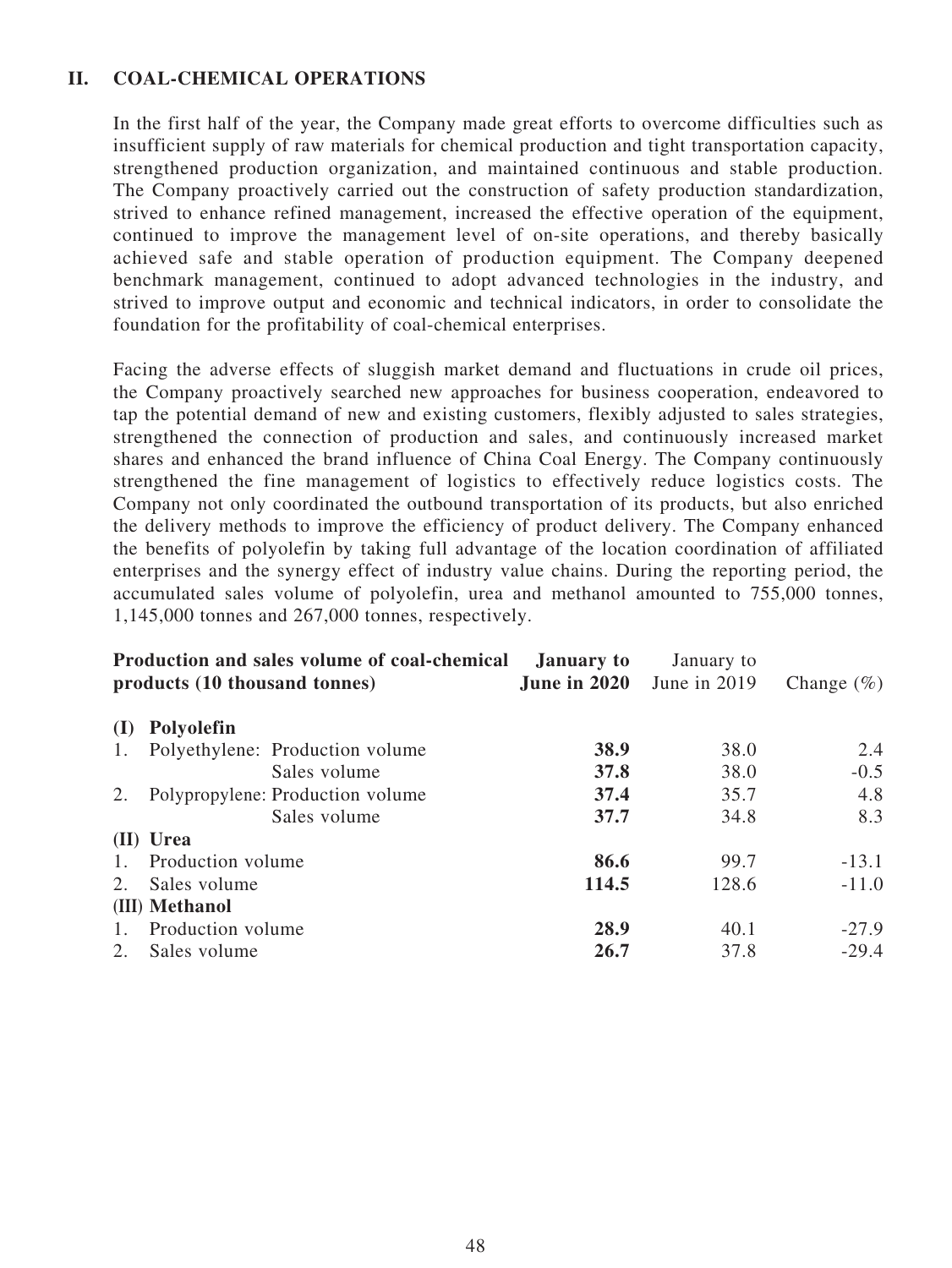### **III. COAL MINING EQUIPMENT OPERATIONS**

The Company precisely analysed the market situation through keenly capturing the market trend and paying close attention to market information, adopted scientific and flexible marketing strategies as well as reasonable and appropriate price adjustment strategies, and hence expanded the market share of its leading products. During the reporting period, the accumulated trading amount of signed contracts increased by 3.7% on a year-on-year basis. Focusing on the overall idea of "systematic layout, high-end improvement, intelligent breakthrough, green expansion, and platform extension", the Company increased technological innovation efforts and fully promoted the construction of integrated service providers. The Company made full use of the technological and production advantages in chain, transmission, casting and forging, improved the research and development of non-coal products, and implemented various non-coal transformation projects. As a result, the revenue from accessories and non-coal business accounted for 43.5%. Through continuously promoting lean management optimizing the production organization and meticulously planning on investments, manufacture and production of accessories, the Company increased production delivery efficiency. During the reporting period, the production value of coal mining equipment was RMB4.63 billion, representing a year-on-year increase of 7.4%

|                                                           |                                      | <b>Production value</b><br>(RMB100 million) |                       |                                      | <b>Sales revenue</b><br>(RMB100 million)<br>Percentage<br>of operating<br>revenue of |
|-----------------------------------------------------------|--------------------------------------|---------------------------------------------|-----------------------|--------------------------------------|--------------------------------------------------------------------------------------|
| <b>Mining machinery</b>                                   | <b>January</b><br>to June<br>in 2020 | January<br>to June<br>in 2019               | Change<br>$(\%)$      | <b>January</b><br>to June<br>in 2020 | the coal<br>mining<br>equipment<br>segment $(\% )$                                   |
| Main conveyor products<br>Main support products<br>Others | <b>19.0</b><br>18.7<br>8.6           | 17.8<br>16.1<br>9.2                         | 6.7<br>16.1<br>$-6.5$ | <b>19.0</b><br>16.3<br>10.3          | 41.7<br>35.7<br>22.6                                                                 |
| Total                                                     | 46.3                                 | 43.1                                        | 7.4                   | 45.6                                 |                                                                                      |

Note: 1. The sales revenue in the table represents the sales revenue of the coal mining equipment segment before netting of inter-segmental sales.

2. The production value (revenue) of the main products includes the production value (revenue) of the related accessories and services. The revenue of others includes part of the trade revenue.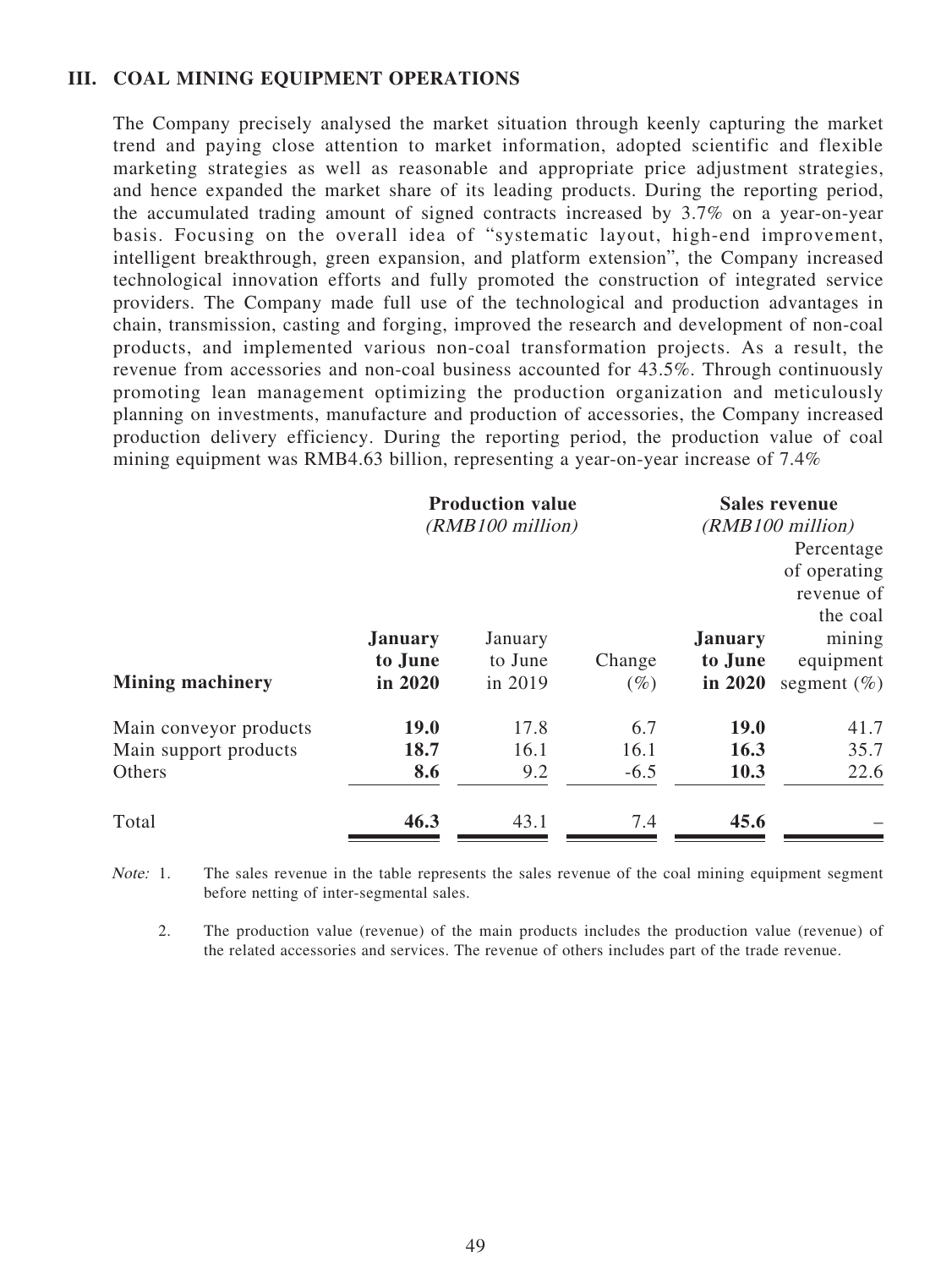# **IV. FINANCIAL OPERATIONS**

Building on its own business development and the whole industry value chain for coal business, the Company proactively leveraged on the specialized functions of financial services, value creation and risk management of China Coal Finance Company, promoting high-quality development for the Company. The Company strengthened the refined management of interbank deposits, closely tracked and timely analysed the trend of market interest rates, dynamically optimized and adjusted the interbank deposit allocation strategy, giving full play to the efficiency and effectiveness of intensive capital. By way of continuously digging deep into the Company's internal financial demands and innovative methods of digital financial platform functions and financial service, the Company formed a full-range bill business chain, including bill acceptance, discounting, taken rediscounting and buy-back and repurchase type of rediscounting and rediscounting, with advantages of a full-range bill business chain. During the reporting period, the balance of average daily self-operated loans amounted to RMB13.05 billion, representing a year-on-year increase of 12.1%; more than 400 bills were discounted, with a discount amount of RMB1.92 billion. At the end of the reporting period, deposits taken amounted to RMB32.77 billion and the self-operated loans amounted to RMB13.18 billion, all hitting the highest level in history over the same period.

| <b>Financial business (RMB100 million)</b> | <b>January to</b><br>June in<br>2020 | January to<br>June in | 2019 Change $(\%)$ |
|--------------------------------------------|--------------------------------------|-----------------------|--------------------|
| Scale of deposits                          | 327.7                                | 287.3                 | 14.1               |
| Placement of interbank deposits            | 218.1                                | 192.4                 | 13.4               |
| Scale of self-operated loans               | 131.8                                | 117.2                 | 12.5               |

### **V. ILLUSTRATION OF THE PROGRESS OF OPERATING PLANS**

In the first half of the year, affected by the COVID-19 pandemic, the domestic and international environment was severe and complex. As the domestic pandemic prevention and control continued to improve, the resumption of work, production and business was accelerated, and China's economy was steadily recovering. Focusing on annual production and operation objectives, the Company well managed pandemic prevention and control, production and operation, and other tasks, reasonably organized production, strengthened the coordination between production, transportation, and sales, focused on operation and management to fully improve quality and efficiency, thereby the major indicators reflected positive performance. During the reporting period, the Company achieved remarkable results in all aspects, with the revenue of RMB61.393 billion, the profit attributable to the equity holders of the Company of RMB2.529 billion, the production volume of commercial coal of 53.07 million tonnes, and the sales volume of coal of 115.63 million tonnes. In the second half of the year, the Company will continue to strengthen the organization of production and sales, to put in greater efforts to explore market opportunities, to focus on improving quality and efficiency, and to carry out all tasks in a coordinated way, striving to accomplish annual production targets and operation plan.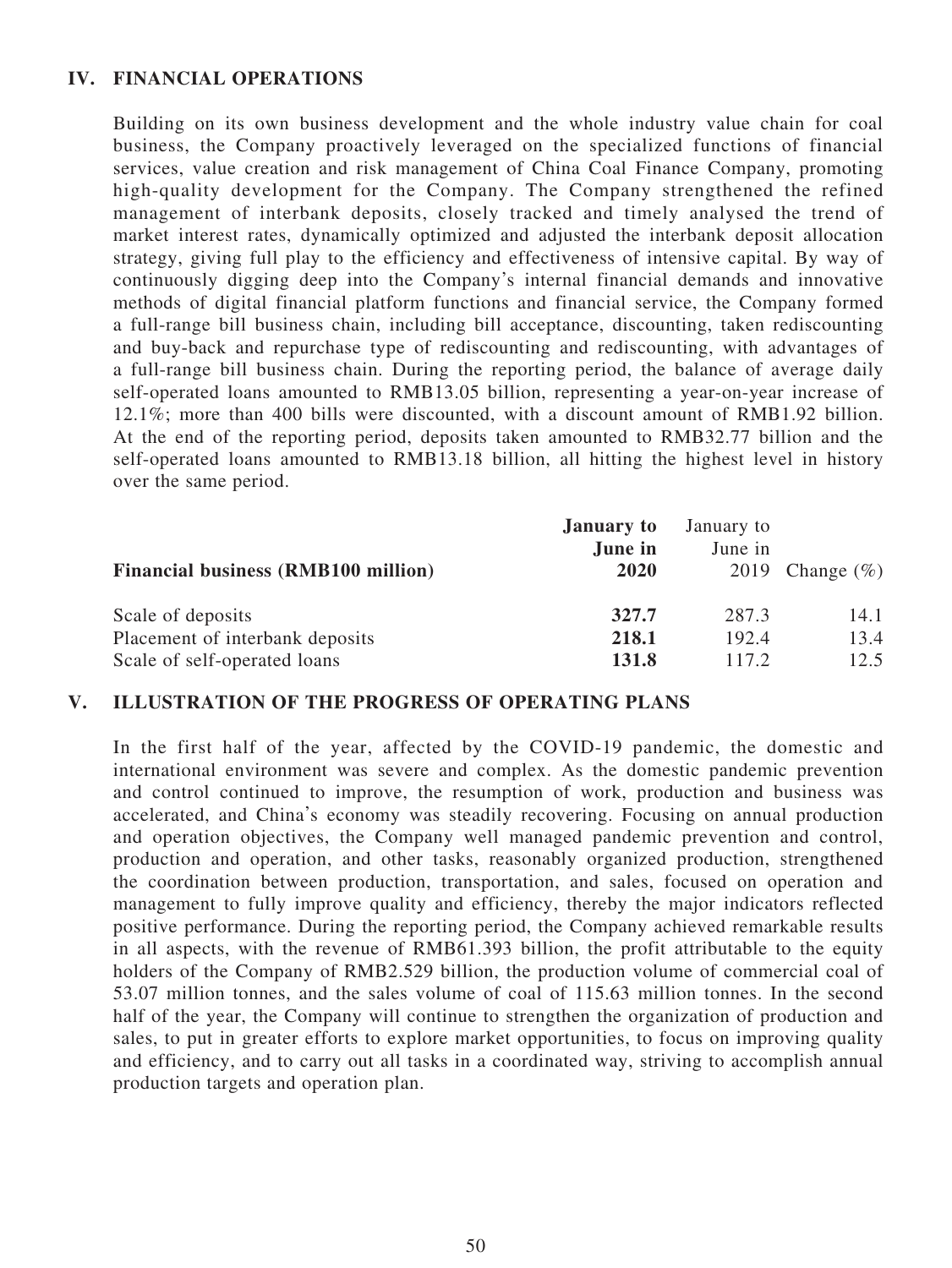# **COMPLIANCE WITH THE CORPORATE GOVERNANCE CODE AND THE CORPORATE GOVERNANCE REPORT**

The Company always attaches great importance to corporate governance and the enhancement of its transparency, complies with the requirements on corporate governance prescribed by domestic and overseas regulatory institutions and makes constant efforts to improve the internal control of the Company, so as to facilitate more standardised and efficient operation of the Company and ensure maximum returns for the Shareholders through excellent corporate governance.

During the reporting period, the Company had complied with the principles and code provisions under the Corporate Governance Code and the Corporate Governance Report as set out in Appendix 14 of the Hong Kong Listing Rules.

# **MODEL CODE FOR SECURITIES TRANSACTIONS BY DIRECTORS AND SUPERVISORS**

The Company has adopted the "Model Code for Securities Transactions by Directors of Listed Issuers" as set out in Appendix 10 to the Hong Kong Listing Rules (the "Model Code"). After the Company made specific enquiries, all Directors and Supervisors of the Company confirmed that they had fully complied with the Model Code during the reporting period.

# **AUDIT AND RISK MANAGEMENT COMMITTEE**

During the reporting period, the audit and risk management committee under the Board discussed the impact of the COVID-19 pandemic on the Group's operating results with reference to relevant guidance issued by the Hong Kong Financial Reporting Council with the management. In the opinion of the audit and risk management committee under the Board, the management has assessed the Group's ability to continue as a going concern based on appropriate assumptions and concluded that the Group possessed adequate cash flow and that the COVID-19 pandemic has not had material adverse impact on the Company's ability to continue as a going concern. The management also monitored impairment indications on non-financial assets such as intangible assets, property, plant and equipment to evaluate the needs for an impairment test when appropriate. The management strictly checked the Group's revenue against the requirements under relevant accounting standards, and made sure that the fair value of assets and liabilities was calculated based on market measurement. The Group possessed adequate internal control and ensured effective measurement and management of the expected credit loss of receivables.

The audit and risk management committee under the Board has reviewed the interim results of the Company. Deloitte Touche Tohmatsu, the external auditor of the Company, conducted an independent review on the unaudited condensed consolidated interim financial information of the Company for the six months ended 30 June 2020 in accordance with the International Standard on Review Engagements 2410 "Review of Interim Financial Information Performed by the Independent Auditor of the Entity" issued by the International Auditing and Assurance Standards Board. On the basis of their review, which did not constitute an audit, Deloitte Touche Tohmatsu confirmed in writing that nothing came to their attention which would cause them to believe that the interim financial information was not, in any material aspect, properly prepared in accordance with the International Accounting Standard 34 "Interim Financial Reporting".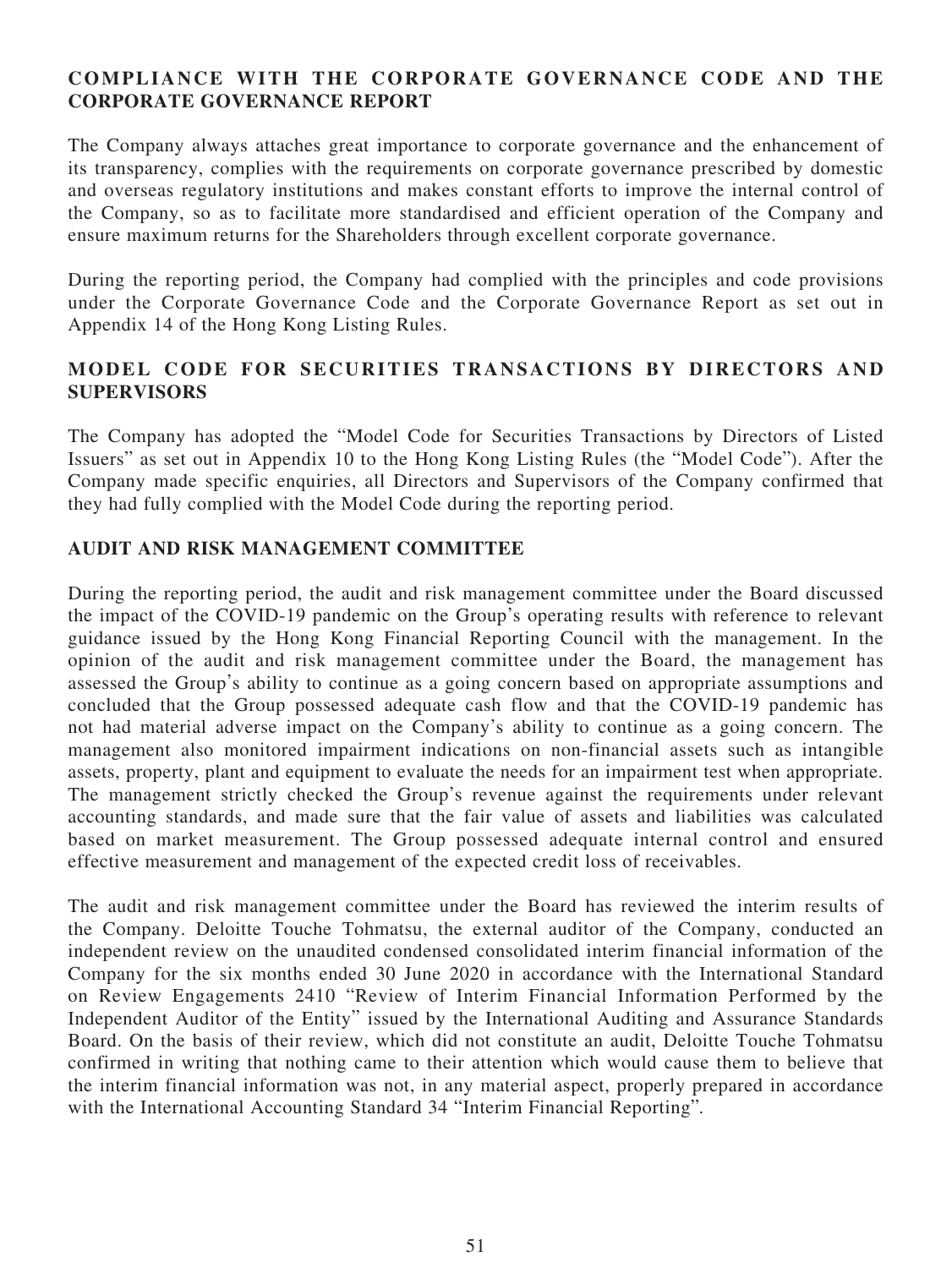### **DISCLOSURE OF MAJOR EVENTS**

### **I. DISTRIBUTION OF FINAL DIVIDENDS FOR 2019**

The Company's plan of profit distribution for the year of 2019 was considered and approved at the Company's 2019 annual general meeting held on 16 June 2020. Cash dividend of RMB1,687,931,100 was distributed to the Shareholders, representing 30% of the net profit attributable to the equity holders of the listed Company which was RMB5,626,437,000, for the year of 2019 as set out in the consolidated financial statements of 2019 prepared in accordance with the Chinese accounting standards for business enterprises. The proposed dividend distribution was based on the Company's entire issued share capital of 13,258,663,400 Shares, representing a dividend of RMB0.127 per share (tax inclusive). As at the date of this announcement, the aforesaid final dividends were duly paid to the Shareholders.

### **II. INTERIM PROFIT DISTRIBUTION PLAN FOR 2020**

The Company does not distribute any interim profit for 2020 and does not implement capitalisation from capital reserve.

### **III. ASSETS TRANSACTION**

During the reporting period, the Company had no significant assets transactions.

# **IV. PURCHASE, SALE OR REDEMPTION OF LISTED SECURITIES OF THE COMPANY**

For the six months ended 30 June 2020, the Company and its subsidiaries had not purchased, sold or redeemed any securities (the term "securities" has the meaning ascribed to it under the Hong Kong Listing Rules) of the Company.

### **V. OTHER SIGNIFICANT EVENTS**

### **1. Registration and Issuance of Corporate Bonds**

The Company successfully registered corporate bonds of RMB10 billion on 10 March 2020 (for professional investors), and completed the public issuance of the 2020 first tranche corporate bonds (for professional investors) on 18 March 2020, of which the issue amount is RMB3 billion with a term of five years and an interest rate of 3.60%.

For details, please refer to the relevant announcements published on the websites of SSE, HKSE and the Company on 12 March, 18 March and 19 March 2020.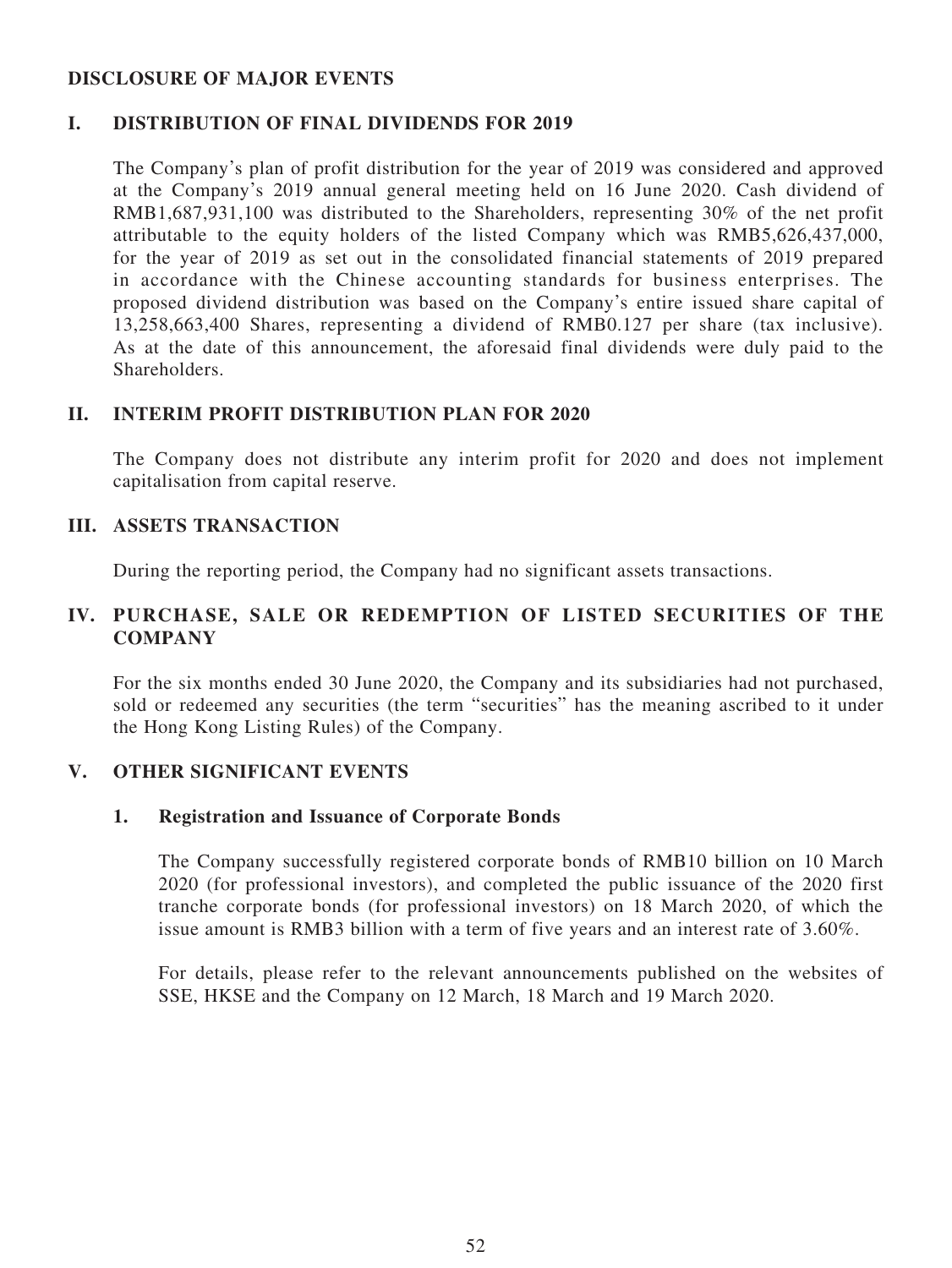# **2. Registration and Issuance of Medium-Term Notes**

The Company successfully registered medium-term notes of RMB5 billion on 16 March 2020, and completed the issuance of the 2020 first tranche medium-term notes on 13 April, of which the issue amount of Series One is RMB1.5 billion with a term of five years and a coupon rate of 3.28%, and the issue amount of Series Two is RMB500 million with a term of seven years and a coupon rate of 3.60%.

For details, please refer to the relevant announcements published on the websites of SSE, HKSE and the Company on 17 March and 14 April 2020.

# **3. Matters in Relation to Setting the Category and Annual Caps of Connected Transactions**

On 28 April 2020, the second meeting of the fourth session of the Board considered and approved the "Proposal in respect of Setting the Exempt Annual Caps of the Continuing Connected Transactions of the Company for the years from 2021 to 2023". On 16 June 2020, the Proposal has been approved by the 2019 annual general meeting of the Company.

For details, please refer to the relevant announcements and circulars published on the websites of SSE, HKSE and the Company on 28 April 2020.

### **VI. SUBSEQUENT EVENT**

On 27 July 2020, the Company completed the payment of the 2013 first tranche of medium-term notes in the amount of RMB5.0 billion on time.

### **FORWARD-LOOKING STATEMENT**

The Company would like to caution readers about the forward-looking nature of certain of the above statements. These forward-looking statements are subject to various risks, uncertainties and assumptions, which are beyond the Company's control. Potential risks and uncertainties include those concerning the market conditions of coal, coal chemicals, coal mining equipment and electric power industry in China, the changes of the regulatory policies and environment and the Company's ability to successfully execute its business strategies. In addition, these forward-looking statements only reflect the Company's current views with respect to future events but are not a guarantee of future performance. The Company does not intend to update these forward-looking statements. Actual results of the Company may differ from the information contained in the forward-looking statements as a result of a number of factors.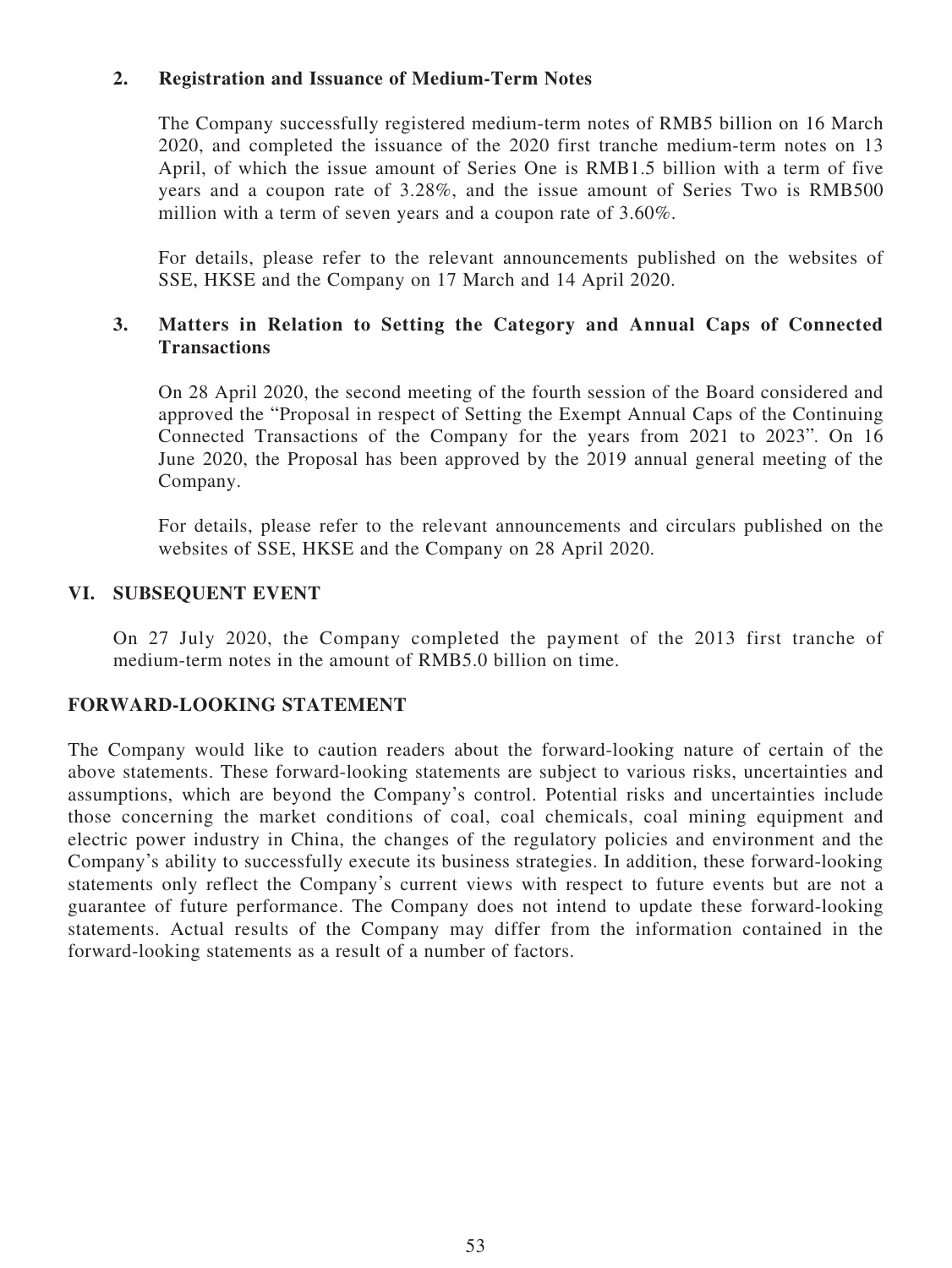# **DEFINITIONS**

In this announcement, unless the context otherwise requires, the following expressions have the following meanings:

| Company/China Coal Energy/<br>the Group/the Company                                                                   | China Coal Energy Company Limited, unless otherwise indicated,<br>also includes all of its subsidiaries                                                             |
|-----------------------------------------------------------------------------------------------------------------------|---------------------------------------------------------------------------------------------------------------------------------------------------------------------|
| Board of the Company/Board                                                                                            | the board of directors of China Coal Energy Company Limited                                                                                                         |
| Directors                                                                                                             | the director(s) of the Company, including all the executive<br>directors, non-executive directors and independent non-executive<br>directors                        |
| Supervisors                                                                                                           | the supervisor $(s)$ of the Company                                                                                                                                 |
| China Coal Group                                                                                                      | China National Coal Group Corporation, the controlling<br>shareholder of the Company                                                                                |
| Shanghai Energy Company                                                                                               | Shanghai Datun Energy Resources Company Limited                                                                                                                     |
| China Coal<br><b>Yuanxing Company</b>                                                                                 | Inner Mongolia China Coal Yuanxing Energy Chemical Company<br>Limited (內蒙古中煤遠興能源化工有限公司)                                                                             |
| Dahaize Coal Mine                                                                                                     | Dahaize Coal Mine Project of China Coal Shaanxi Yulin Energy<br>& Chemical Co., Ltd.                                                                                |
| Libi Coal Mine                                                                                                        | Libi Coal Mine of China Coal Huajin Group Jincheng Energy Co.,<br>Ltd.                                                                                              |
| <b>Technological Transformation</b><br>Project of Annual Methanol<br>Output of 1 Million Tonnes<br>from Synthetic Gas | the technological transformation project of annual methanol<br>output of 1 million tonnes from synthetic gas of China Coal Ordos<br>Energy Chemical Company Limited |
| Pingshuo Company                                                                                                      | China Coal Pingshuo Group Company Limited                                                                                                                           |
| China Coal Huajin Company                                                                                             | China Coal Huajin Energy Group Company Limited                                                                                                                      |
| China Coal Finance Company                                                                                            | China Coal Finance Co., Ltd.                                                                                                                                        |
| China Coal Shaanxi Company                                                                                            | China Coal Shaanxi Yulin Energy & Chemical Company Limited                                                                                                          |
| Northwest Energy Company                                                                                              | China Coal Northwest Energy Company Limited                                                                                                                         |
| Mengda Chemical Company                                                                                               | Inner Mongolia China Coal Mengda New Energy & Chemical<br>Company Limited                                                                                           |